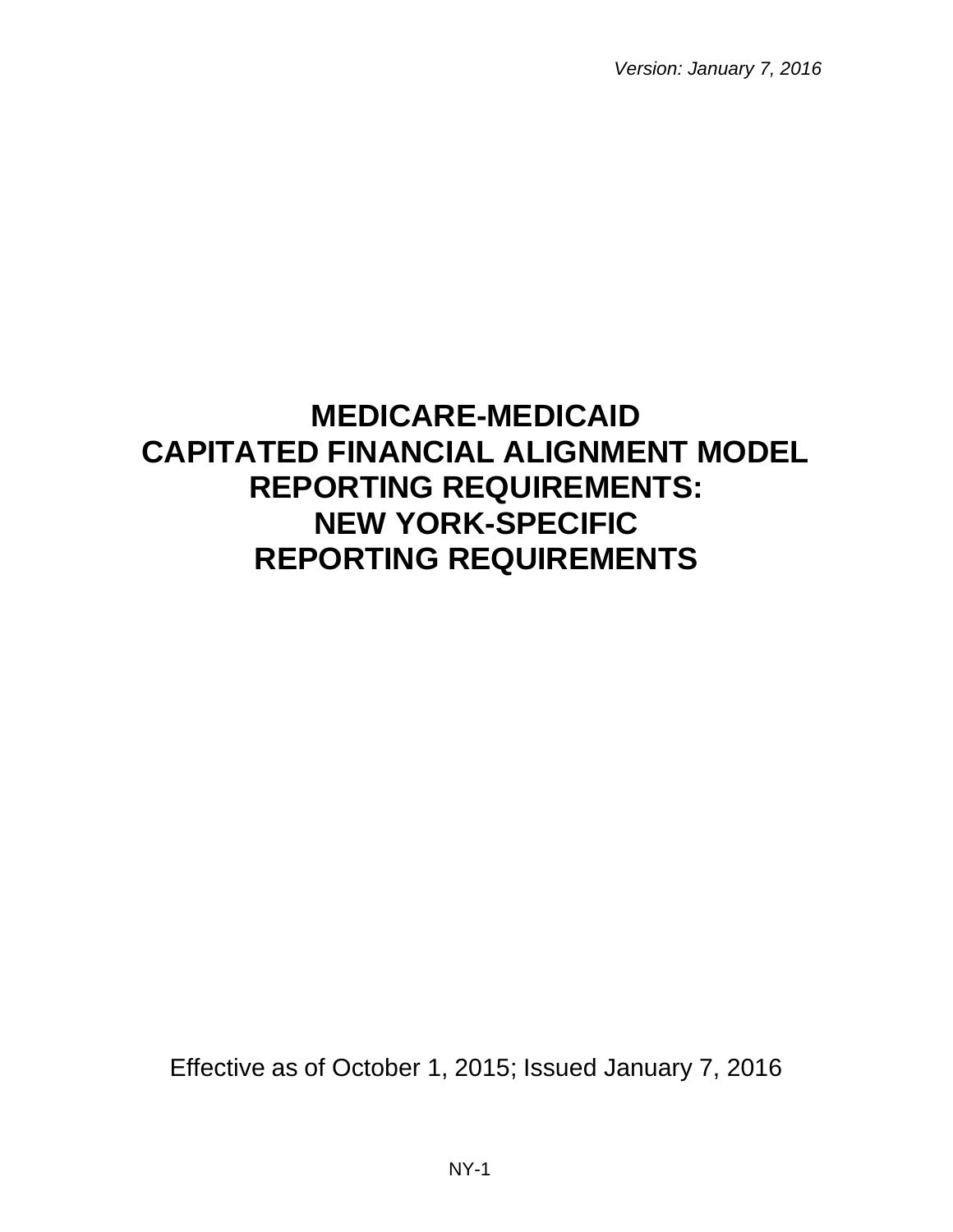## **Table of Contents**

| New York-Specific Reporting Requirements Appendix  NY-3               |
|-----------------------------------------------------------------------|
|                                                                       |
|                                                                       |
|                                                                       |
| Reporting on Disenrolled and Retro-disenrolled Participants  NY-5     |
| Reporting on Assessments and PCSPs Completed Prior To First Effective |
| Guidance on Assessments and PCSPs for Participants with a Break in    |
|                                                                       |
| New York State's Implementation, Ongoing, and Continuous Reporting    |
|                                                                       |
| Resubmission of Data to the FAI Data Collection System or HPMS NY-9   |
|                                                                       |
|                                                                       |
|                                                                       |
|                                                                       |
|                                                                       |
|                                                                       |
| Section NYVII. Other Financial Reporting Requirements  NY-40          |
| Section NYVIII. Other Fraud, Abuse, and Excluded Provider Reporting   |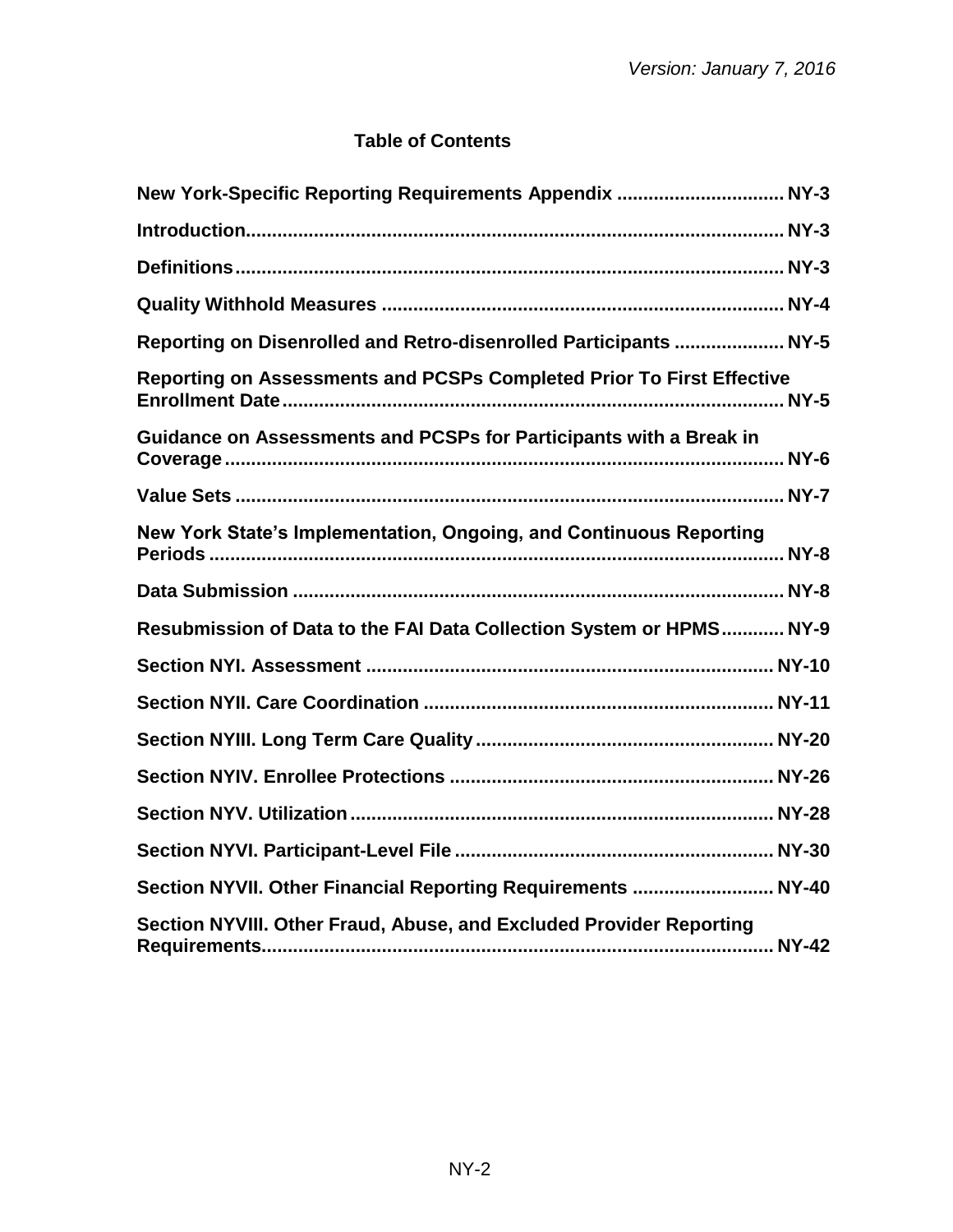## **New York-Specific Reporting Requirements Appendix**

#### <span id="page-2-1"></span><span id="page-2-0"></span>*Introduction*

The measures in this appendix are required reporting for all plans participating in the New York Fully Integrated Duals Advantage (FIDA) Demonstration. CMS and the State of New York reserve the right to update the measures in this appendix for subsequent demonstration years. These state-specific measures directly supplement the Medicare-Medicaid Capitated Financial Alignment Model: Core Reporting Requirements, which can be found at the following web address:

[http://www.cms.gov/Medicare-Medicaid-Coordination/Medicare-and-Medicaid-](http://www.cms.gov/Medicare-Medicaid-Coordination/Medicare-and-Medicaid-Coordination/Medicare-Medicaid-Coordination-Office/FinancialAlignmentInitiative/InformationandGuidanceforPlans.html)[Coordination/Medicare-Medicaid-Coordination-](http://www.cms.gov/Medicare-Medicaid-Coordination/Medicare-and-Medicaid-Coordination/Medicare-Medicaid-Coordination-Office/FinancialAlignmentInitiative/InformationandGuidanceforPlans.html)[Office/FinancialAlignmentInitiative/InformationandGuidanceforPlans.html](http://www.cms.gov/Medicare-Medicaid-Coordination/Medicare-and-Medicaid-Coordination/Medicare-Medicaid-Coordination-Office/FinancialAlignmentInitiative/InformationandGuidanceforPlans.html)

FIDA Plans should refer to the core document for additional details regarding definitions, reporting phases and timelines, and sampling methodology, except as otherwise specified in this document.

The core and state-specific measures supplement existing Part C and Part D reporting requirements, as well as measures that FIDA Plans report via other vehicles or venues, such as HEDIS $^{\circledast}$  and HOS. CMS and the State will also track key utilization measures, which are not included in this document, using encounter and claims data. The quantitative measures are part of broader oversight, monitoring, and performance improvement processes that include several other components and data sources not described in this document.

FIDA Plans should contact the NY Help Desk at [NYHelpDesk@norc.org](mailto:NYHelpDesk@norc.org) with any questions about the New York state-specific appendix or the data submission process.

#### <span id="page-2-2"></span>*Definitions*

 $\overline{a}$ 

Calendar Quarter: All quarterly measures are reported on calendar quarters. The four calendar quarters of each calendar year will be as follows: 1/1 – 3/31, 4/1 – 6/30,  $7/1 - 9/30$ , and  $10/1 - 12/31$ .

Calendar Year: All annual measures are reported on a calendar year basis. For example, Calendar Year 2015 (CY1) will represent January 1, 2015 through December 31, 2015.

Community-based Long Term Services and Supports (LTSS): A range of medical, habilitation, rehabilitation, home care, or social services a person needs over months or years in order to improve or maintain function or health which are provided in the person's home or community-based setting such as assisted-living facilities. These

<sup>&</sup>lt;sup>1</sup> HEDIS $^{\circledR}$  is a registered trademark of the National Committee of Quality Assurance (NCQA).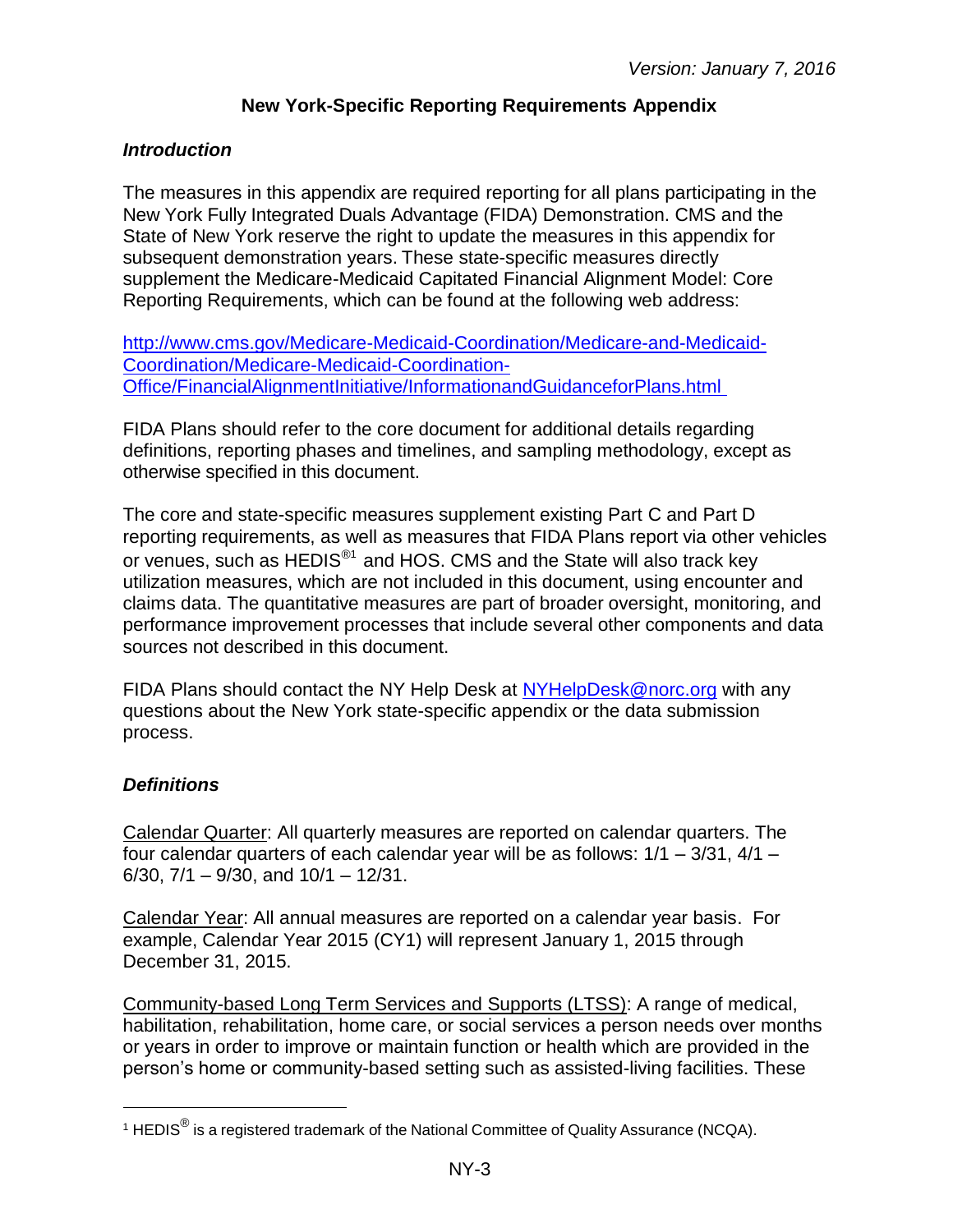home and community-based services are designed to meet an individual's needs as an alternative to long-term nursing facility care and to enable a person to live as independently as possible. Examples include assistance with bathing, dressing and other basic activities of daily life and self-care, as well as support for everyday tasks such as laundry, shopping and transportation.

Facility-based Long-Term Services and Supports (LTSS): Facility-based LTSS are a range of medical, social, or rehabilitation services a person needs over months or years in order to improve or maintain function or health which are provided in a longterm care facility, such as a nursing facility (not including assisted living residences).

Implementation Period: The initial months of the demonstration during which FIDA plans will report to CMS and the State on a more intensive reporting schedule. The Implementation Period starts on the first effective enrollment date and continues until the end of the first 2015 calendar year quarter after the end of passive enrollment (January 1, 2015 – September 30, 2015).

Long stay: A long stay is an episode with cumulative days in facility greater than or equal to 101 days.

New to service: Eligible individuals who are not already receiving Facility-based or Community-based LTSS.

Primary Care Provider (PCP): Primary care physicians licensed by the State of New York and board certified in family practice, internal medicine, general practice, obstetrics/gynecology, or geriatrics, State licensed physician assistants, or a physician extender who is a registered nurse practitioner or advanced practice nurse or advanced practice nurse group practice within an acceptable specialty as required under State regulation.

#### <span id="page-3-0"></span>*Quality Withhold Measures*

CMS and the State of New York will establish a set of quality withhold measures, and FIDA Plans will be required to meet established thresholds. Throughout this document, state-specific quality withhold measures are marked with the following symbol for Demonstration Year 1: (i) and the following symbol for Demonstration Years 2 and 3: (ii). Additional information on the withhold methodology and benchmarks will be provided in separate guidance.

In addition to the quality withhold measures identified in this appendix and the Core Reporting Requirements, the following measure from the Core Reporting Requirements will be a DY 2 and 3 state-specific quality withhold measure for plans participating in the FIDA Demonstration:

• Core Measure 9.2 – Nursing Facility Diversion

FIDA Plans will be required to report this measure according to the specifications in the Core Reporting Requirements.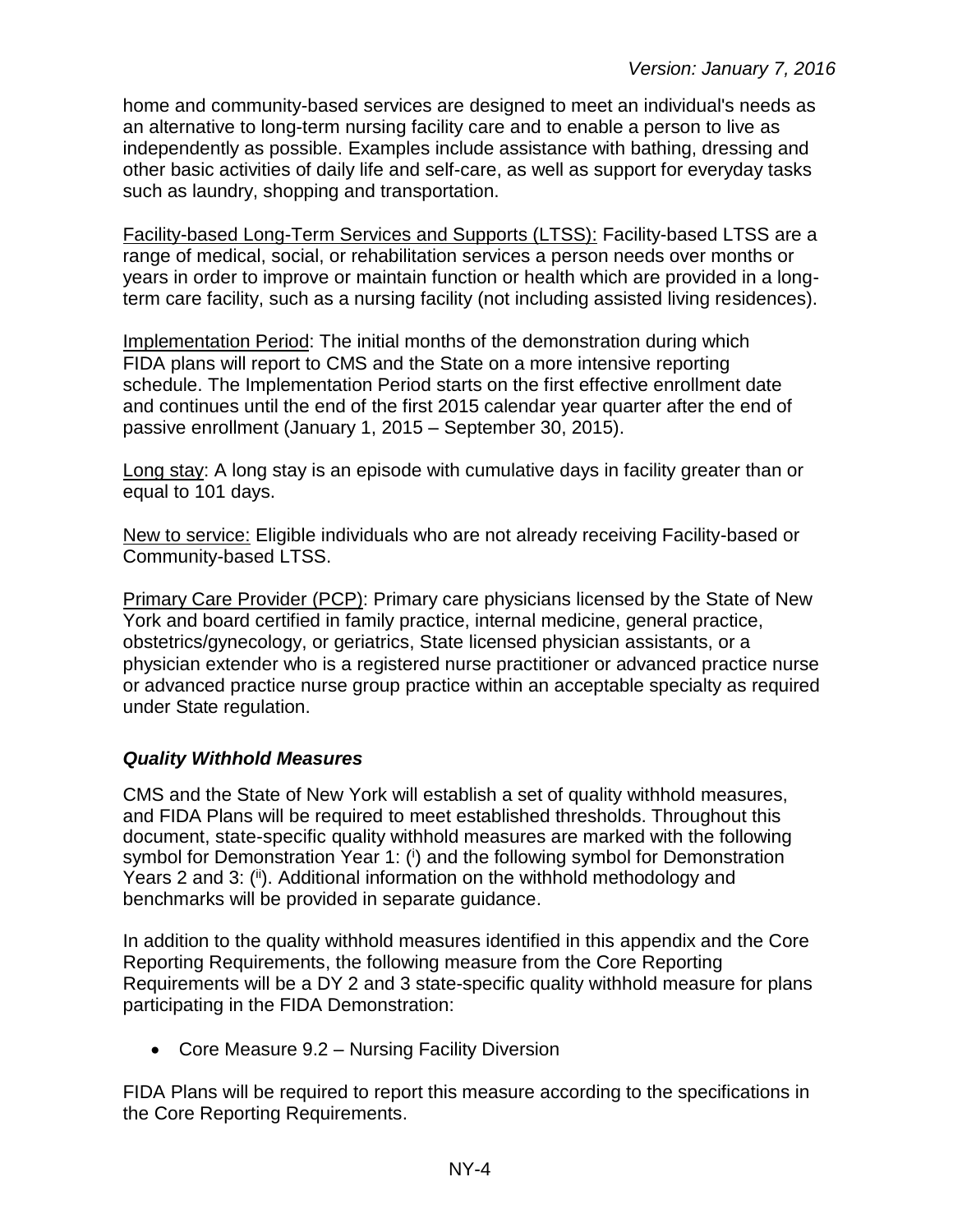## <span id="page-4-0"></span>*Reporting on Disenrolled and Retro-disenrolled Participants*

Unless otherwise indicated in the reporting requirements, FIDA Plans should report on all Participants enrolled in the demonstration who meet the definition of the data elements, regardless of whether that Participant was subsequently disenrolled from the FIDA Plans. Measure-specific guidance on how to report on disenrolled Participants is provided under the Notes section of each state-specific measure.

Due to retro-disenrollment of Participants, there may be instances where there is a lag between a Participant's effective disenrollment date and the date on which the FIDA Plan is informed about that disenrollment. This time lag might create occasional data inaccuracies if a FIDA Plan includes Participants in reports who had in fact disenrolled before the start of the reporting period. If FIDA Plans are aware at the time of reporting that a Participant has been retro-disenrolled with a disenrollment effective date prior to the reporting period (and therefore was not enrolled during the reporting period in question), then FIDA Plans may exclude that Participant from reporting. Please note that FIDA Plans are *not* required to re-submit corrected data should they be informed of a retro-disenrollment subsequent to a reporting deadline. FIDA Plans should act upon their best and most current knowledge at the time of reporting regarding each Participant's enrollment status.

#### <span id="page-4-1"></span>*Reporting on Assessments and PCSPs Completed Prior To First Effective Enrollment Date*

For FIDA Plans that have requested and obtained CMS approval to do so, assessments may be completed up to 20 days prior to the individual's coverage effective date for individuals who are passively enrolled. Early assessment outreach for opt-in Participants is permitted for all participating FIDA Plans.

For purposes of reporting data on assessments (Core 2.1 and Core 2.2), FIDA Plans should report any assessments completed prior to the first effective enrollment date as if they were completed on the first effective enrollment date. For example, if a Participant's first effective enrollment date was June 1 and the assessment for that Participant was completed on May 25, the FIDA Plan should report the assessment as if it were completed on June 1.

FIDA Plans should refer to the Core reporting requirements for detailed specifications for reporting Core 2.1 and Core 2.2. For example, Core 2.1 should only include Participants whose 90th day of enrollment occurred during the reporting period. Participants enrolled into the FIDA Plan on January 1, 2015 would reach their 90th day (three full months) on March 31, 2015. Therefore these Participants would be reported in the data submission for the March monthly reporting period, even if their assessment was marked as complete on the first effective enrollment date (i.e. January 1).

FIDA Plans must comply with the IDT Policy regarding completion of Person-Centered Service Plans (PCSPs) within 90 days of enrollment. In the event that a PCSP is also finalized prior to the first effective enrollment date, FIDA Plans should report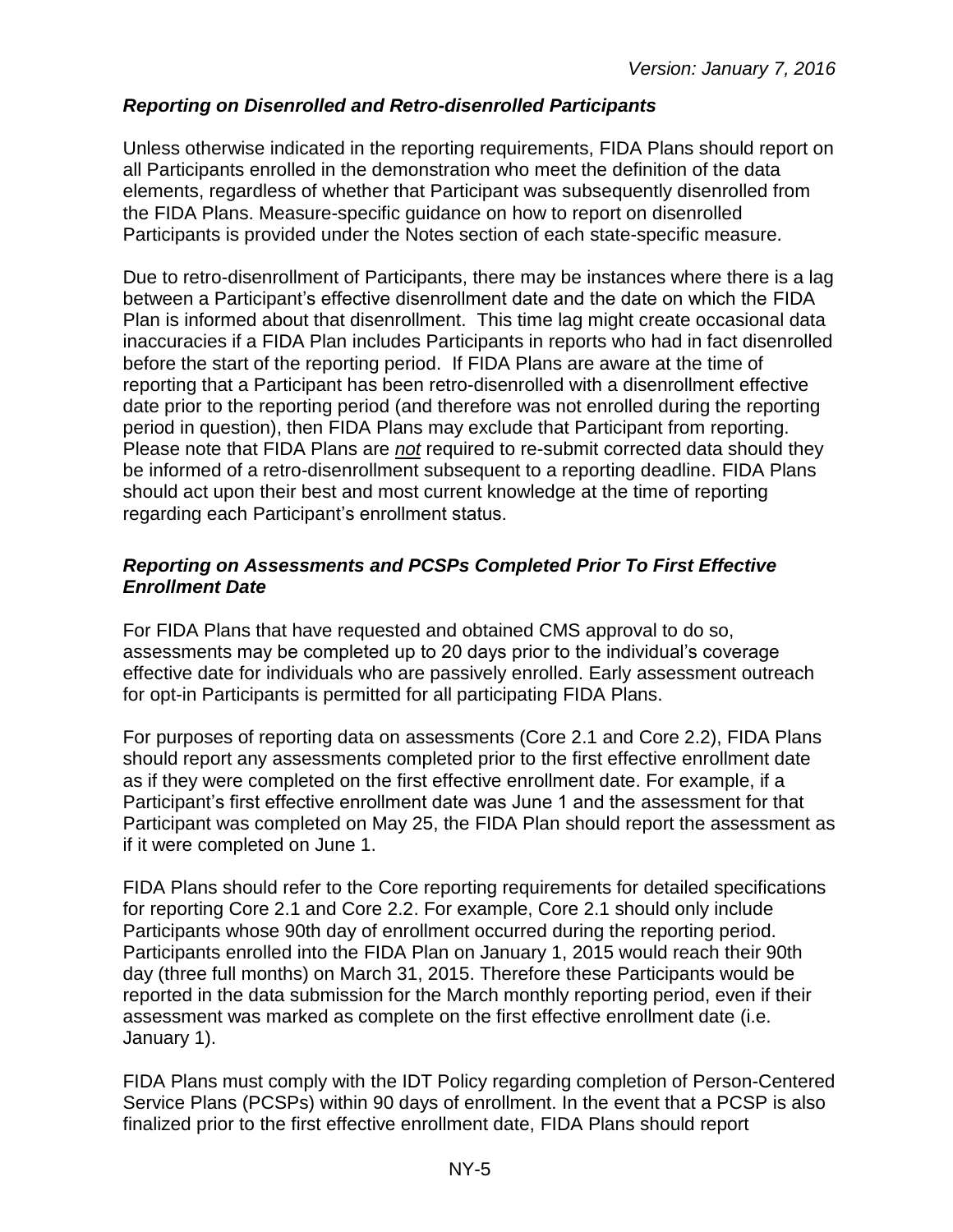completion of the PCSP (for measures NY2.1 and NY2.2) as if it were completed on the first effective enrollment date. For example, if a Participant's first effective enrollment date was June 1 and the PCSP for that Participant was completed on May 27, the FIDA Plan should report the PCSP as if it were completed on June 1.

#### <span id="page-5-0"></span>*Guidance on Assessments and PCSPs for Participants with a Break in Coverage*

#### Assessments

If a FIDA Plan already completed an assessment for a Participant that was previously enrolled, the FIDA Plan is not necessarily required to conduct a new assessment if the Participant rejoins the same FIDA Plan within six months of his/her most recent assessment. Instead, the FIDA Plan can:

- 1. Perform any risk stratification, claims data review, or other analyses as required by the three-way contract to detect any changes in the Participant's condition since the assessment was conducted; and
- 2. Ask the Participant (or his/her authorized representative) if there has been a change in the Participant's health status or needs since the assessment was conducted.

The FIDA Plan must document any risk stratification, claims data review, or other analyses that are performed to detect any changes in the member's condition. The FIDA Plan must also document its outreach attempts and the discussion(s) with the member (or his/her authorized representative) to determine if there was a change in the member's health status or needs.

If a change is identified, the FIDA Plan must conduct a new assessment within the timeframe prescribed by the contract. If there are no changes, the FIDA Plan is not required to conduct a new assessment unless requested by the Participant (or his/her authorized representative). Please note, if the FIDA Plan prefers to conduct assessments on all re-enrollees regardless of status, it may continue to do so.

Once the FIDA Plan has conducted a new assessment as needed or confirmed that the prior assessment is still accurate, the FIDA Plan can mark the assessment as complete for the Participant's current enrollment. The FIDA Plan would then report that completion according to the specifications for Core 2.1 and Core 2.2. When reporting these measures, the FIDA Plan should count the number of enrollment days from the Participant's most recent enrollment effective date, and should report the assessment based on the date the prior assessment was either confirmed to be accurate or a new assessment was completed.

If the FIDA Plan is unable to reach a re-enrolled member to determine if there was a change in health status, then the FIDA Plan may report that member as unable to be reached so long as the FIDA Plan made the requisite number of outreach attempts. If a re-enrolled member refuses to discuss his/her health status with the FIDA Plan, then the FIDA Plan may report that member as unwilling to participate in the assessment.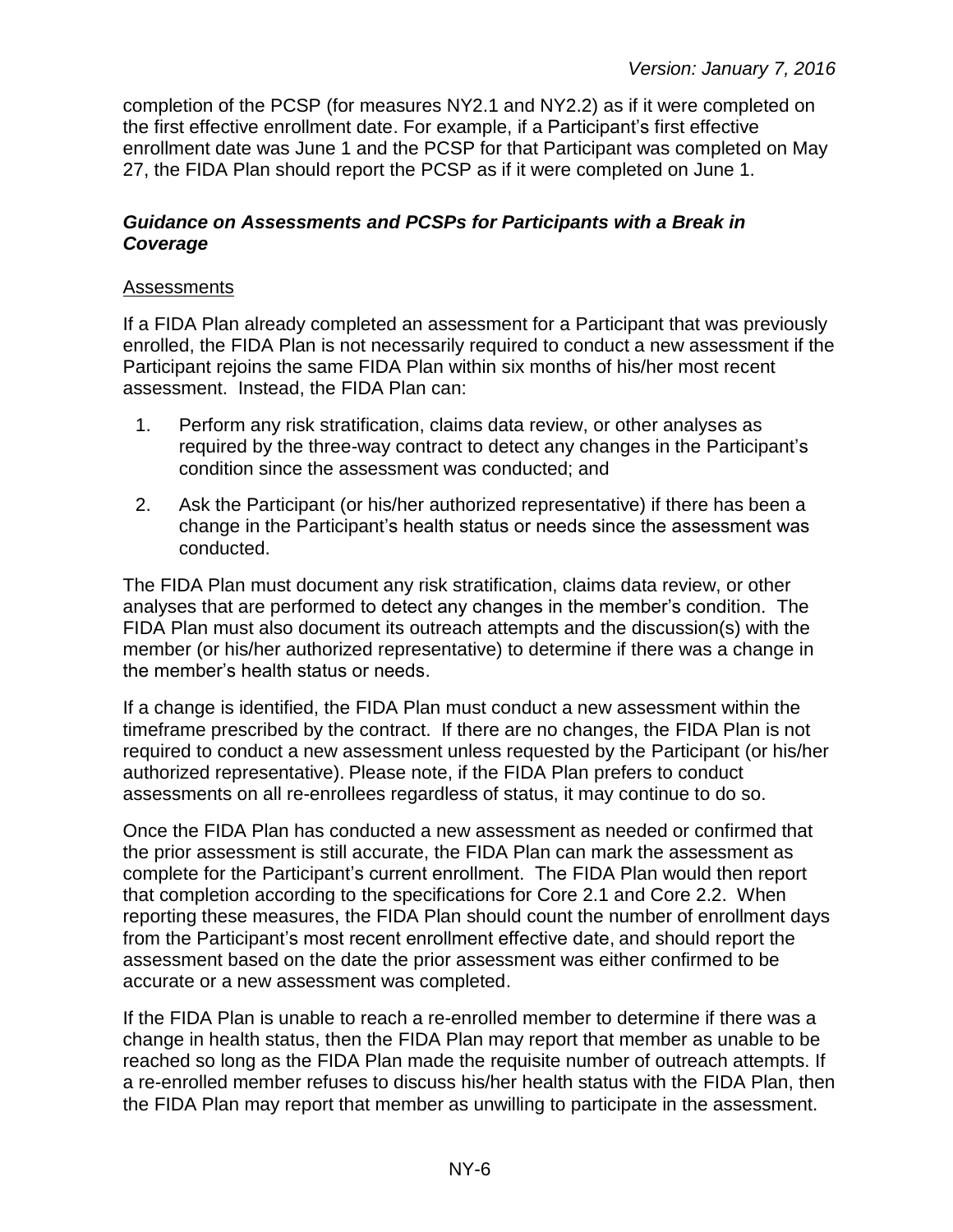If the FIDA Plan did not complete an assessment for the re-enrolled Participant during his/her prior enrollment period, or if it has been more than six months since the Participant's assessment was completed, the FIDA Plan is required to conduct an assessment for the Participant within the timeframe prescribed by the contract. The FIDA Plan must make the requisite number of attempts to reach the Participant (at minimum) after their most recent enrollment effective date, even if the FIDA Plan reported that the Participant was unable to be reached during his/her prior enrollment. Similarly, Participants that refused the assessment during their prior enrollment must be asked again to participate (i.e., the FIDA Plan may not carry over a refusal from one enrollment period to the next).

#### Person-Centered Service Plans (PCSP)

If the FIDA Plan conducts a new assessment for the re-enrolled Participant, the Interdisciplinary Team (IDT) must revise the PCSP accordingly within the timeframe prescribed by the contract. Once the PCSP is revised, the FIDA Plan may mark the PCSP as complete for the Participant's current enrollment. If the FIDA Plan determines that the prior assessment is still accurate and therefore the IDT does not need to update the previously completed PCSP, the FIDA Plan may mark the PCSP as complete for the current enrollment at the same time that the assessment is marked complete. The FIDA Plan would then follow the applicable state-specific measure specifications for reporting the completion. Please note, for purposes of reporting, the PCSP for the re-enrolled Participant should be classified as an *initial* PCSP.

If the IDT did not complete a PCSP for the re-enrolled Participant during his/her prior enrollment period, or if it has been more than six months since the Participant's PCSP was completed, the IDT is required to complete a PCSP for the Participant within the timeframe prescribed by the contract. The IDT must also follow the above guidance regarding reaching out to Participants that previously refused to participate or were not reached.

#### Reassessments and PCSP updates

The FIDA Plan must follow contract requirements regarding the completion of reassessments at least every six months, and the IDT should update the PCSP as necessary following the reassessment. If the FIDA Plan determined that an assessment from a Participant's prior enrollment was accurate and marked that assessment as complete for the Participant's current enrollment, the FIDA Plan should count from the date that the assessment was completed in the prior enrollment period to determine the due date for the reassessment and PCSP update. For example, when reporting Core 2.3, the FIDA Plan should count 365 days from the date when the assessment was actually completed, even if that date was during the Participant's prior enrollment period.

## <span id="page-6-0"></span>*Value Sets*

The measure specifications in this document refer to code value sets that must be used to determine and report measure data element values. A value set is the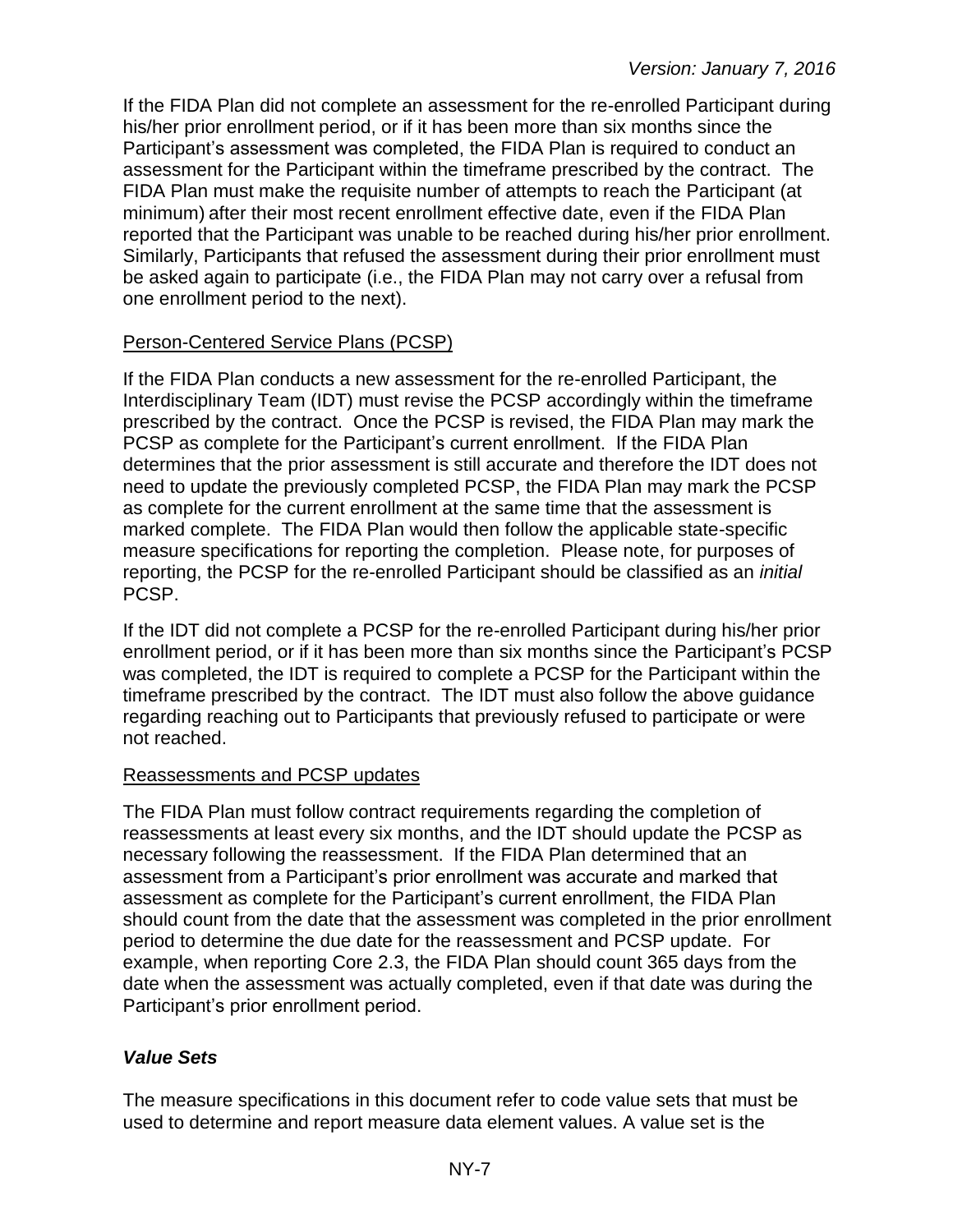complete set of codes used to identify a service or condition included in a measure. The New York State-Specific Value Sets Workbook includes all value sets and codes needed to report certain measures included in the New York-Specific Reporting Requirements and is intended to be used in conjunction with the measure specifications outlined in this document. The New York State-Specific Value Sets Workbook can be found on the CMS website at the following address: [http://www.cms.gov/Medicare-Medicaid-Coordination/Medicare-and-Medicaid-](http://www.cms.gov/Medicare-Medicaid-Coordination/Medicare-and-Medicaid-Coordination/Medicare-Medicaid-Coordination-Office/FinancialAlignmentInitiative/InformationandGuidanceforPlans.html)[Coordination/Medicare-Medicaid-Coordination-](http://www.cms.gov/Medicare-Medicaid-Coordination/Medicare-and-Medicaid-Coordination/Medicare-Medicaid-Coordination-Office/FinancialAlignmentInitiative/InformationandGuidanceforPlans.html)[Office/FinancialAlignmentInitiative/InformationandGuidanceforPlans.html.](http://www.cms.gov/Medicare-Medicaid-Coordination/Medicare-and-Medicaid-Coordination/Medicare-Medicaid-Coordination-Office/FinancialAlignmentInitiative/InformationandGuidanceforPlans.html)

## <span id="page-7-0"></span>*New York State's Implementation, Ongoing, and Continuous Reporting Periods*

| <b>Demonstration Year 1</b> |                              |                             |                                                                                                                                     |  |
|-----------------------------|------------------------------|-----------------------------|-------------------------------------------------------------------------------------------------------------------------------------|--|
|                             | <b>Phase</b>                 | <b>Dates</b>                | <b>Explanation</b>                                                                                                                  |  |
| Continuous<br>Reporting     | <b>Implementation Period</b> | 1-1-15 through 9-30-15      | From the first effective<br>enrollment date through<br>the end of the first full<br>quarter after the end of<br>passive enrollment. |  |
|                             | <b>Ongoing Period</b>        | 1-1-15 through 12-31-15     | From the first effective<br>enrollment date through<br>the end of the first<br>demonstration year.                                  |  |
|                             |                              | <b>Demonstration Year 2</b> |                                                                                                                                     |  |
| Continuous<br>Reporting     | <b>Ongoing Period</b>        | 1-1-16 through 12-31-16     | From January 1st through<br>the end of the second<br>demonstration year.                                                            |  |
| <b>Demonstration Year 3</b> |                              |                             |                                                                                                                                     |  |
| Continuous<br>Reporting     | <b>Ongoing Period</b>        | 1-1-17 through 12-31-17     | From January 1st through<br>the end of the third<br>demonstration year.                                                             |  |

## <span id="page-7-1"></span>*Data Submission*

All FIDA Plans will submit state-specific measure data through the web-based Financial Alignment Initiative (FAI) Data Collection System (unless otherwise specified in the measure description). All data submissions must be submitted to this site by 5:00p.m. ET on the applicable due date. This site can be accessed at the following web address: [https://Financial-Alignment-Initiative.NORC.org](https://financial-alignment-initiative.norc.org/) 

(Note: Prior to the first use of the system, all FIDA Plans will receive an email notification with the username and password that has been assigned to their plan. This information will be used to log in to the FAI system and complete the data submission).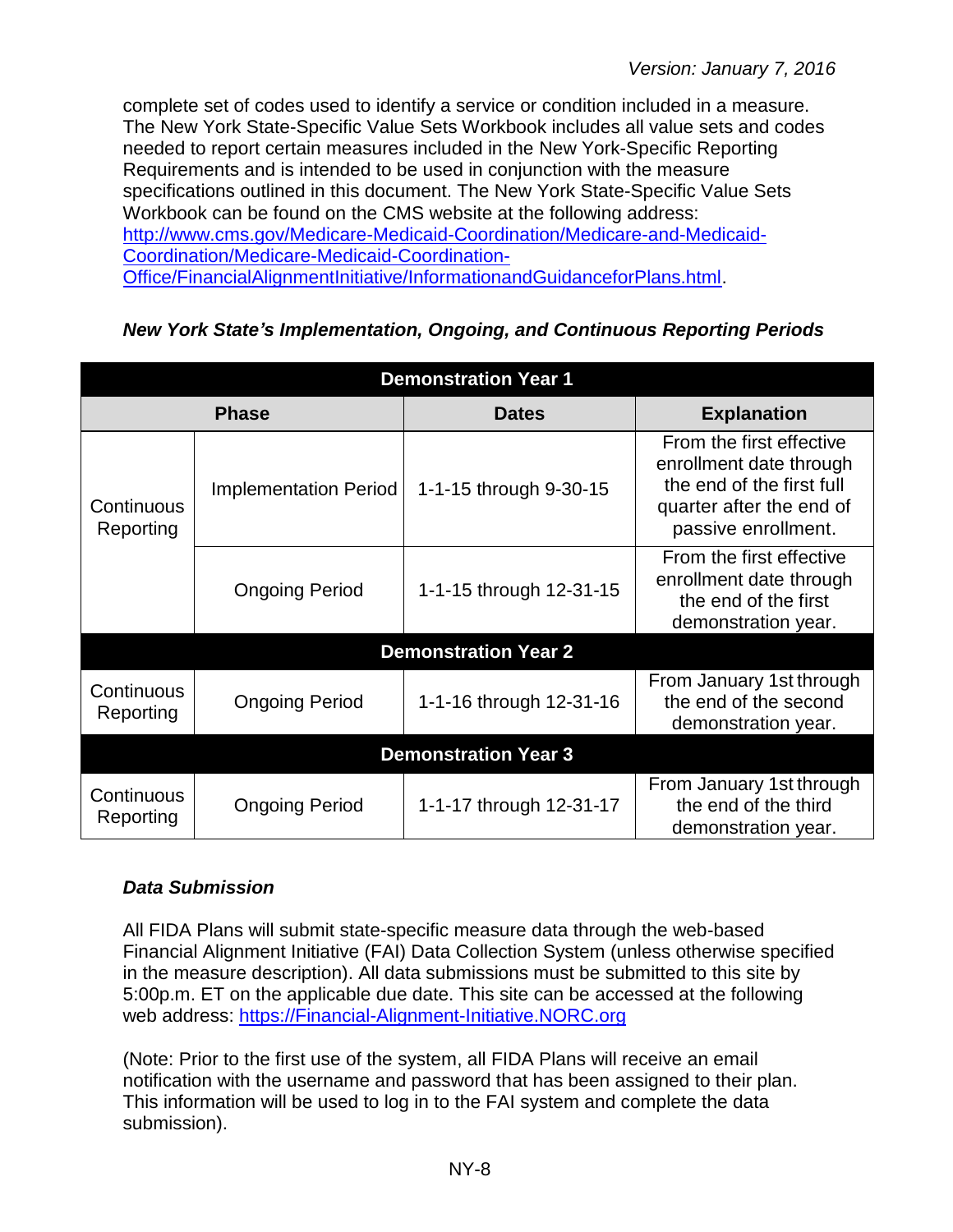All FIDA Plans will submit core measure data in accordance with the Core Reporting Requirements. Submission requirements vary by measure, but most core measures are reported through the Health Plan Management System (HPMS).

Please note, late submissions may result in compliance action from CMS.

#### <span id="page-8-0"></span>*Resubmission of Data to the FAI Data Collection System or HPMS*

FIDA Plans must comply with the following steps to resubmit data after an established due date:

- 1. Email the NY HelpDesk [\(NYHelpDesk@norc.org\)](mailto:NYHelpDesk@norc.org) to request resubmission.
	- o Specify in the email which measures need resubmission;
	- $\circ$  Specify for which reporting period(s) the resubmission is needed; and
	- o Provide a brief explanation for why the data need to be resubmitted.
- 2. After review of the request, the NY HelpDesk will notify the FIDA Plan once the FAI Data Collection System and/or HPMS has been re-opened.
- 3. Resubmit data through the applicable reporting system.
- 4. Notify the NY HelpDesk again after resubmission has been completed.

Please note, requests for resubmission after an established due date may result in compliance action from CMS.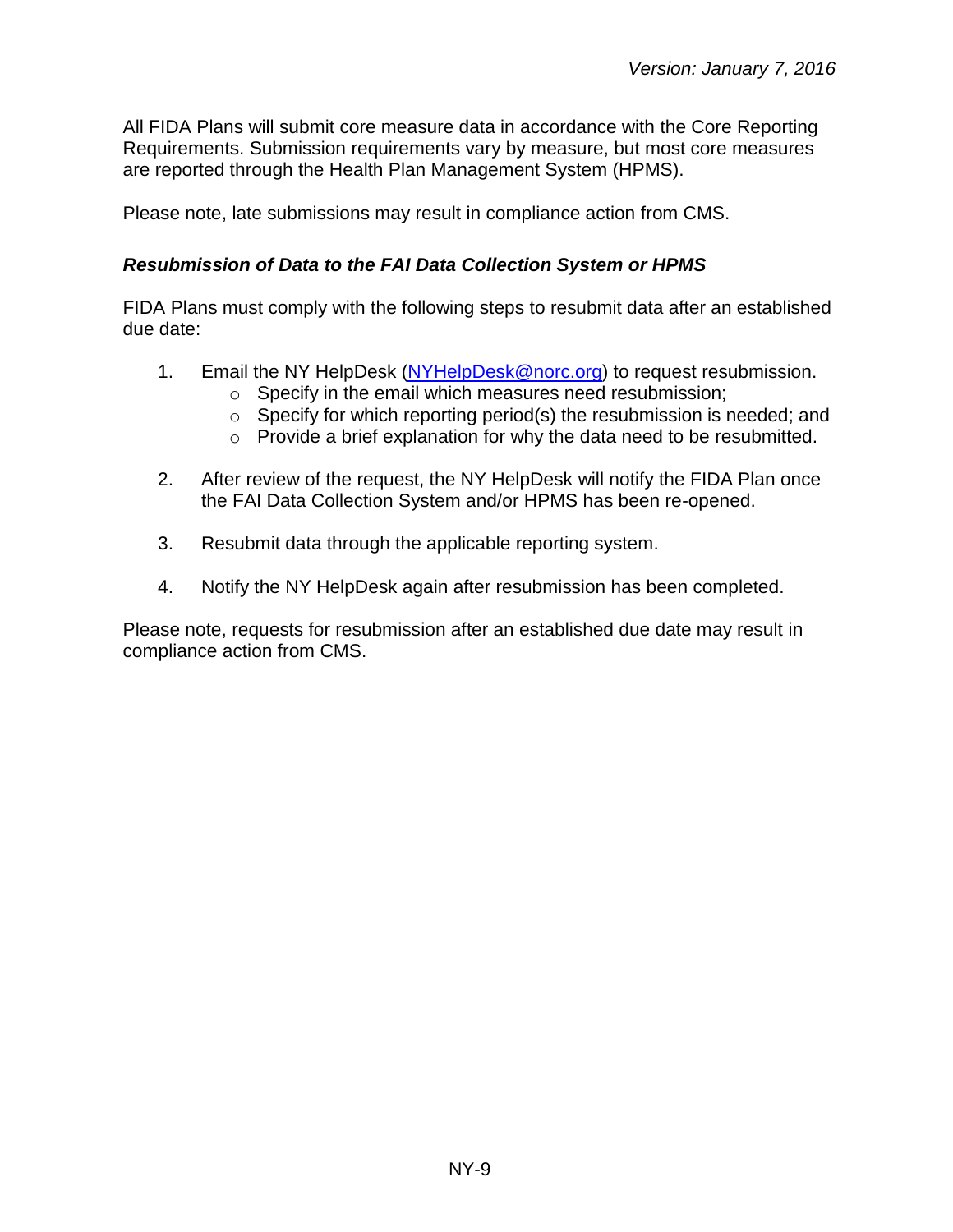#### <span id="page-9-0"></span>**Section NYI. Assessment**

NY1.1 Participants who enrolled through opt-in enrollment with an initial assessment completed within 30 days of enrollment. – *Suspended effective October 1, 2015*

- NY1.2 Participants who are passively enrolled with an initial assessment completed within 60 days of enrollment. – *Suspended effective October 1, 2015*
- NY1.3 Improvement and stability in Activities of Daily Living (ADL) functioning between the previous assessment and most recent assessment.<sup>ii</sup>

Please note: No FIDA Plan reporting is required for this measure; however, FIDA Plans must assist NYSDOH with data collection and analysis as needed.

| <b>CONTINUOUS REPORTING</b>                                                                                                          |          |          |                      |     |  |
|--------------------------------------------------------------------------------------------------------------------------------------|----------|----------|----------------------|-----|--|
| <b>Reporting</b><br><b>Reporting</b><br><b>Reporting</b><br>Due Date<br>Level<br><b>Period</b><br><b>Section</b><br><b>Frequency</b> |          |          |                      |     |  |
| NY <sub>1</sub>                                                                                                                      | Annually | Contract | <b>Calendar Year</b> | N/A |  |
| Assessment                                                                                                                           |          |          |                      |     |  |

- A. QA Checks/Thresholds procedures used by CMS and the state to establish benchmarks in order to identify outliers or data that are potentially erroneous.
	- Guidance will be forthcoming on the established threshold for this measure.
- B. Analysis how CMS and the state will evaluate reported data, as well as how other data sources may be monitored.
	- CMS and the state will evaluate the percent of Participants in the FIDA Plan who remained stable or improved in ADL functioning between the previous assessment and most recent assessment.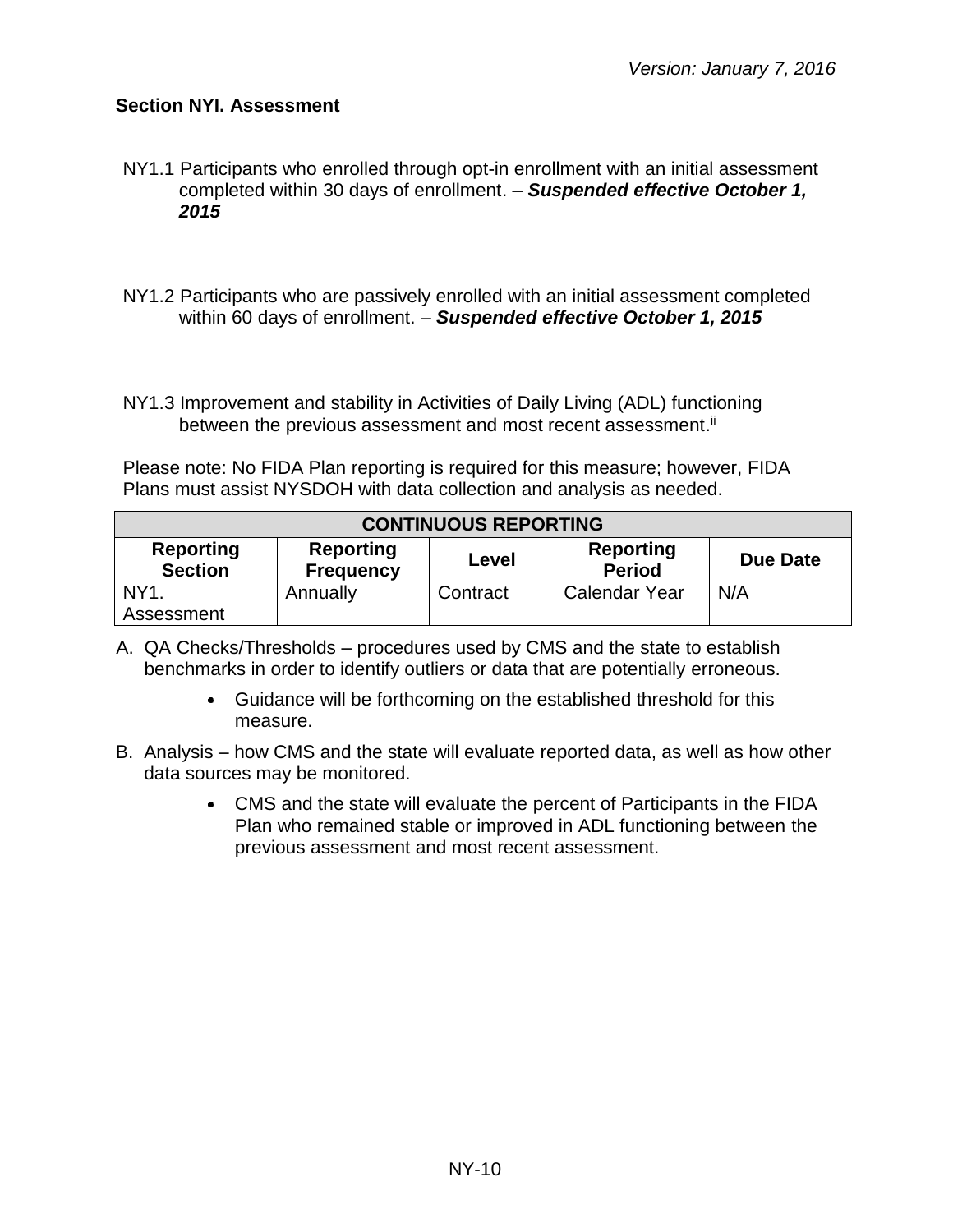## <span id="page-10-0"></span>**Section NYII. Care Coordination**

NY2.1 Participants with Person-Centered Service Plans (PCSPs) completed within 90 days of enrollment and PCSPs updated within 30 days of a trigger event or reassessment.

| <b>IMPLEMENTATION</b>              |                                      |                |                                                                                                     |                                                                                     |
|------------------------------------|--------------------------------------|----------------|-----------------------------------------------------------------------------------------------------|-------------------------------------------------------------------------------------|
| <b>Reporting</b><br><b>Section</b> | <b>Reporting</b><br><b>Frequency</b> | Level          | <b>Reporting</b><br><b>Period</b>                                                                   | Due Date                                                                            |
| NY2. Care<br>Coordination          | Monthly                              | Contract       | Current<br>Month<br>Ex:<br>$1/1 - 1/31$                                                             | By the end of the second<br>month following the last<br>day of the reporting period |
|                                    |                                      | <b>ONGOING</b> |                                                                                                     |                                                                                     |
| <b>Reporting</b><br><b>Section</b> | <b>Reporting</b><br><b>Frequency</b> | Level          | <b>Reporting</b><br><b>Periods</b>                                                                  | <b>Due Date</b>                                                                     |
| NY2. Care<br>Coordination          | Quarterly                            | Contract       | Current<br>Calendar<br>Quarter<br>Ex:<br>$1/1 - 3/31$<br>$4/1 - 6/30$<br>$7/1 - 9/30$<br>10/1-12/31 | By the end of the second<br>month following the last<br>day of the reporting period |

A. Data element definitions – details for each data element reported to CMS and the State, including examples, calculation methods, and how various data elements are associated.

| <b>Element</b><br><b>Letter</b> | <b>Element Name</b>      | <b>Definition</b>             | <b>Allowable</b><br><b>Values</b> |
|---------------------------------|--------------------------|-------------------------------|-----------------------------------|
| А.                              | Total number of          | Total number of               | Field Type: Numeric               |
|                                 | Participants enrolled    | Participants enrolled         |                                   |
|                                 | whose 90th day of        | whose 90th day of             |                                   |
|                                 | enrollment occurred      | enrollment occurred           |                                   |
|                                 | within the reporting     | within the reporting          |                                   |
|                                 | period.                  | period.                       |                                   |
| <b>B.</b>                       | Total number of          | Of the total reported in      | Field Type: Numeric               |
|                                 | Participants who are     | A, the number of              |                                   |
|                                 | documented as            | Participants who are          | Note: Is a subset of A.           |
|                                 | unwilling to participate | documented as unwilling       |                                   |
|                                 | in the initial PCSP      | to participate in the initial |                                   |
|                                 | within 90 days of        | PCSP within 90 days of        |                                   |
|                                 | enrollment.              | enrollment.                   |                                   |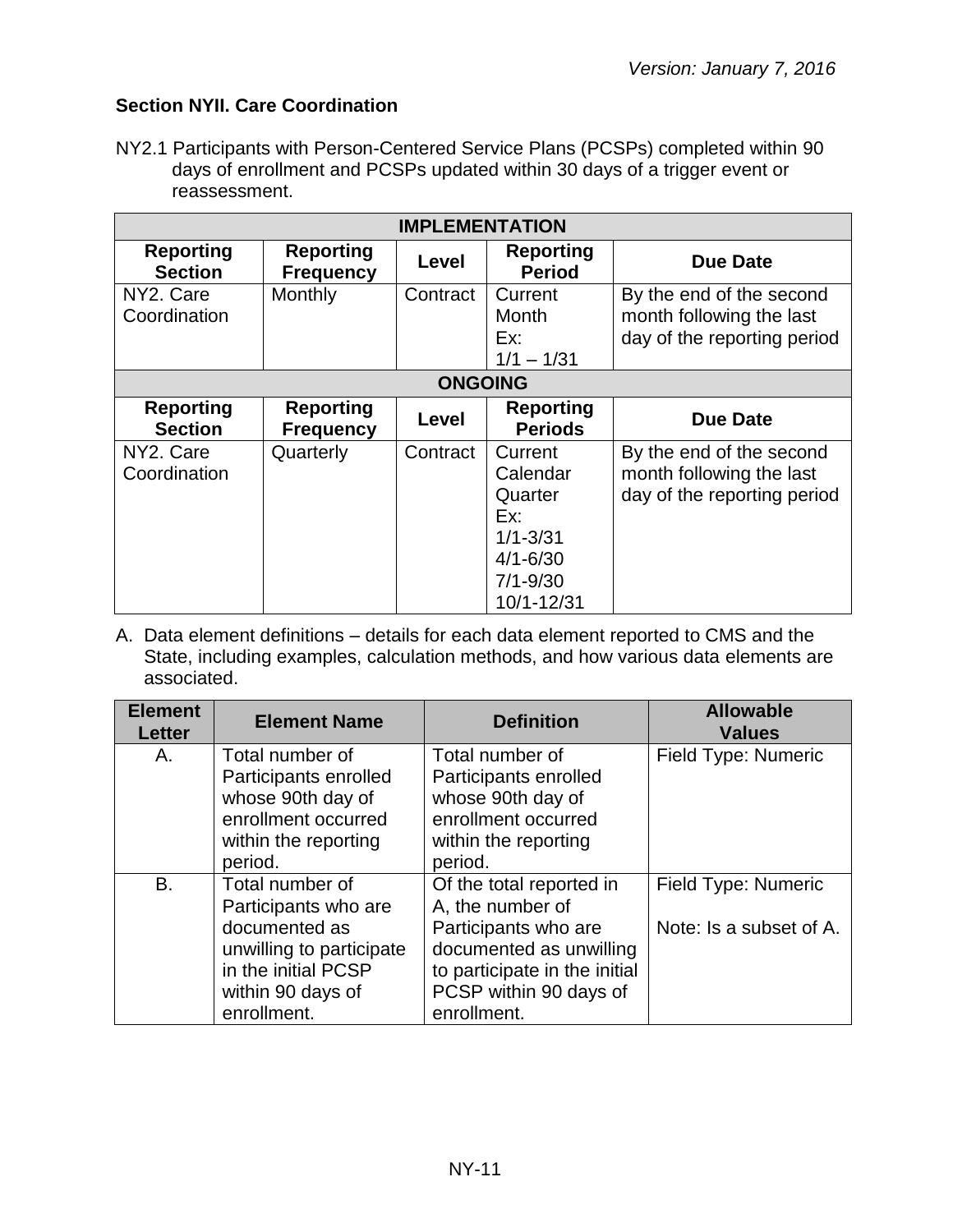| <b>Element</b><br><b>Letter</b> | <b>Element Name</b>                                                                                                                                                                                                        | <b>Definition</b>                                                                                                                                                                                                                                     | <b>Allowable</b><br><b>Values</b>              |
|---------------------------------|----------------------------------------------------------------------------------------------------------------------------------------------------------------------------------------------------------------------------|-------------------------------------------------------------------------------------------------------------------------------------------------------------------------------------------------------------------------------------------------------|------------------------------------------------|
| C.                              | Total number of<br>Participants the FIDA<br>Plan was unable to                                                                                                                                                             | Of the total reported in<br>A, the number of<br>Participants the FIDA                                                                                                                                                                                 | Field type: Numeric<br>Note: Is a subset of A. |
|                                 | reach, following no<br>fewer than three<br>documented attempts<br>within 90 days of<br>enrollment.                                                                                                                         | Plan was unable to<br>reach, following no fewer<br>than three documented<br>attempts within 90 days<br>of enrollment.                                                                                                                                 |                                                |
| D.                              | The number of<br>Participants with an<br>initial PCSP completed<br>within 90 days of<br>enrollment.                                                                                                                        | Of the total reported in<br>A, the number of<br>Participants with an<br>initial PCSP completed<br>within 90 days of<br>enrollment.                                                                                                                    | Field type: Numeric<br>Note: Is a subset of A. |
| Ε.                              | Total number of<br>Participants with a<br>trigger event or a<br>reassessment<br>completed during the<br>reporting period.                                                                                                  | Total number of<br>Participants with a<br>trigger event or a<br>reassessment<br>completed during the<br>reporting period who<br>were continuously<br>enrolled for 30 days<br>following the trigger<br>event or the completion<br>of the reassessment. | Field Type: Numeric                            |
| F.                              | Total number of<br>Participants who were<br>documented as<br>unwilling to participate<br>in the revised PCSP<br>within 30 days after the<br>trigger event or the<br>completion of the<br>reassessment.                     | Of the total reported in<br>E, the number of<br>Participants who were<br>documented as unwilling<br>to participate in the<br>revised PCSP within 30<br>days after the trigger<br>event or the completion<br>of the reassessment.                      | Field Type: Numeric<br>Note: Is a subset of E. |
| G.                              | Total number of<br>Participants the FIDA<br>Plan was unable to<br>reach, following no<br>fewer than three<br>documented attempts<br>within 30 days after the<br>trigger event or the<br>completion of the<br>reassessment. | Of the total reported in<br>E, the number of<br>Participants the FIDA<br>Plan was unable to<br>reach, following no fewer<br>than three documented<br>attempts within 30 days<br>of the trigger event or<br>completion of the<br>reassessment.         | Field Type: Numeric<br>Note: Is a subset of E. |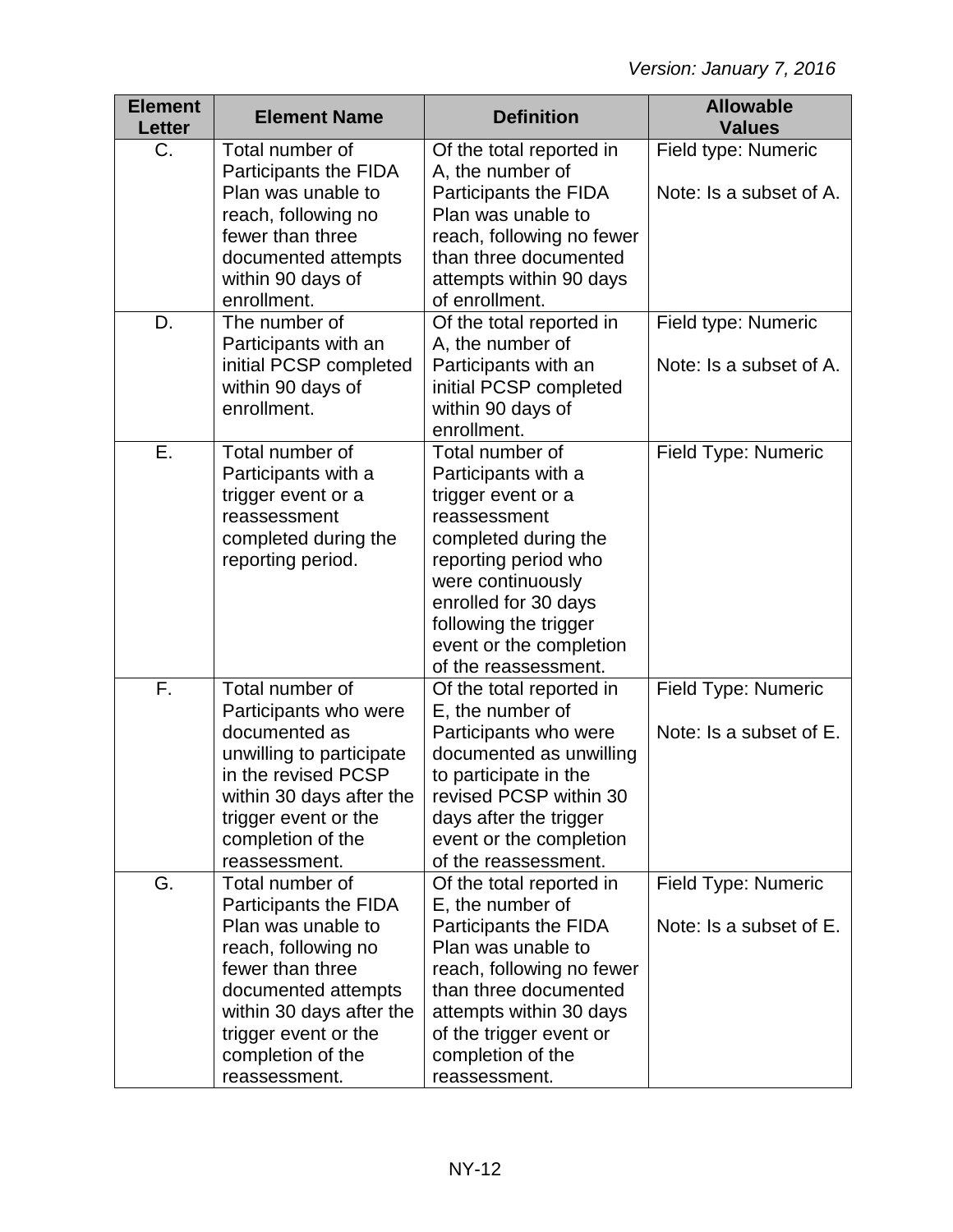| <b>Element</b><br><b>Letter</b> | <b>Element Name</b>                                                                        | <b>Definition</b>                                                                                              | <b>Allowable</b><br><b>Values</b> |
|---------------------------------|--------------------------------------------------------------------------------------------|----------------------------------------------------------------------------------------------------------------|-----------------------------------|
| Η.                              | Total number of<br>Participants with a                                                     | Of the total reported in<br>E, the number of                                                                   | Field Type: Numeric               |
|                                 | revised PCSP<br>completed within 30<br>days after a trigger<br>event or a<br>reassessment. | Participants with a<br>revised PCSP<br>completed within 30<br>days after a trigger event<br>or a reassessment. | Note: Is a subset of E.           |

- B. QA checks/Thresholds procedures used by CMS and the State to establish benchmarks in order to identify outliers or data that are potentially erroneous.
	- CMS and the State will perform an outlier analysis.
	- As data are received from FIDA Plans over time, CMS and the State will apply threshold checks.
- C. Edits and Validation checks validation checks that should be performed by each FIDA Plan prior to data submission.
	- Confirm those data elements listed above as subsets of other elements.
	- FIDA Plans should validate that data elements B, C, and D are less than or equal to data element A.
	- FIDA Plans should validate that data elements F, G, and H are less than or equal to data element E.
	- All data elements should be positive values.
- D. Analysis how CMS and the State will evaluate reported data, as well as how other data sources may be monitored. CMS and the State will evaluate the percentage of Participants who:
	- Were unable to be reached to have an initial PCSP completed within 90 days of enrollment.
	- Refused to have an initial PCSP completed within 90 days of enrollment.
	- Had an initial PCSP completed within 90 days of enrollment.
	- Were willing to participate, who could be reached, and who had an initial PCSP completed within 90 days of enrollment.
	- Were unable to be reached to have a revised PCSP completed within 30 days of a trigger event or the completion of a reassessment.
	- Refused to have a revised PCSP completed within 30 days after a trigger event or the completion of a reassessment.
	- Had a revised PCSP completed within 30 days after a trigger event or the completion of a reassessment.
	- Were willing to participate, who could be reached, and who had a revised PCSP completed within 30 days after a trigger event or the completion of a reassessment.
- E. Notes additional clarifications to a reporting section. This section incorporates previously answered frequently asked questions.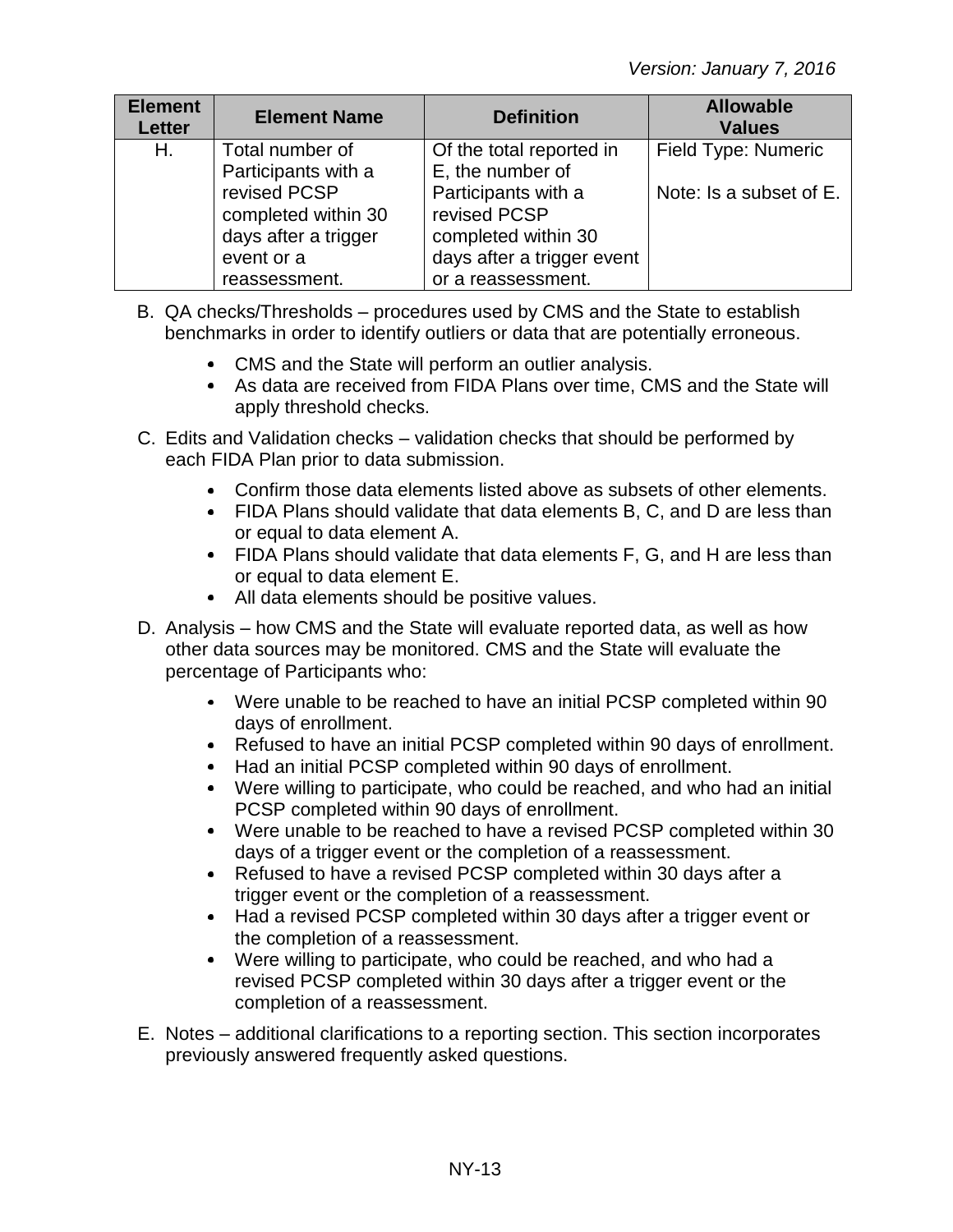- FIDA Plans should include all Participants regardless of whether the Participant was enrolled through passive enrollment or opt-in enrollment. Medicaid-only Participants should not be included.
- FIDA Plans should include all Participants who meet the criteria outlined in data elements A and E, regardless of whether they are slated for disenrollment as of the end of the reporting period (i.e., include all Participants whose 90th day of coverage after enrollment or whose 30th day of coverage following a trigger event or reassessment falls within the reporting period even if that day is his/her last effective day of coverage).
	- If a Participant is enrolled for fewer than 90 days, he/she should not be included in data element A.
	- Participants need to be continuously enrolled for 30 days from the date of a trigger event or reassessment completion to be included in data element E.
- FIDA Plans should refer to NY's IDT Policy and the three-way contract for specific requirements pertaining to PCSPs, trigger events, and reassessments.
- For data elements B and F, FIDA Plans should report the number of  $\bullet$ Participants who were unwilling to participate in the initial or revised PCSP if a Participant (or his or her authorized representative):
	- Affirmatively declines to participate in the PCSP. Participant communicates this refusal by phone, mail, fax, or in person.
	- Expresses willingness to complete the PCSP but asks for it to be conducted after the indicated timeframe (despite being offered a reasonable opportunity to complete the PCSP within that timeframe). Discussions with the Participant must be documented by the FIDA Plan.
	- $\bullet$  . Expresses willingness to complete the PCSP, but reschedules or is a no-show and then is subsequently non-responsive. Attempts to contact the Participant must be documented by the FIDA Plan.
	- Initially agrees to complete the PCSP, but then declines to  $\bullet$ participate in the PCSP.
- For data elements C and G, FIDA Plans should report the number of  $\bullet$ Participants the FIDA Plan was unable to reach after three attempts to contact the Participant. FIDA Plans should refer to the NY three-way contract or state guidance for any specific requirements pertaining to the method of outreach to Participants. FIDA Plans must document each attempt to reach the Participant, including the method of the attempt (i.e. phone, mail, or email), as CMS and the State may validate this number. There may be instances when the FIDA Plan has a high degree of confidence that a Participant's contact information is correct, yet that Participant is not responsive to the FIDA Plan's outreach efforts. So long as the FIDA Plan follows the guidance regarding outreach attempts, these Participants may be included in the count for this data element.
- There may be certain circumstances that make it impossible or inappropriate to complete a PCSP within the specified timeframes. For example, a Participant may become medically unable to respond and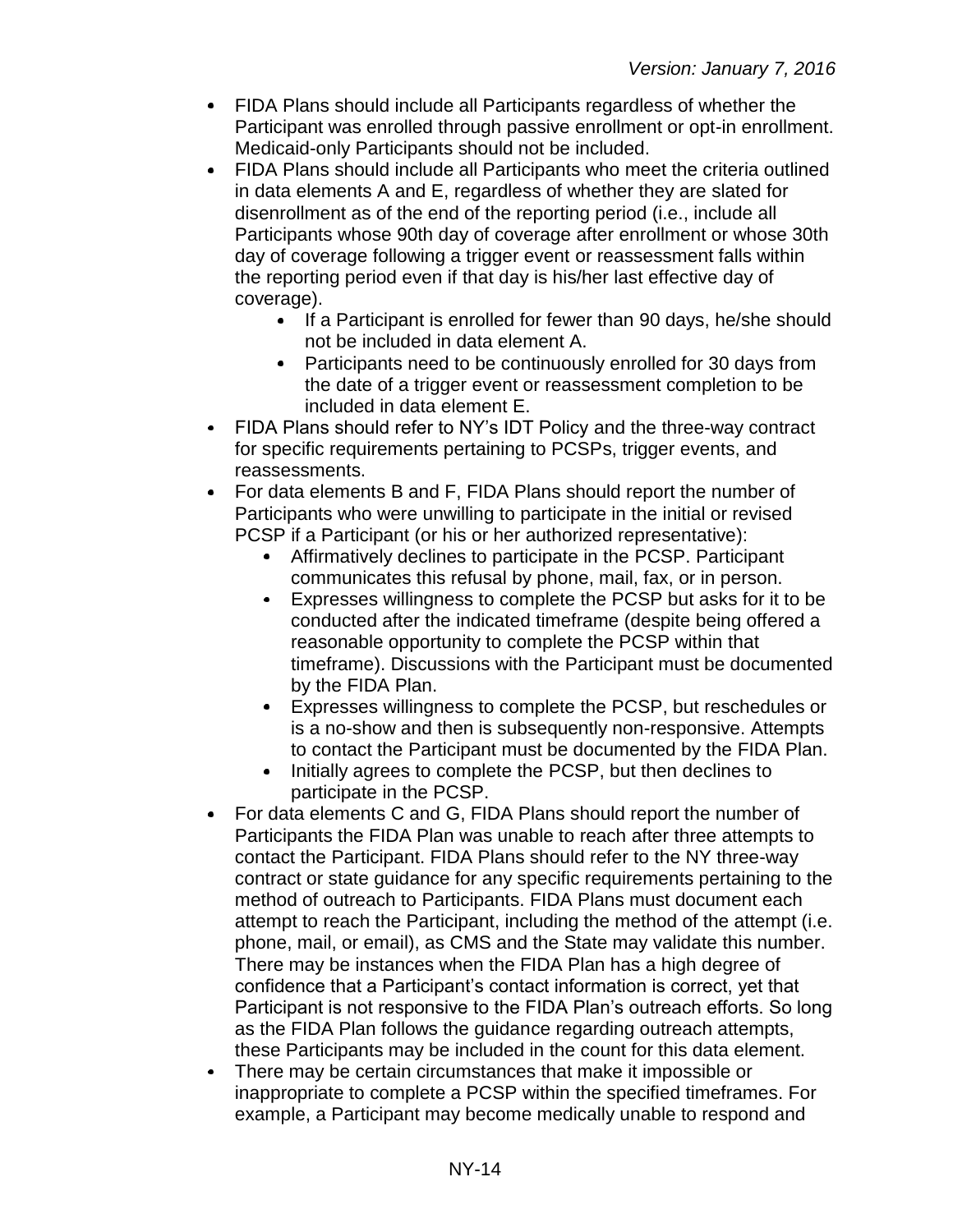have no authorized representative to do so on their behalf, or a Participant may be experiencing an acute medical or behavioral health crisis that requires immediate attention and outweighs the need for a PCSP. However, FIDA plans should not include such Participants in the counts for data elements B, C, F or G.

- The trigger event must occur or the reassessment must be completed  $\bullet$ within the reporting period, but the PCSP may not be in the same reporting period. For example, if a reassessment is completed less than 30 days before the end of the reporting period (e.g., March 15), look up to 30 days past the end of the reporting period to identify whether a PCSP was completed.
- If a PCSP was started but not completed within the specified timeframes (within 90 days of enrollment or within 30 days of a trigger event or reassessment), then the PCSP should not be considered completed and, therefore, would not be counted in data elements B, C, D, F, G, or H. However, this Participant would be included in data element A if he/she reached his/her 90th day of enrollment during the reporting period, or in data element E if a trigger event occurred or a reassessment was completed within the reporting period.
- F. Data Submission how FIDA Plans will submit data collected to CMS and the State.
	- FIDA Plans will submit data collected for this measure in the above specified format through a secure data collection site established by CMS. This site can be accessed at the following web address: [https://Financial-Alignment-Initiative.NORC.org](https://financial-alignment-initiative.norc.org/)

| NY2.2 Participants with documented discussions of care goals. <sup>1</sup> |
|----------------------------------------------------------------------------|
|----------------------------------------------------------------------------|

| <b>IMPLEMENTATION</b>              |                                      |                |                                                                                                     |                                                                                        |
|------------------------------------|--------------------------------------|----------------|-----------------------------------------------------------------------------------------------------|----------------------------------------------------------------------------------------|
| <b>Reporting</b><br><b>Section</b> | <b>Reporting</b><br><b>Frequency</b> | Level          | <b>Reporting</b><br><b>Period</b>                                                                   | <b>Due Date</b>                                                                        |
| NY2. Care<br>Coordination          | Monthly                              | Contract       | Current<br><b>Month</b><br>Ex:<br>$1/1 - 1/31$                                                      | By the end of the month<br>following the last day of<br>the reporting period           |
|                                    |                                      | <b>ONGOING</b> |                                                                                                     |                                                                                        |
| <b>Reporting</b><br><b>Section</b> | <b>Reporting</b><br><b>Frequency</b> | Level          | <b>Reporting</b><br><b>Periods</b>                                                                  | <b>Due Date</b>                                                                        |
| NY2. Care<br>Coordination          | Quarterly                            | Contract       | Current<br>Calendar<br>Quarter<br>Ex:<br>$1/1 - 3/31$<br>$4/1 - 6/30$<br>$7/1 - 9/30$<br>10/1-12/31 | By the end of the second<br>month following the last<br>day of the reporting<br>period |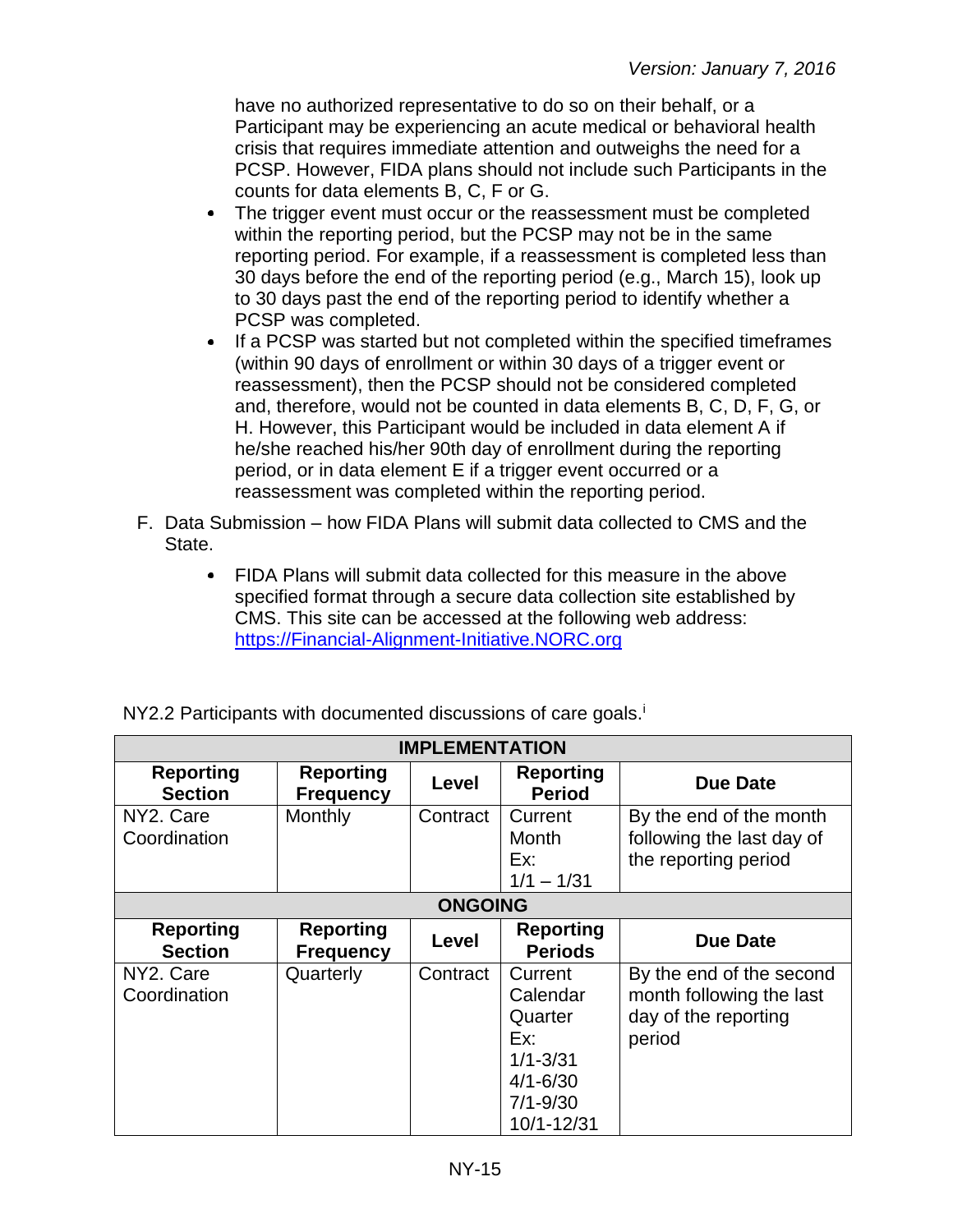A. Data element definitions – details for each data element reported to CMS and the State, including examples, calculation methods, and how various data elements are associated.

| <b>Element</b><br><b>Letter</b> | <b>Element Name</b>                                                                                                    | <b>Definition</b>                                                                                                                                | <b>Allowable</b><br><b>Values</b>              |
|---------------------------------|------------------------------------------------------------------------------------------------------------------------|--------------------------------------------------------------------------------------------------------------------------------------------------|------------------------------------------------|
| Α.                              | Total number of<br>Participants with an<br>initial PCSP<br>completed.                                                  | Total number of<br>Participants with an initial<br>PCSP completed during<br>the reporting period.                                                | Field Type: Numeric                            |
| <b>B.</b>                       | Total number of<br>Participants with at<br>least one documented<br>discussion of care<br>goals in the initial<br>PCSP. | Of the total reported in A,<br>the number of<br>Participants with at least<br>one documented<br>discussion of care goals<br>in the initial PCSP. | Field Type: Numeric<br>Note: Is a subset of A. |
| $C_{\cdot}$                     | Total number of<br>existing PCSPs<br>revised.                                                                          | Total number of existing<br>PCSPs revised during the<br>reporting period.                                                                        | Field Type: Numeric                            |
| D.                              | Total number of<br>revised PCSPs with at<br>least one documented<br>discussion of new or<br>existing care goals.       | Of the total reported in C,<br>the number of revised<br>PCSPs with at least one<br>documented discussion<br>of new or existing care<br>goals.    | Field Type: Numeric<br>Note: Is a subset of C. |

B. QA checks/Thresholds – procedures used by CMS and the State to establish benchmarks in order to identify outliers or data that are potentially erroneous.

- The quality withhold benchmark for DY 1 is 95%. For withhold purposes, the measure is calculated as follows:
	- Denominator: The total number of Participants with an initial PCSP developed during the reporting period (data element A) summed over quarters 1, 2, 3 and 4 in 2015.
	- Numerator: The total number of Participants with at least one documented discussion of care goals in the initial PCSP (data element B) summed over quarters 1, 2, 3 and 4 in 2015.
- For more information, refer to the Quality Withhold Technical Notes (DY 1): New York-Specific Measures.
- C. Edits and Validation checks validation checks that should be performed by each FIDA Plan prior to data submission.
	- Confirm those data elements above as subsets of other elements.
	- FIDA Plans should validate that data element B is less than or equal to data element A.
	- FIDA Plans should validate that data element D is less than or equal to data element C.
	- All data elements should be positive values.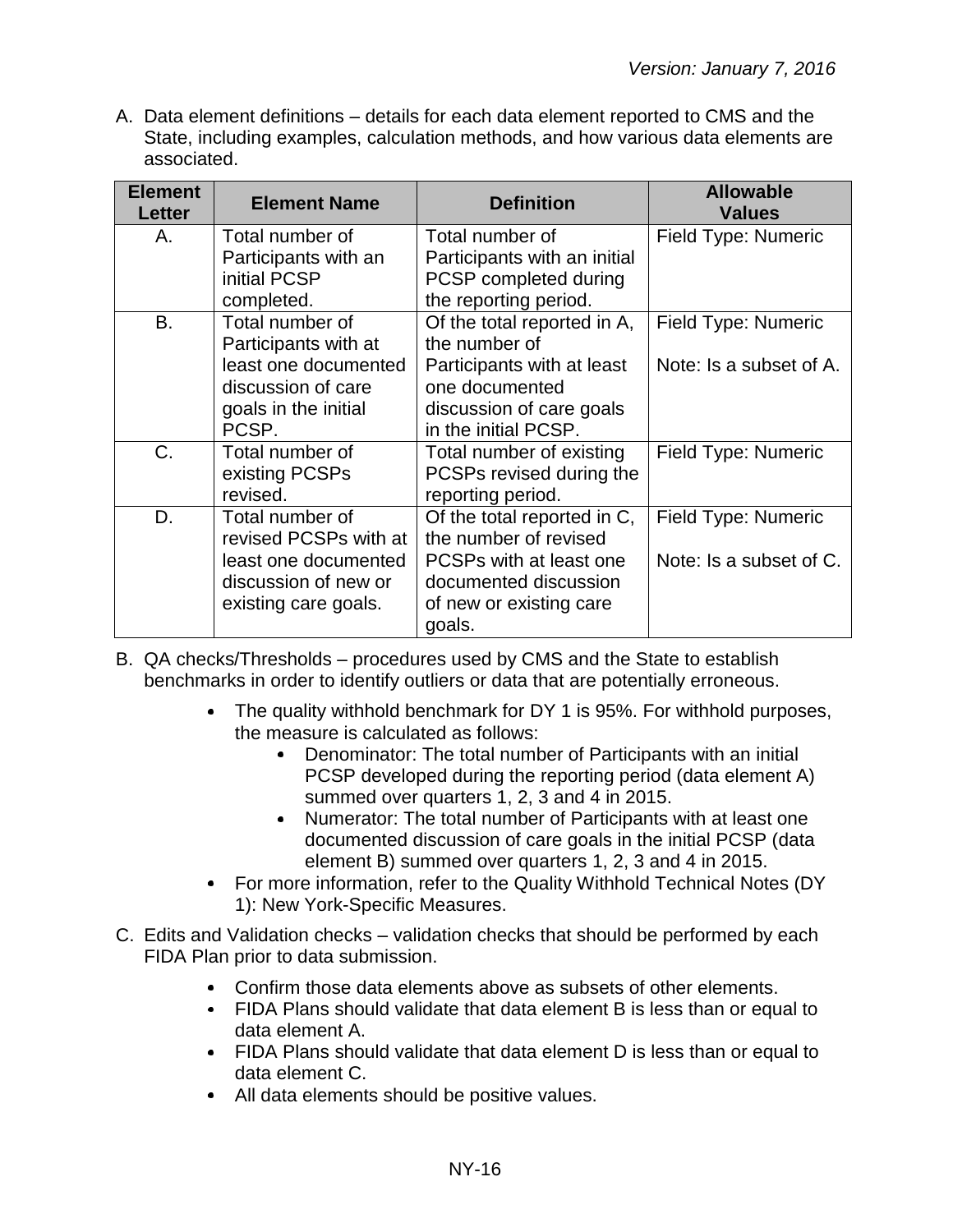- D. Analysis how CMS and the State will evaluate reported data, as well as how other data sources may be monitored. CMS and the state will evaluate the percentage of:
	- Participants with an initial PCSP completed in the reporting period who had at least one documented discussion of care goals in the initial PCSP.
	- PCSPs revised during the reporting period that had at least one documented discussion of new or existing care goals.
- E. Notes additional clarifications to a reporting section. This section incorporates previously answered frequently asked questions.
	- FIDA Plans should include all Participants regardless of whether the Participant was enrolled through passive enrollment or opt-in enrollment. Medicaid-only Participants should not be included.
	- FIDA Plans should include all Participants who meet the criteria outlined in data element A, regardless of whether they are disenrolled as of the end of the reporting period (i.e., include all Participants regardless of whether they are currently enrolled or disenrolled as of the last day of the reporting period).
	- FIDA Plans should include all PCSPs that meet the criteria outlined in data element C, regardless of whether the Participants are disenrolled as of the end of the reporting period (i.e., include all PCSPs regardless of whether the Participants are currently enrolled or disenrolled as of the last day of the reporting period).
	- Data element A should include all Participants whose PCSP was completed for the first time during the reporting period (i.e., the Participant did not previously have a PCSP completed prior to the start of the reporting period). There can be no more than one initial PCSP completed per Participant.
	- FIDA Plans should only include Participants in data element B when the discussion of care goals is clearly documented in the Participant's initial PCSP.
	- Data element C should include all existing PCSPs that were revised during the reporting period. FIDA Plans should refer to the three-way contract for specific requirements pertaining to updating the PCSP.
	- FIDA Plans should only include PCSPs in data element D when a new or previously documented care goal is discussed and is clearly documented in the Participant's revised PCSP. If the initial PCSP clearly documented the discussion of care goals, but those existing care goals were not revised or discussed, or new care goals are not discussed and documented during the revision of the PCSP, then that PCSP should not be reported in data element D.
	- If a Participant has an initial PCSP completed during the reporting period, and has their PCSP revised during the same reporting period, then the Participant should be reported in data element A and the Participant's revised PCSP should be reported in data element C.
	- If a Participant's PCSP is revised multiple times during the same reporting period, each revision should be reported in data element C.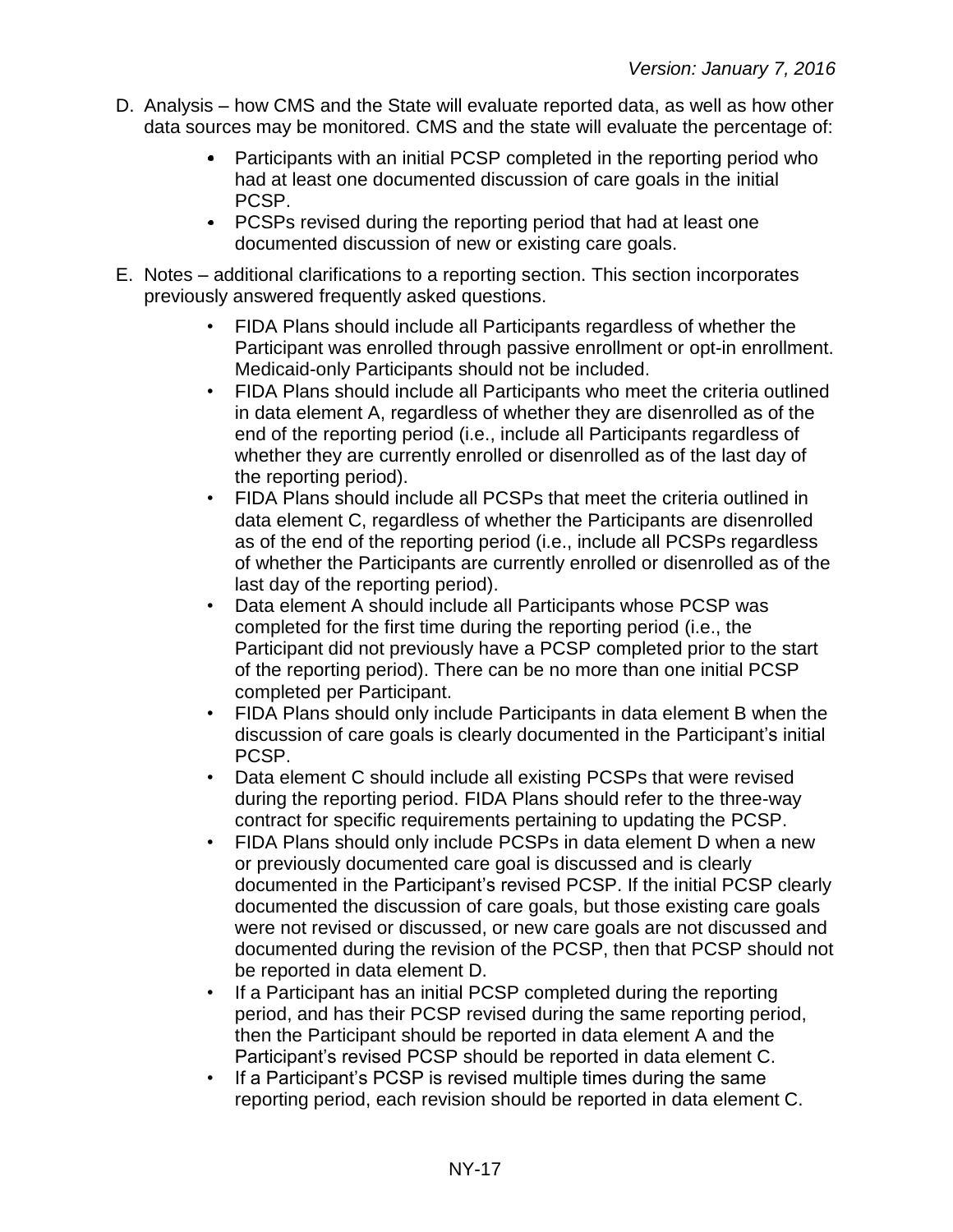For example, if a Participant's PCSP is revised twice during the same reporting period, two PCSPs should be counted in data element C.

- F. Data Submission how FIDA Plans will submit data collected to CMS and the State.
	- FIDA Plans will submit data collected for this measure in the above specified format through a secure data collection site established by CMS. This site can be accessed at the following web address: [https://Financial-Alignment-Initiative.NORC.org](https://financial-alignment-initiative.norc.org/)

NY2.3 Participants with first follow-up visit within 30 days of hospital discharge.

| <b>CONTINUOUS REPORTING</b>        |                                      |          |                                                                                                     |                                                                                        |
|------------------------------------|--------------------------------------|----------|-----------------------------------------------------------------------------------------------------|----------------------------------------------------------------------------------------|
| <b>Reporting</b><br><b>Section</b> | <b>Reporting</b><br><b>Frequency</b> | Level    | <b>Reporting</b><br><b>Periods</b>                                                                  | <b>Due Date</b>                                                                        |
| NY2. Care<br>Coordination          | Quarterly                            | Contract | Current<br>Calendar<br>Quarter<br>Ex:<br>$1/1 - 3/31$<br>$4/1 - 6/30$<br>$7/1 - 9/30$<br>10/1-12/31 | By the end of the<br>fourth month following<br>the last day of the<br>reporting period |

A. Data element definitions – details for each data element reported to CMS and the State, including examples, calculation methods, and how various data elements are associated.

| <b>Element</b><br><b>Letter</b> | <b>Element Name</b>                                                                                                                                      | <b>Definition</b>                                                                                                                                                                      | <b>Allowable</b><br><b>Values</b>              |
|---------------------------------|----------------------------------------------------------------------------------------------------------------------------------------------------------|----------------------------------------------------------------------------------------------------------------------------------------------------------------------------------------|------------------------------------------------|
| Α.                              | Total number of<br>hospital discharges.                                                                                                                  | Total number of<br>hospital discharges<br>during the reporting<br>period.                                                                                                              | Field Type: Numeric                            |
| B.                              | Total number of<br>hospital discharges<br>that resulted in an<br>ambulatory care<br>follow-up visit within<br>30 days of discharge<br>from the hospital. | Of the total reported in<br>A, the number of<br>hospital discharges<br>that resulted in an<br>ambulatory care follow-<br>up visit within 30 days<br>of discharge from the<br>hospital. | Field Type: Numeric<br>Note: Is a subset of A. |

- B. QA checks/Thresholds procedures used by CMS and the State to establish benchmarks in order to identify outliers or data that are potentially erroneous.
	- CMS and the State will perform an outlier analysis.
	- As data are received from FIDA Plans over time, CMS and the State will apply threshold checks.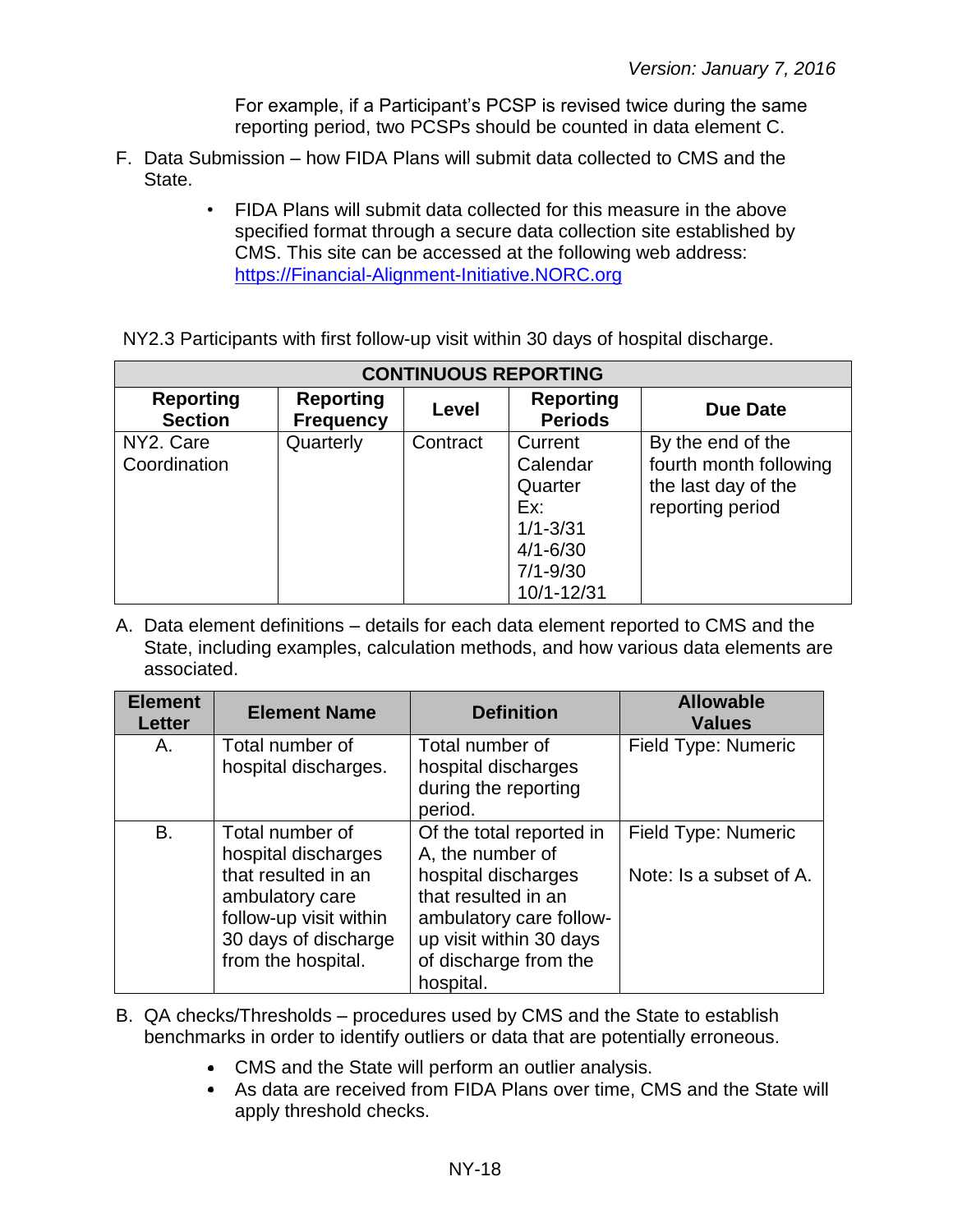- C. Edits and Validation checks validation checks that should be performed by each FIDA Plan prior to data submission.
	- Confirm those data elements listed above as subsets of other elements.
	- FIDA Plans should validate that data element B is less than or equal to data element A.
	- All data elements should be positive values.
- D. Analysis how CMS and the State will evaluate reported data, as well as how other data sources may be monitored.
	- CMS and the State will evaluate the percentage of hospital discharges that resulted in an ambulatory care follow-up visit within 30 days of the discharge from the hospital.
- E. Notes additional clarifications to a reporting section. This section incorporates previously answered frequently asked questions.
	- FIDA Plans should include all Participants regardless of whether the Participant was enrolled through passive enrollment or opt-in enrollment. Medicaid-only Participants should not be included.
	- FIDA Plans should include all hospital discharges for Participants who meet the criteria outlined in Element A and who were continuously enrolled from the date of the hospital discharge through 30 days after the hospital discharge, regardless if they are disenrolled as of the end of the reporting period (i.e., include all Participants regardless if they are currently enrolled or disenrolled as of the last day of the reporting period).
	- The date of discharge must occur within the reporting period, but the follow-up visit may not be in the same reporting period. For example, if a discharge occurs during the last month of the reporting period, look to the first month of the following reporting period to identify the follow-up visit.
	- The Participant needs to be enrolled from the date of the hospital discharge through 30 days after the hospital discharge, with no gaps in enrollment.
	- A follow-up visit is defined as an ambulatory care follow-up visit to assess the Participant's health following a hospitalization. Codes to identify follow-up visits are provided in the Ambulatory Visits and Other Ambulatory Visits value set.
	- Codes to identify inpatient discharges are provided in the Inpatient Stay value set.
	- Exclude discharges in which the patient was readmitted within 30 days after discharge to an acute or non-acute facility.
	- Exclude discharges due to death, using the Discharges due to Death value set.
- F. Data Submission how FIDA Plans will submit data collected to CMS and the State.
	- FIDA Plans will submit data collected for this measure in the above specified format through a secure data collection site established by CMS. This site can be accessed at the following web address: [https://Financial-Alignment-Initiative.NORC.org.](https://financial-alignment-initiative.norc.org/)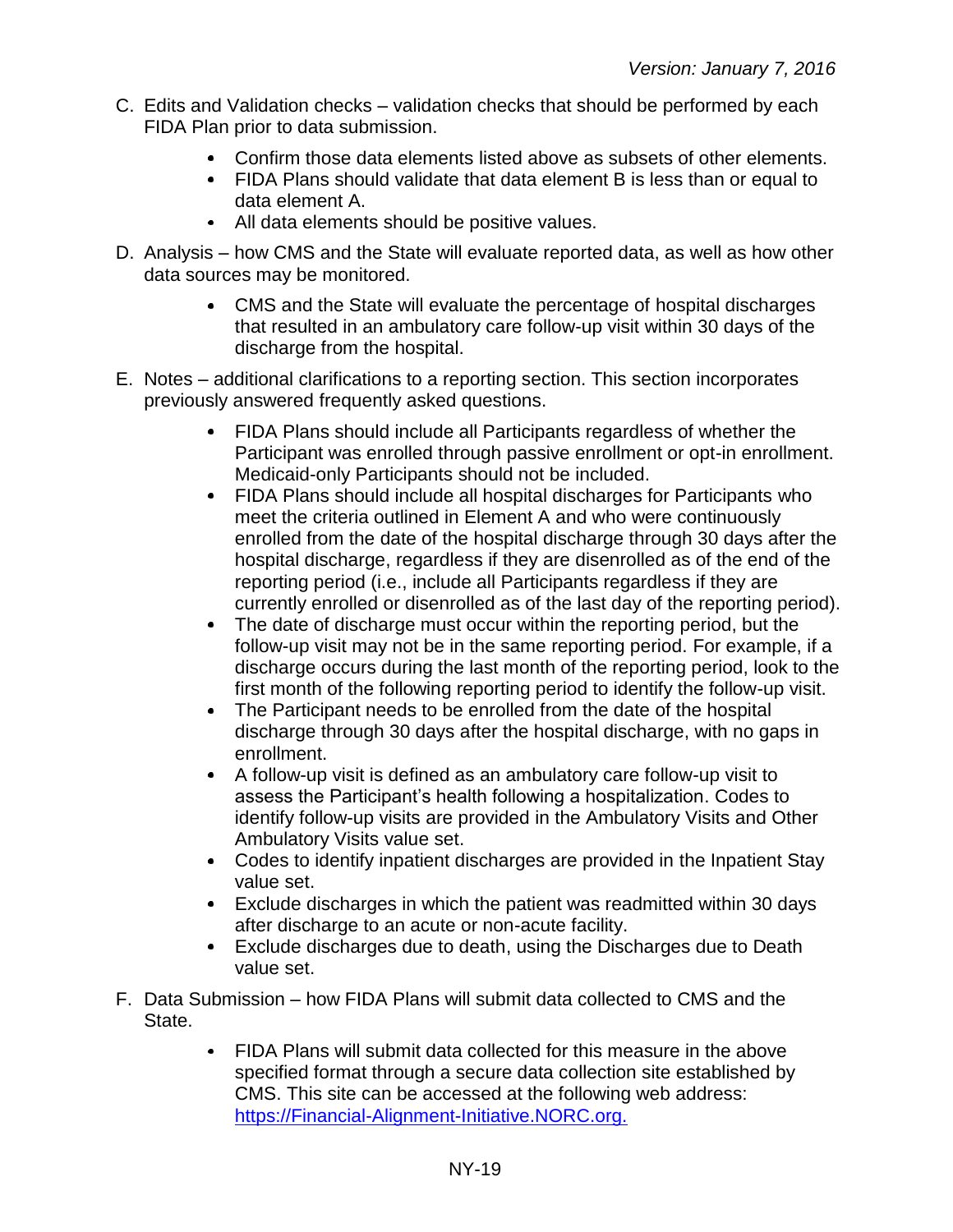## <span id="page-19-0"></span>**Section NYIII. Long Term Care Quality**

| <b>CONTINUOUS REPORTING</b>           |                                   |          |                      |                                                                                       |  |
|---------------------------------------|-----------------------------------|----------|----------------------|---------------------------------------------------------------------------------------|--|
| <b>Reporting</b><br><b>Section</b>    | <b>Reporting</b><br><b>Period</b> | Due Date |                      |                                                                                       |  |
| NY3. Long Term<br><b>Care Quality</b> | Annually                          | Contract | <b>Calendar Year</b> | By the end of the<br>sixth month following<br>the last day of the<br>reporting period |  |

NY3.1 Long Term Care Overall Balance.<sup>i</sup>

A. Data element definitions – details for each data element reported to CMS and the State, including examples, calculation methods, and how various data elements are associated.

| <b>Element</b><br><b>Letter</b> | <b>Element Name</b>                                                                                                                             | <b>Definition</b>                                                                                                                                                                                               | <b>Allowable</b><br><b>Values</b>              |
|---------------------------------|-------------------------------------------------------------------------------------------------------------------------------------------------|-----------------------------------------------------------------------------------------------------------------------------------------------------------------------------------------------------------------|------------------------------------------------|
| Α.                              | Total number of<br>Participants<br>continuously enrolled<br>in the FIDA Plan for 6                                                              | Total number of<br>Participants continuously<br>enrolled in the FIDA Plan<br>for 6 months during the                                                                                                            | Field Type: Numeric                            |
| <b>B.</b>                       | months.<br>Total number of<br>Participants who did<br>not reside in a nursing<br>facility (NF) for a long<br>stay at the time of<br>enrollment. | reporting period.<br>Of the total reported in A,<br>the number of<br>Participants who did not<br>reside in a NF for a long<br>stay at the earliest point<br>of their enrollment during<br>the reporting period. | Field Type: Numeric<br>Note: Is a subset of A. |
| C.                              | Total number of<br>Participants who<br>resided in a NF for a<br>long stay.                                                                      | Of the total reported in B,<br>the number of<br>Participants who resided<br>in a NF for a long stay<br>during the reporting<br>period.                                                                          | Field Type: Numeric<br>Note: Is a subset of B. |

B. QA checks/Thresholds – procedures used by CMS and the State to establish benchmarks in order to identify outliers or data that are potentially erroneous.

- The quality withhold benchmark for DY 1 is timely and accurate reporting of all data. For withhold purposes, the measure is calculated as follows:
	- Denominator: The total number of Participants who did not reside in a nursing facility for a long stay at the time of enrollment (data element B).
	- $\bullet$  . Numerator: The total number of Participants who did not reside in a nursing facility for a long stay at the time of enrollment (data element B) minus the total number of Participants who resided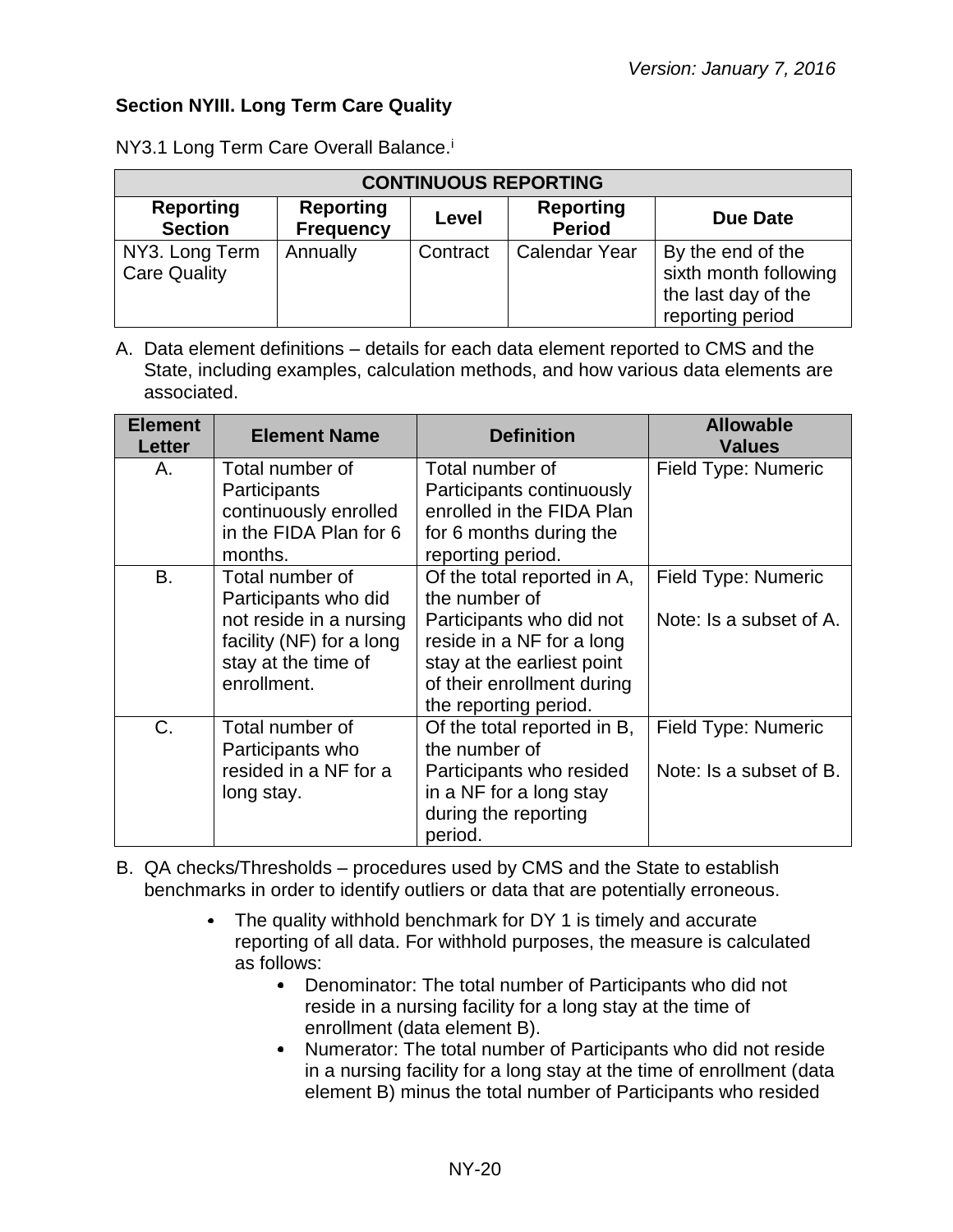in a nursing facility for a long stay during the reporting period (data element C).

- For more information, refer to the Quality Withhold Technical Notes (DY 1): New York-Specific Measures.
- C. Edits and Validation checks validation checks that should be performed by each FIDA Plan prior to data submission.
	- Confirm those data elements above as subsets of other elements.
	- FIDA Plans should validate that data element B is less than or equal to data element A.
	- FIDA Plans should validate that data element C is less than or equal to data element B.
	- All data elements should be positive values.
- D. Analysis how CMS and the State will evaluate reported data, as well as how other data sources may be monitored.
	- CMS and the State will evaluate the percentage of Participants who did not reside in a nursing facility for a long stay at the time of enrollment who did not reside in a NF for a long stay during the reporting period.
- E. Notes additional clarifications to a reporting section. This section incorporates previously answered frequently asked questions.
	- FIDA Plans should include all Participants regardless of whether the Participant was enrolled through passive enrollment or opt-in enrollment. Medicaid-only Participants should not be included.
	- FIDA Plans should include all Participants who meet the criteria for this measure, regardless if they are disenrolled as of the end of the reporting period.
	- For data element A, Participants must be continuously enrolled for six months during the reporting period, with no gaps in enrollment, to be included in this measure.
	- For data element B, FIDA Plans should include Participants who did not reside in a nursing facility at the earliest point in their enrollment OR Participants who did reside in a nursing facility at the earliest point in their enrollment, but only had a short stay in the nursing facility. For example, if a Participant currently residing in a nursing facility enrolls in the FIDA Plan, then is discharged 30 days after enrolling the FIDA Plan, the FIDA Plan can count this Participant in data element B since their stay in the nursing facility qualifies as a short stay.
	- For data element B, use the Participant's status from the earliest point of enrollment during the current reporting period.
		- For Participants enrolled on January 1 of the reporting period, use Participants' status (i.e., did not reside in nursing facility) as of January 1 of current reporting period.
		- For Participants enrolled after January 1 of the reporting period, use the Participants' status (i.e., did not reside in nursing facility) on the first day of enrollment during the reporting period.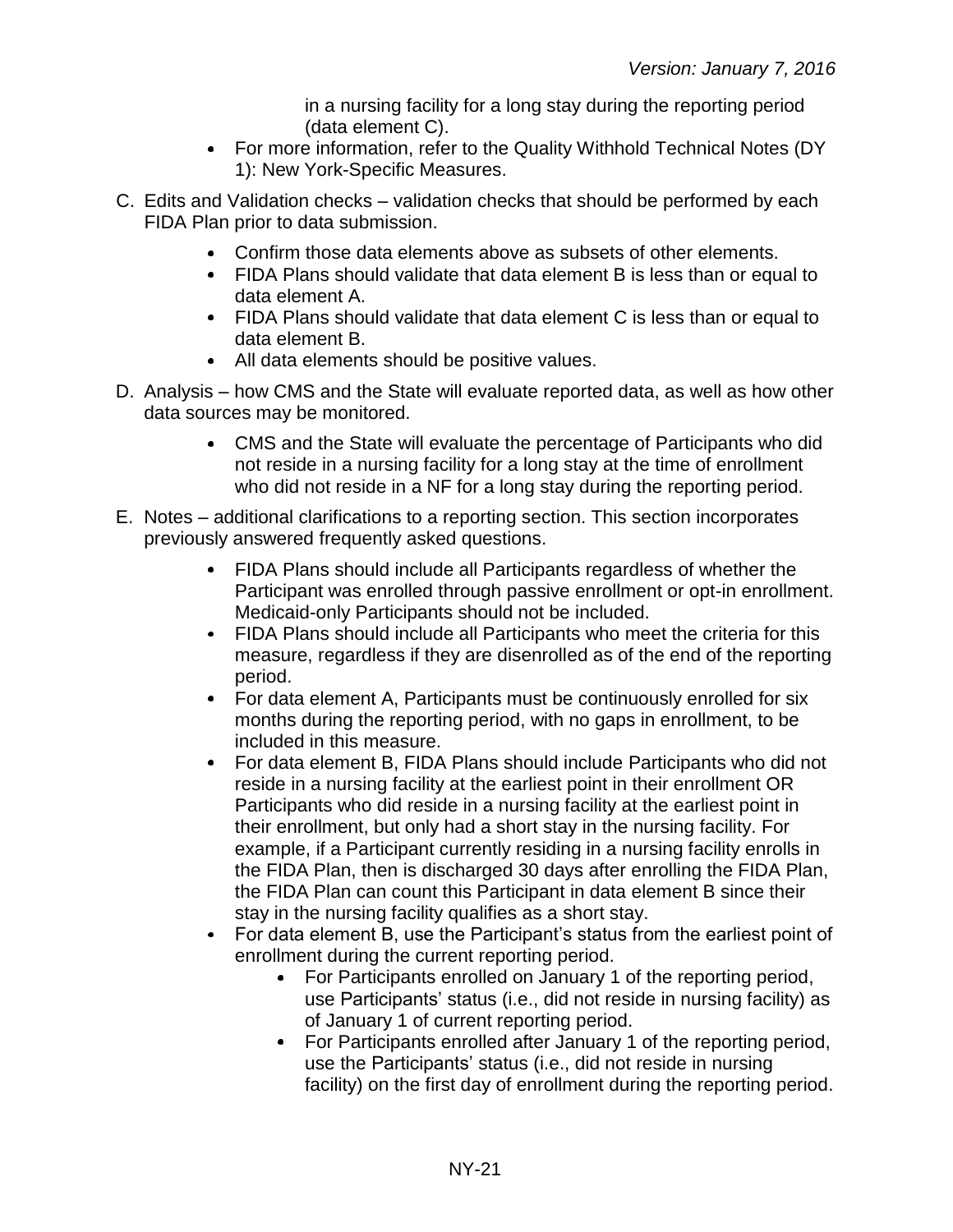- For data element C, the Participant needs to be enrolled from the date of the nursing facility admission through 101 days after the nursing facility admission, with no gaps in enrollment.
- A long stay is an episode with cumulative days in facility greater than or equal to 101 days.
- When determining a long stay, if a Participant is transferred from the nursing facility and then is readmitted to the same nursing facility within 30 days, the transfer and subsequent readmission does not disrupt the count of cumulative days. For example, if a Participant is transferred from the nursing facility to the hospital on day 93 and is subsequently readmitted to the same nursing facility 24 days later, this will be counted as the same long stay episode. The Participant's first day back in the nursing facility (i.e., the day the Participant is readmitted to the nursing facility) will count as day 94 for that episode, not as day 1.
- When determining a long stay, if a Participant is transferred from the  $\bullet$ nursing facility and then is readmitted to any nursing facility after 30 days, the date of readmission is the start of a new episode in the nursing facility and will count as day 1 towards the Participant's cumulative days in facility.
- A readmission or admission to a different facility ends the episode for the Participant at the original facility.
- The date of the nursing facility admission must occur within the reporting  $\bullet$ period, but the Participant's long-stay in the nursing facility may extend into the following reporting period. For example, if a nursing facility admission occurs during the last 101 days of the reporting period, look up to 101 days into the following reporting period to identify if the Participant had a long stay in a nursing facility.
- Codes to identify a discharge or transfer are provided in the Discharges/Transfers value set.
- Nursing facility services are provided by Medicaid, Medicare, or other State agencies certified nursing homes and primarily provide three types of services:
	- 1. Skilled nursing or medical care and related services;
	- 2. Rehabilitation needed due to injury, disability, or illness;
	- 3. Long term care health-related care and services (above the level of room and board) not available in the community, needed regularly due to a mental or physical condition.
- F. Data Submission how FIDA Plans will submit data collected to CMS and the State.
	- FIDA Plans will submit data collected for this measure in the above  $\bullet$ specified format through a secure data collection site established by CMS. This site can be accessed at the following web address: [https://Financial-Alignment-Initiative.NORC.org](https://financial-alignment-initiative.norc.org/)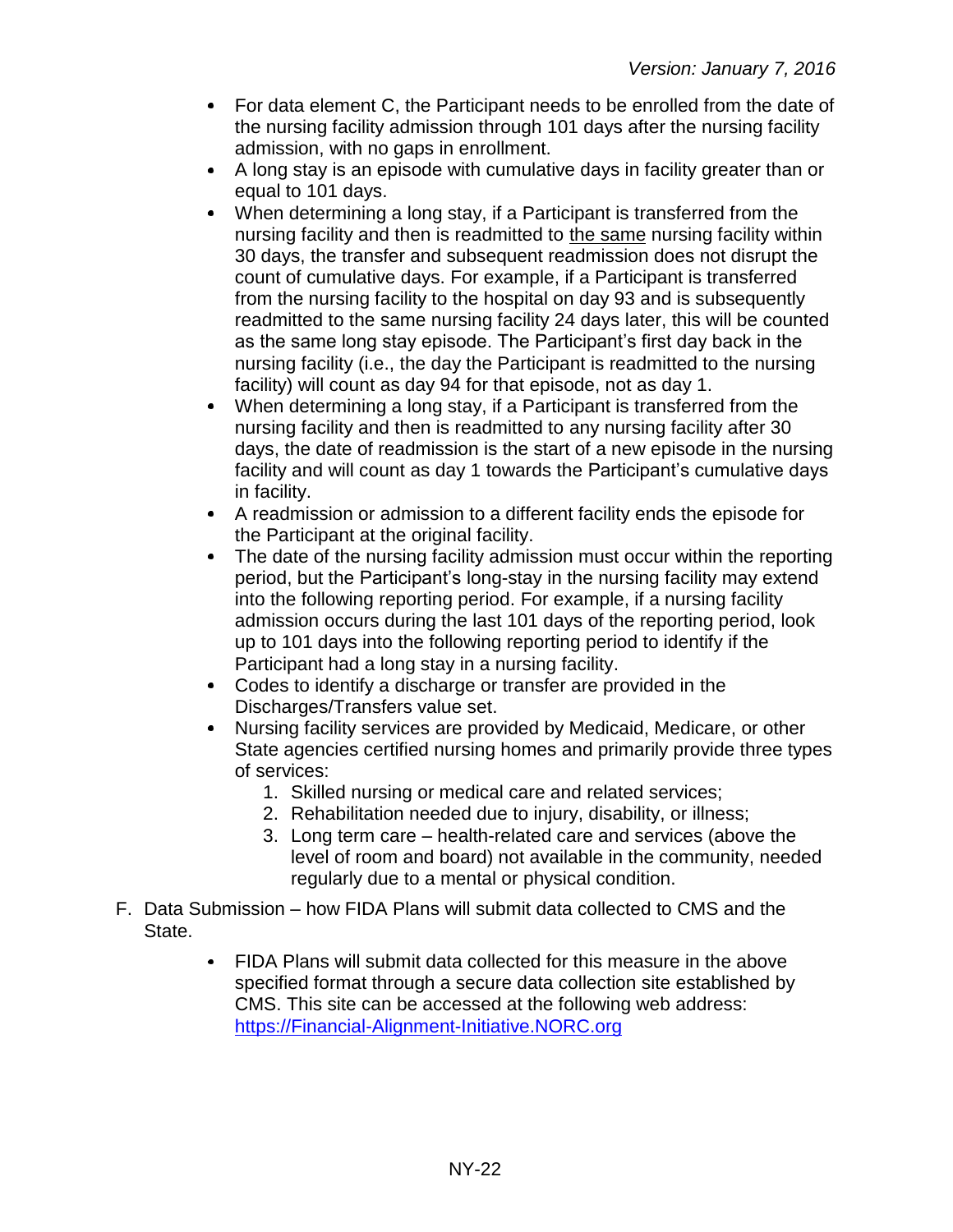NY3.2 Community Reintegration.

| <b>CONTINUOUS REPORTING</b>           |                                      |                                   |                                                      |                                                                                        |  |
|---------------------------------------|--------------------------------------|-----------------------------------|------------------------------------------------------|----------------------------------------------------------------------------------------|--|
| <b>Reporting</b><br><b>Section</b>    | <b>Reporting</b><br><b>Frequency</b> | <b>Reporting</b><br><b>Period</b> | Due Date                                             |                                                                                        |  |
| NY3. Long Term<br><b>Care Quality</b> | Annually                             | Contract                          | Calendar<br>Year,<br>beginning in<br>CY <sub>2</sub> | By the end of the<br>second month<br>following the last day<br>of the reporting period |  |

A. Data element definitions – details for each data element reported to CMS and the State, including examples, calculation methods, and how various data elements are associated.

| <b>Element</b><br><b>Letter</b> | <b>Element Name</b>      | <b>Definition</b>           | <b>Allowable</b><br><b>Values</b> |
|---------------------------------|--------------------------|-----------------------------|-----------------------------------|
| Α.                              | Total number of          | Total number of             | Field Type: Numeric               |
|                                 | Participants who         | Participants who resided    |                                   |
|                                 | resided in a nursing     | in a NF for a long stay     |                                   |
|                                 | facility (NF) for a long | during the previous         |                                   |
|                                 | stay during the          | reporting period and who    |                                   |
|                                 | previous reporting       | were continuously enrolled  |                                   |
|                                 | period.                  | during the previous and     |                                   |
|                                 |                          | current reporting period.   |                                   |
| <b>B.</b>                       | Total number of          | Of the total reported in A, | Field Type: Numeric               |
|                                 | Participants             | the number of Participants  |                                   |
|                                 | discharged to a          | discharged to a             | Note: Is a subset of A.           |
|                                 | community setting        | community setting during    |                                   |
|                                 | during the previous      | the previous or current     |                                   |
|                                 | or current reporting     | reporting period who did    |                                   |
|                                 | period who did not       | not return to the NF for a  |                                   |
|                                 | return to the NF for a   | long stay during the        |                                   |
|                                 | long stay.               | current reporting period.   |                                   |

- B. QA checks/Thresholds procedures used by CMS and the State to establish benchmarks in order to identify outliers or data that are potentially erroneous.
	- CMS and the State will perform an outlier analysis.
	- As data are received from FIDA Plans over time, CMS and the State will apply threshold checks.
- C. Edits and Validation checks validation checks that should be performed by each FIDA Plan prior to data submission.
	- Confirm those data elements above as subsets of other elements.
	- FIDA Plans should validate that data element B is less than or equal to data element A.
	- All data elements should be positive values.
- D. Analysis how CMS and the State will evaluate reported data, as well as how other data sources may be monitored.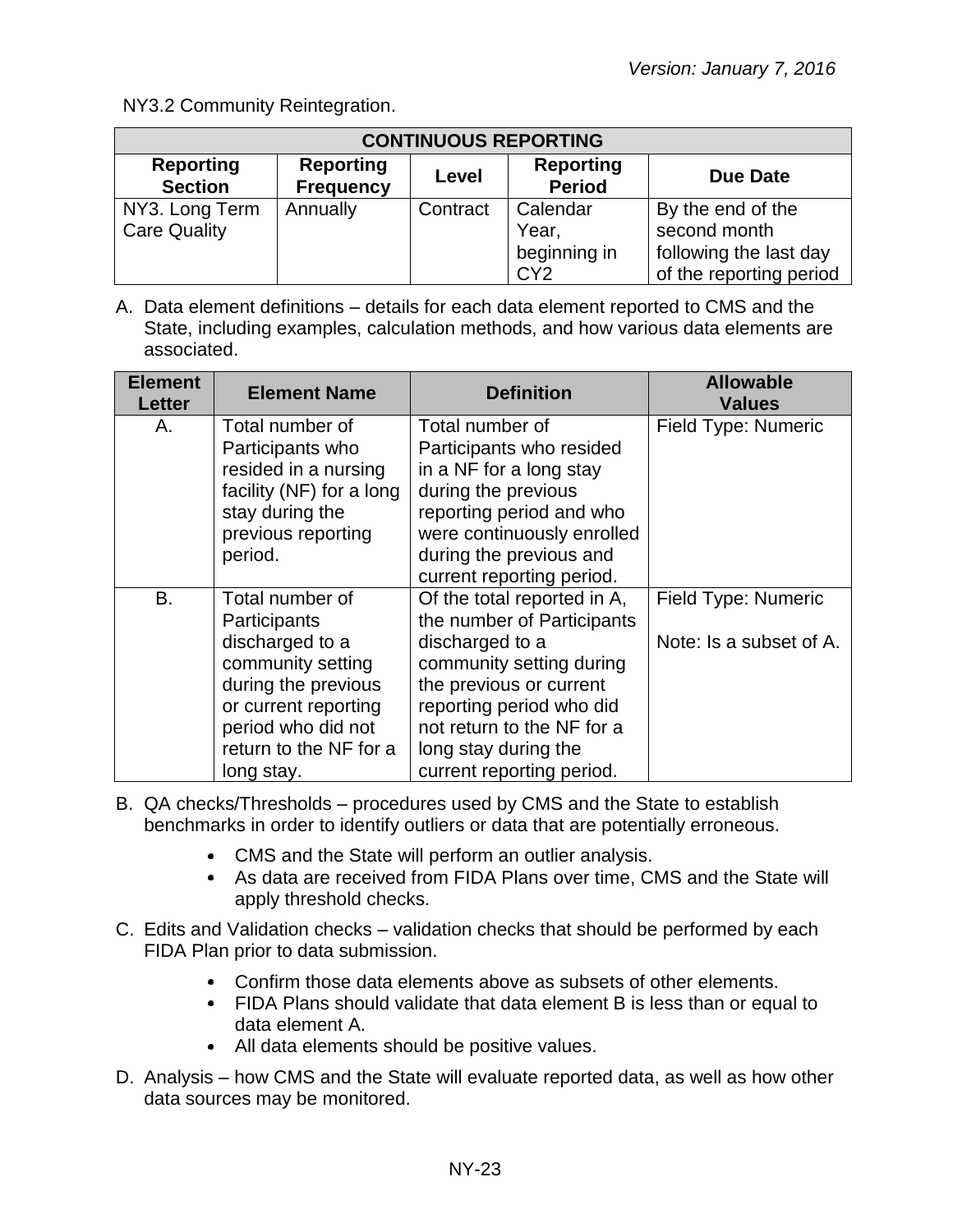- CMS and the State will evaluate the percentage of NF residents who resided in a NF for a long stay during the previous reporting period who were discharged to a community setting during the previous or current reporting period who did not return to the NF for a long stay during the current reporting period.
- E. Notes additional clarifications to a reporting section. This section incorporates previously answered frequently asked questions.
	- FIDA Plan should include all Participants regardless of whether the Participant was enrolled through passive enrollment or opt-in enrollment. Medicaid-only Participants should not be included.
	- Continuous enrollment is defined as no more than one gap in enrollment of up to 30 days during each year of continuous enrollment (i.e., the reporting period). To determine continuous enrollment for a Participant for whom enrollment is verified monthly, the Participant may not have more than a 1-month gap in coverage (i.e., a Participant whose coverage lapses for 2 months [60 days] is not considered continuously enrolled).
	- A long stay is an episode with cumulative days in facility greater than or equal to 101 days.
	- When determining a long stay, if a Participant is transferred from the nursing facility and then is readmitted to the same nursing facility within 30 days, the transfer and subsequent readmission does not disrupt the count of cumulative days. For example, if a Participant is transferred from the nursing facility to the hospital on day 93 and is subsequently readmitted to the same nursing facility 24 days later, this will be counted as the same long stay episode. The Participant's first day back in the nursing facility (i.e., the day the Participant is readmitted to the nursing facility) will count as day 94 for that episode, not as day 1.
	- A readmission or admission to a different facility ends the episode for the Participant at the original facility.
	- When determining a long stay, if a Participant is transferred from the nursing facility and then is readmitted to any nursing facility after 30 days, the date of readmission is the start of a new episode in the nursing facility and will count as day 1 towards the Participant's cumulative days in facility.
	- The discharge to community could have occurred during either the previous reporting period or the current reporting period.
	- Codes to identify a discharge or transfer are provided in the Discharges/Transfers value set.
	- Codes to identify a discharge to a community setting are provided in the Discharges to the Community value set.
	- A community based setting is defined as a private home, apartment, board and care, assisted living facility, or group home.
	- This measure will not be reported until Calendar Year 2.
- F. Data Submission how FIDA Plans will submit data collected to CMS and the State.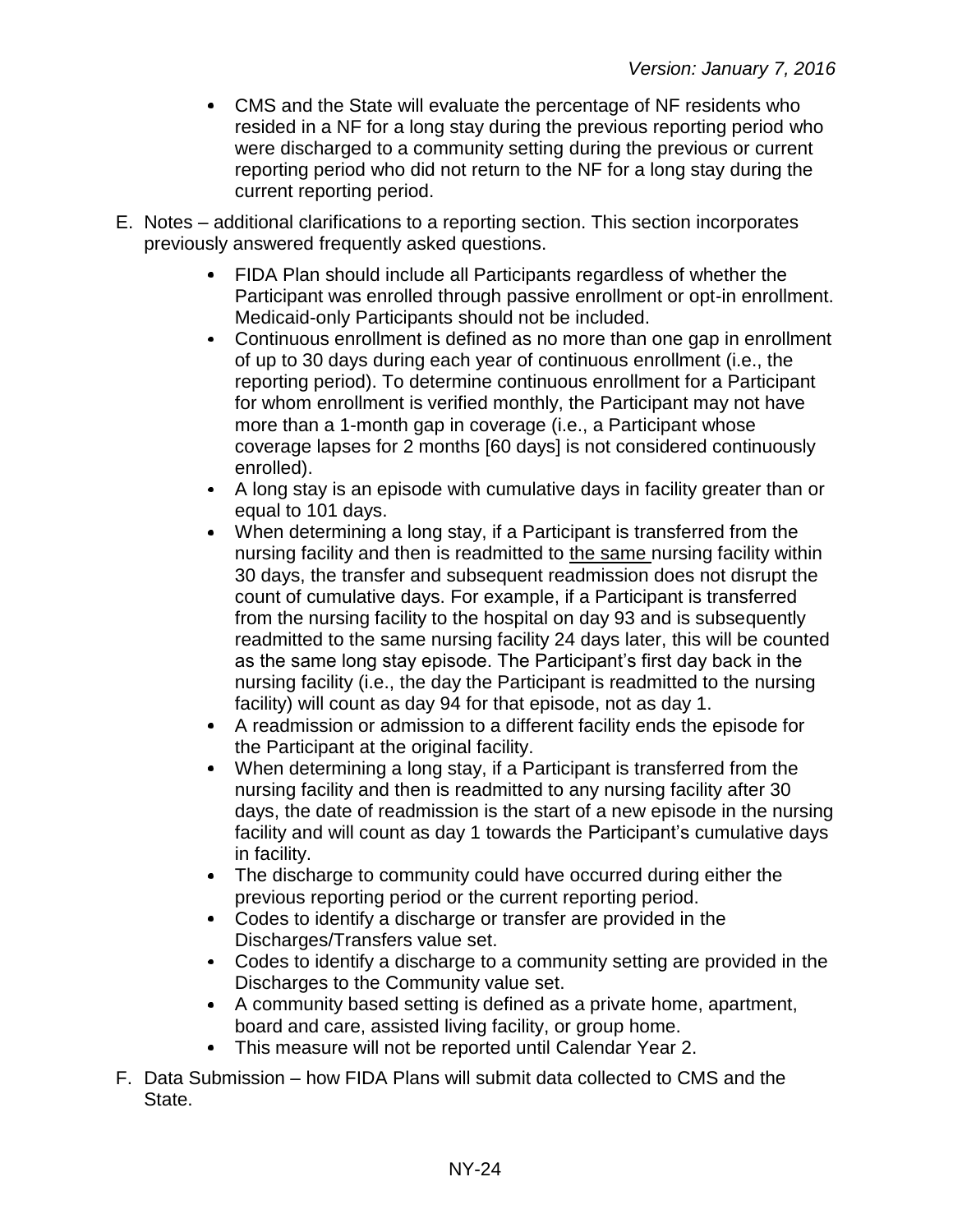FIDA Plans will submit data collected for this measure in the above specified format through a secure data collection site established by CMS. This site can be accessed at the following web address: [https://Financial-Alignment-Initiative.NORC.org](https://financial-alignment-initiative.norc.org/)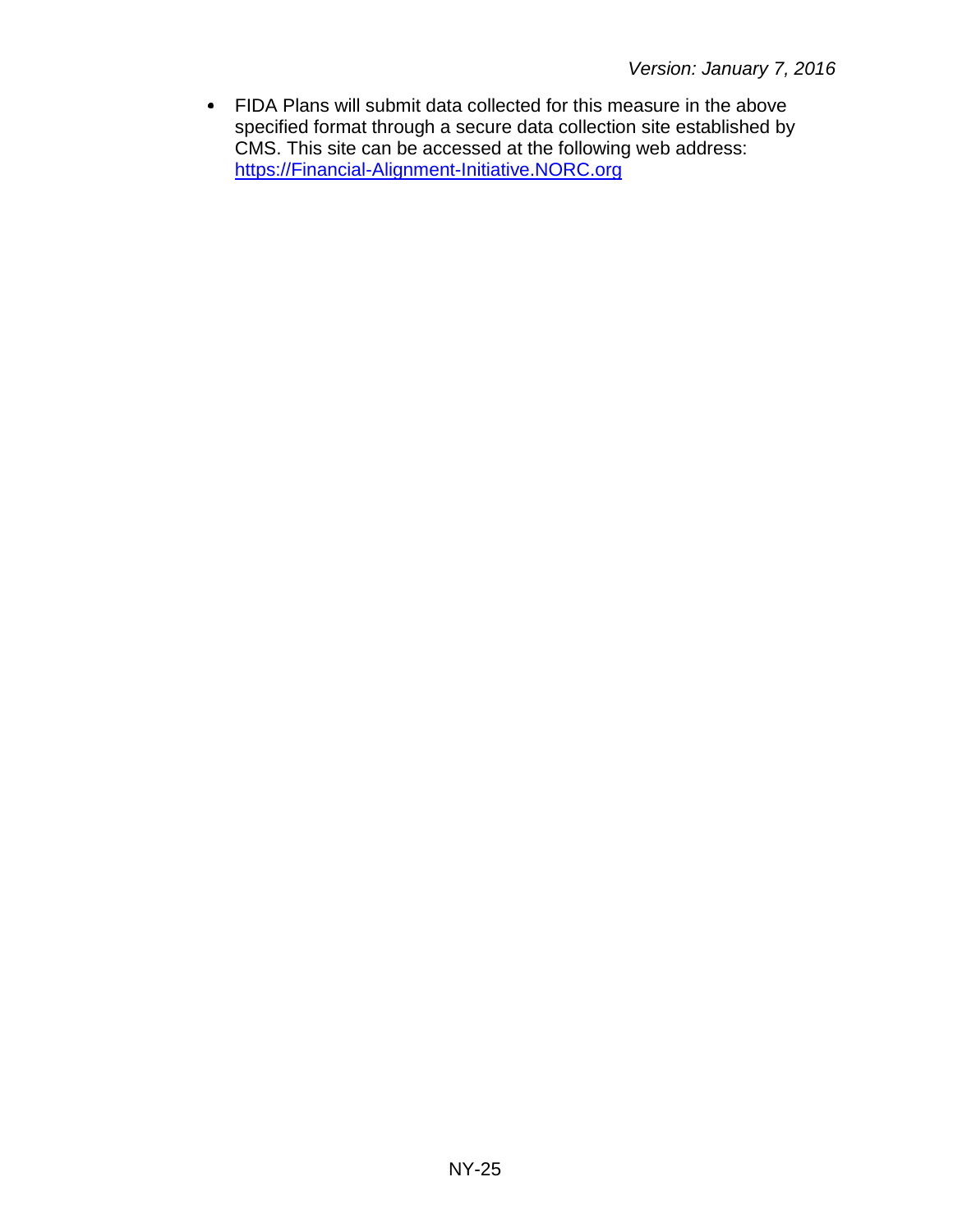## <span id="page-25-0"></span>**Section NYIV. Enrollee Protections**

|       | NY4.1 The number of critical incident and abuse reports for Participants receiving |  |  |
|-------|------------------------------------------------------------------------------------|--|--|
| LTSS. |                                                                                    |  |  |

| <b>IMPLEMENTATION</b>               |                                      |                |                                                            |                                                                                           |  |
|-------------------------------------|--------------------------------------|----------------|------------------------------------------------------------|-------------------------------------------------------------------------------------------|--|
| <b>Reporting</b><br><b>Section</b>  | <b>Reporting</b><br><b>Frequency</b> | Level          | <b>Reporting</b><br><b>Period</b>                          | <b>Due Date</b>                                                                           |  |
| NY4. Enrollee<br><b>Protections</b> | Monthly                              | Contract       | Current<br><b>Month</b><br>Ex: $1/1 - 1/31$                | By the end of the<br>second month<br>following the last<br>day of the<br>reporting period |  |
|                                     |                                      | <b>ONGOING</b> |                                                            |                                                                                           |  |
| <b>Reporting</b><br><b>Section</b>  | <b>Reporting</b><br><b>Frequency</b> | Level          | <b>Reporting</b><br><b>Periods</b>                         | <b>Due Date</b>                                                                           |  |
| NY4. Enrollee<br><b>Protections</b> | Quarterly                            | Contract       | $1/1 - 3/31$<br>$4/1 - 6/30$<br>$7/1 - 9/30$<br>10/1-12/31 | By the end of the<br>second month<br>following the last<br>day of the<br>reporting period |  |

A. Data element definitions – details for each data element reported to CMS and the State, including examples, calculation methods, and how various data elements are associated.

| <b>Element</b><br><b>Letter</b> | <b>Element Name</b>                                        | <b>Definition</b>                                                                                                      | <b>Allowable</b><br><b>Values</b> |
|---------------------------------|------------------------------------------------------------|------------------------------------------------------------------------------------------------------------------------|-----------------------------------|
| Α.                              | Total number of<br>Participants receiving<br>LTSS.         | Total number of<br>Participants receiving<br>LTSS during the<br>reporting period.                                      | Field Type: Numeric               |
| В.                              | Total number of<br>critical incident and<br>abuse reports. | Of the total reported<br>in A, the number of<br>critical incident and<br>abuse reports during<br>the reporting period. | Field Type: Numeric               |

- B. QA checks/Thresholds procedures used by CMS and the State to establish benchmarks in order to identify outliers or data that are potentially erroneous.
	- CMS and the State will perform an outlier analysis.
	- As data are received from FIDA Plans over time, CMS and the State will apply threshold checks.
- C. Edits and Validation checks validation checks that should be performed by each FIDA Plan prior to data submission.
	- All data elements should be positive values.
- D. Analysis how CMS and the State will evaluate reported data, as well as how other data sources may be monitored.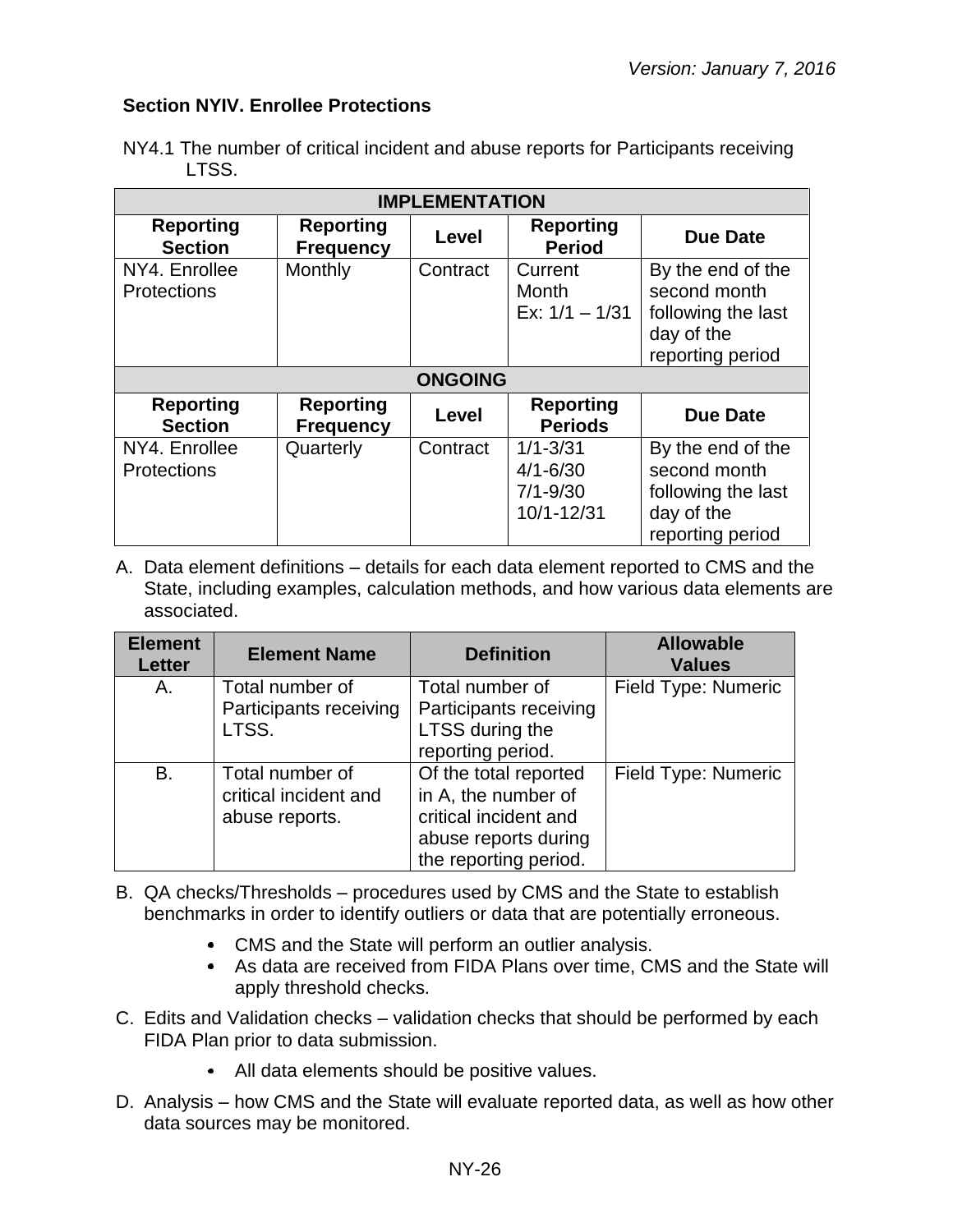- CMS and the State will evaluate the number of critical incident and abuse reports per 1,000 Participants receiving LTSS.
- E. Notes additional clarifications to a reporting section. This section incorporates previously answered frequently asked questions.
	- FIDA Plans should include all Participants regardless of whether the Participant was enrolled through passive enrollment or opt-in enrollment. Medicaid-only Participants should not be included.
	- FIDA Plans should include all Participants who meet the criteria outlined in data element A, regardless of whether they are disenrolled as of the end of the reporting period (i.e., include all Participants regardless of whether they are currently enrolled or disenrolled as of the last day of the reporting period).
	- For data element B, FIDA Plans should include all new critical incident and abuse cases that are reported during the reporting period, regardless if the case status is open or closed as of the last day of the reporting period.
	- Critical incident and abuse reports could be reported by the FIDA Plan or any provider, and are not limited to only those providers defined as LTSS providers.
	- It is possible for Participants to have more than one critical incident and/or abuse report during the reporting period. All critical incident and abuse reports during the reporting period should be counted.
	- Critical incident refers to any actual or alleged event or situation that creates a significant risk of substantial or serious harm to the physical or mental health, safety or well-being of a Participant including, neglect, financial exploitation, and mandated reporting requirements called for under the Three-Way Contract, and under New York State and Federal requirements for reporting on incidents and residents of Nursing Facilities.
	- Abuse refers to any of the following:
		- Willful use of offensive, abusive, or demeaning language by a caretaker that causes mental anguish;
		- 2. Knowing, reckless, or intentional acts or failures to act which cause injury or death to an individual or which places that individual at risk of injury or death;
		- 3. Rape or sexual assault;
		- 4. Corporal punishment or striking of an individual;
		- Unauthorized use or the use of excessive force in the placement of bodily restraints on an individual; and
		- Use of bodily or chemical restraints on an individual which is not in compliance with Federal or State laws and administrative regulations.
- F. Data Submission how FIDA Plans will submit data collected to CMS and the State.
	- FIDA Plans will submit data collected for this measure in the above specified format through a secure data transmission site established by CMS. This site can be accessed at the following web address: [https://Financial-Alignment-Initiative.NORC.org.](https://financial-alignment-initiative.norc.org/)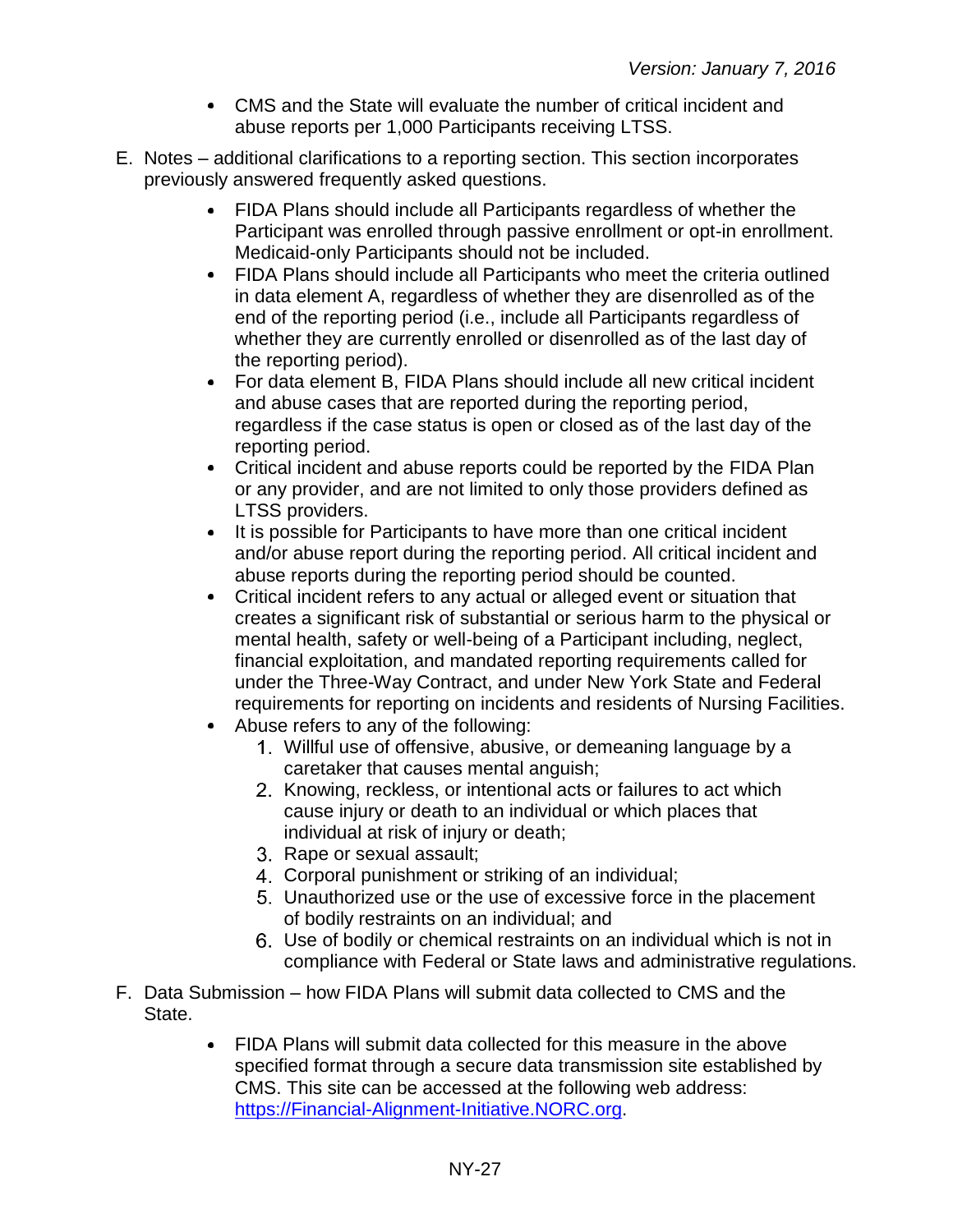## <span id="page-27-0"></span>**Section NYV. Utilization**

NY5.1 Participants directing their own services through the consumer-directed personal assistance option.

| <b>CONTINUOUS REPORTING</b>        |          |          |                      |                                                                                        |  |
|------------------------------------|----------|----------|----------------------|----------------------------------------------------------------------------------------|--|
| <b>Reporting</b><br><b>Section</b> | Due Date |          |                      |                                                                                        |  |
| NY5. Utilization                   | Annually | Contract | <b>Calendar Year</b> | By the end of the<br>second month<br>following the last day<br>of the reporting period |  |

A. Data element definitions – details for each data element reported to CMS and the State, including examples, calculation methods, and how various data elements are associated.

| <b>Element</b><br><b>Letter</b> | <b>Element Name</b>                                                                                                                            | <b>Definition</b>                                                                                                                                                                                          | <b>Allowable</b><br><b>Values</b>              |
|---------------------------------|------------------------------------------------------------------------------------------------------------------------------------------------|------------------------------------------------------------------------------------------------------------------------------------------------------------------------------------------------------------|------------------------------------------------|
| А.                              | Total number of<br>Participants enrolled in<br>the FIDA plan.                                                                                  | Total number of<br>Participants continuously<br>enrolled in the FIDA plan<br>during the reporting<br>period.                                                                                               | Field Type: Numeric                            |
| В.                              | Total number of<br>Participants who were<br>directing their own<br>services through the<br>consumer-directed<br>personal assistance<br>option. | Of the total reported in<br>A, the number of<br>Participants who were<br>directing their own<br>services through the<br>consumer-directed<br>personal assistance<br>option during the<br>reporting period. | Field Type: Numeric<br>Note: Is a subset of A. |

- B. QA checks/Thresholds procedures used by CMS and the State to establish benchmarks in order to identify outliers or data that are potentially erroneous.
	- CMS and the State will perform an outlier analysis.
	- As data are received from FIDA Plans over time, CMS and the State will apply threshold checks.
- C. Edits and Validation checks validation checks that should be performed by each FIDA Plan prior to data submission.
	- Confirm those data elements above as subsets of other elements.
	- FIDA Plans should validate that data element B is less than or equal to data element A.
	- All data elements should be positive values.
- D. Analysis how CMS and the State will evaluate reported data, as well as how other data sources may be monitored.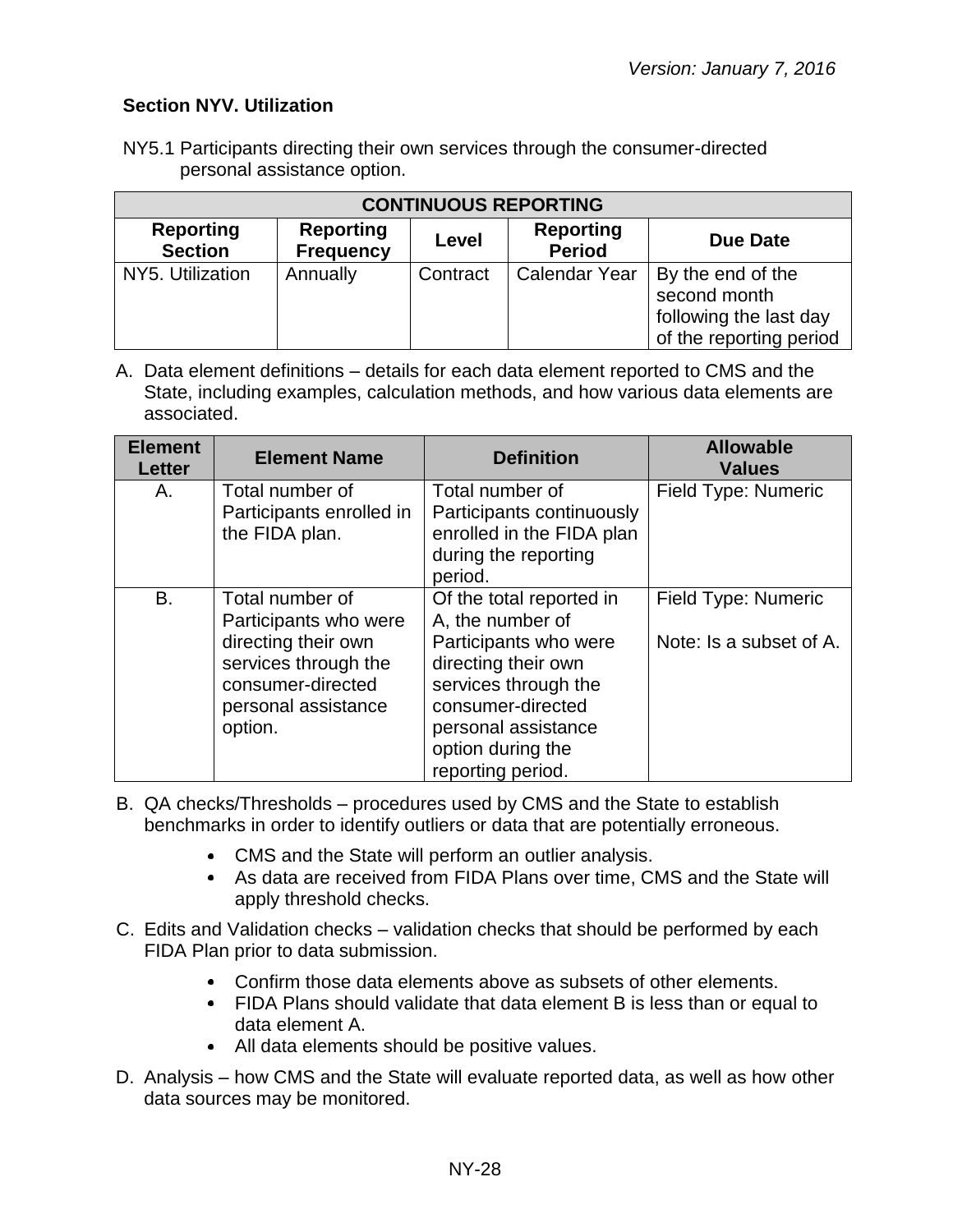- CMS and the State will evaluate the percentage of Participants continuously enrolled in the FIDA Plan who were directing their own services through the consumer-directed personal assistance option during the reporting period.
- E. Notes additional clarifications to a reporting section. This section incorporates previously answered frequently asked questions.
	- FIDA Plans should include all Participants regardless of whether the Participant was enrolled through passive enrollment or opt-in enrollment. Medicaid-only Participants should not be included.
	- FIDA Plans should include all Participants who meet the criteria outlined in Element A, regardless if they are disenrolled as of the end of the reporting period (i.e., include all Participants regardless if they are currently enrolled or disenrolled as of the last day of the reporting period).
	- Continuous enrollment is defined as no more than one gap in enrollment of up to 1-month during each year of continuous enrollment (i.e., the reporting period). To determine continuous enrollment for a Participant for whom enrollment is verified monthly, the Participant may not have more than a 1-month gap in coverage (i.e., a Participant whose coverage lapses for 2 months (consecutively or non-consecutively) is not considered continuously enrolled).
	- Consumer-directed personal assistance is a personal care program that empowers self-directing seniors and people with disabilities to recruit, hire, train, supervise and terminate their choice of personal assistant home care worker.
- F. Data Submission how FIDA Plans will submit data collected to CMS and the State.
	- FIDA Plans will submit data collected for this measure in the above specified format through a secure data collection site established by CMS. This site can be accessed at the following web address: [https://Financial-Alignment-Initiative.NORC.org](https://financial-alignment-initiative.norc.org/)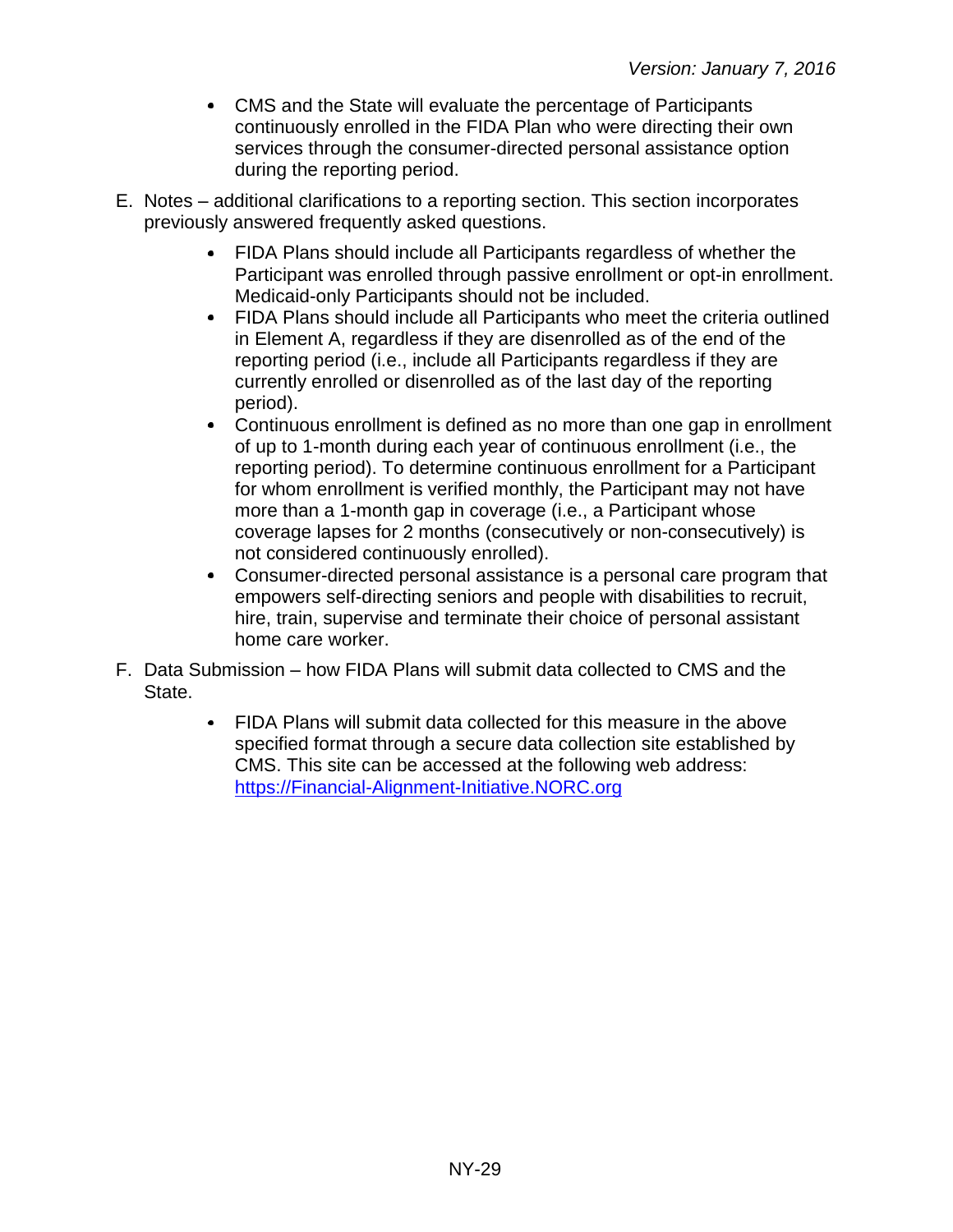## <span id="page-29-0"></span>**Section NYVI. Participant-Level File**

The New York Office of Quality and Patient Safety (OQPS) will be evaluating measures using the Medicaid Encounter Data System (MEDS), the Uniform Assessment System (UAS-NY) and Participant-level data. The State will conduct ongoing research on Participants' personal experiences in FIDA and on potential relationship of these experiences with Participants' health outcomes.

The following table provides instructions on the submission of Participant-level data on a subset of measures FIDA Plans are reporting at the plan-level and a number of IDT-related performance measures. This table does not provide any additional measures; it only provides guidance on the subset of measures for which CMS/NYSDOH require Participant-level data. Please see the source of each measure for the technical specifications for each. In particular:

- Columns 17-48 provide instructions on reporting Participant level data on HEDIS measures.
- Columns 49-54 provide instructions on some of the NY-Specific measures defined elsewhere within this appendix.
- Columns 55-62 refer to MMP Specific Core Measures available at: [https://www.cms.gov/Medicare-Medicaid-Coordination/Medicare-and-Medicaid-](https://www.cms.gov/Medicare-Medicaid-Coordination/Medicare-and-Medicaid-Coordination/Medicare-Medicaid-Coordination-Office/FinancialAlignmentInitiative/InformationandGuidanceforPlans.html)[Coordination/Medicare-Medicaid-Coordination-](https://www.cms.gov/Medicare-Medicaid-Coordination/Medicare-and-Medicaid-Coordination/Medicare-Medicaid-Coordination-Office/FinancialAlignmentInitiative/InformationandGuidanceforPlans.html)[Office/FinancialAlignmentInitiative/InformationandGuidanceforPlans.html](https://www.cms.gov/Medicare-Medicaid-Coordination/Medicare-and-Medicaid-Coordination/Medicare-Medicaid-Coordination-Office/FinancialAlignmentInitiative/InformationandGuidanceforPlans.html)
- Columns 63-359 provide instructions on reporting Participant level data on IDT activities. As noted for each element, some of the IDT requirements are specified within this appendix while others are specified within the final IDT policy. CMS and NYSDOH may establish thresholds and conduct outlier analysis based on this data.

Questions from FIDA Plans regarding these measures or the data submission process should be directed to NYSDOH.

| <b>CONTINUOUS REPORTING</b>                                                                                                          |          |          |                      |                                                                      |  |
|--------------------------------------------------------------------------------------------------------------------------------------|----------|----------|----------------------|----------------------------------------------------------------------|--|
| <b>Reporting</b><br><b>Reporting</b><br><b>Reporting</b><br>Due Date<br>Level<br><b>Period</b><br><b>Section</b><br><b>Frequency</b> |          |          |                      |                                                                      |  |
| NY6 Participant-<br><b>Level Measures</b>                                                                                            | Annually | Contract | <b>Calendar Year</b> | By June 15 of the calendar<br>year following the reporting<br>period |  |

NY6.1 Participant-Level File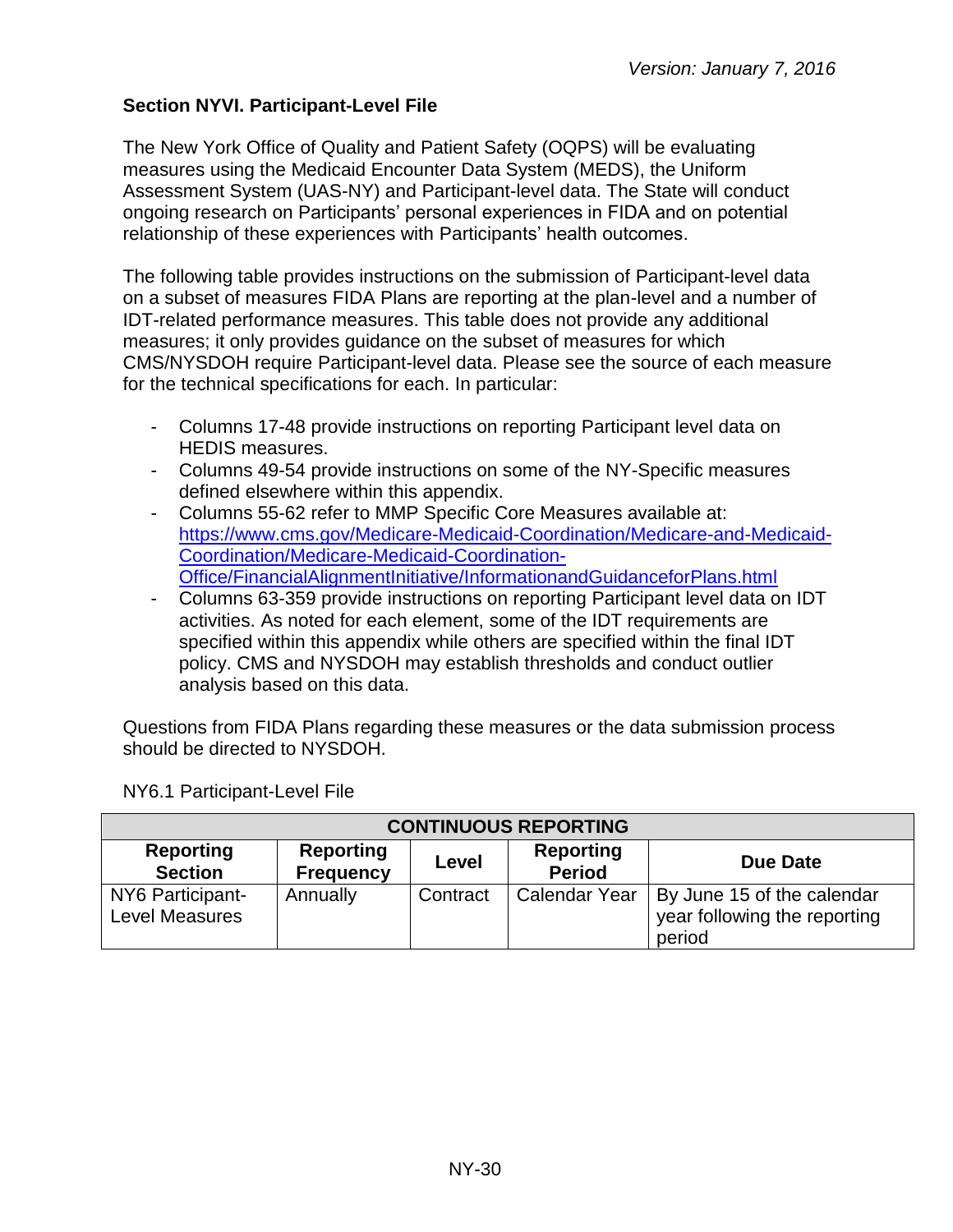A. File Format definitions – details for each data element reported to CMS and the State.

| <b>Column</b><br><b>Placement</b> | <b>Name</b>                                                                                                                               | <b>Direction</b>                                                                                                                                                                                                                                                                                                                  | <b>Allowed</b><br><b>Values</b>             |
|-----------------------------------|-------------------------------------------------------------------------------------------------------------------------------------------|-----------------------------------------------------------------------------------------------------------------------------------------------------------------------------------------------------------------------------------------------------------------------------------------------------------------------------------|---------------------------------------------|
|                                   | <b>Instructions for Participant Identification</b>                                                                                        |                                                                                                                                                                                                                                                                                                                                   |                                             |
| Column 1-8                        | <b>MMIS ID</b>                                                                                                                            | Enter the Plan's numeric eight-digit<br>ID.                                                                                                                                                                                                                                                                                       | ########                                    |
| Column 9-16                       | <b>Medicaid CIN</b>                                                                                                                       | A Participant's client identification<br>number. The field should be<br>continuous without any spaces or<br>hyphens. The field is alpha- numeric<br>and should be treated as a text field.<br>The CIN entered in this field should<br>be for the CIN for the measurement<br>period. For example, CINs for 2015<br>should be used. | <b>Dual eligible</b><br>individuals<br>only |
|                                   | <b>Instructions for Participant-level data on HEDIS Measures</b>                                                                          |                                                                                                                                                                                                                                                                                                                                   |                                             |
| Column 17                         | Denominator for<br>Antidepressant<br>Medication<br>Management (AMM)                                                                       | Enter a '1' if the Participant is in the<br>denominator of the Antidepressant<br>Medication Management measures,<br>'0' if the Participant is not in the<br>denominator.                                                                                                                                                          | $1 = Yes$<br>$0 = No$                       |
| Column 18                         | Numerator for<br>Antidepressant<br>Medication<br>Management-<br><b>Effective Acute Phase</b><br>Treatment (AMM)                           | Enter a '1' if the Participant is in the<br>numerator of the Antidepressant<br>Medication Management - Effective<br>Acute Phase Treatment measure, '0'<br>if the Participant is not in the<br>numerator or the information is<br>missing.                                                                                         | $1 = Yes$<br>$0 = No$                       |
| Column 19                         | Numerator for<br>Antidepressant<br>Medication<br>Management- Effective<br><b>Continuation Phase</b><br>Treatment (AMM)                    | Enter a '1' if the Participant is in the<br>numerator of the Antidepressant<br><b>Medication Management - Effective</b><br><b>Continuation Phase Treatment</b><br>measure, '0' if the Participant is not in<br>the numerator or the information is<br>missing.                                                                    | $1 = Yes$<br>$0 = No$                       |
| Column 20                         | Denominator for<br>Initiation and<br><b>Engagement of Alcohol</b><br>and Other Drug<br><b>Dependence Treatment</b><br>$(IET)$ : 18+ years | Enter: '1' if the Participant is in the<br>denominator of the Initiation and<br>Engagement of AOD Treatment, 18+<br>years measure '0' if the Participant is<br>not in the denominator of this<br>measure                                                                                                                          | $1 = Yes$<br>$0 = No$                       |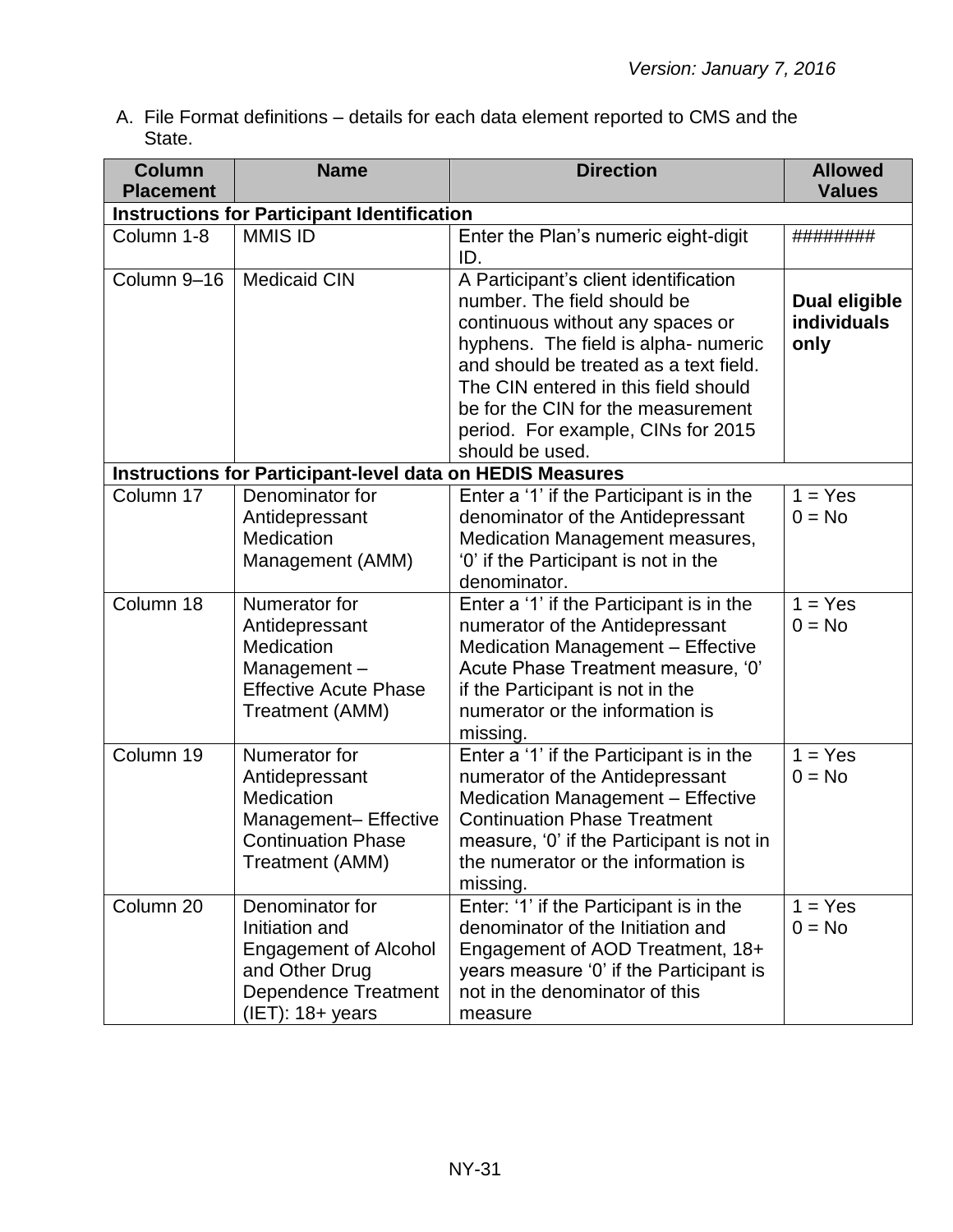| <b>Column</b><br><b>Placement</b> | <b>Name</b>                                                                                                                                                         | <b>Direction</b>                                                                                                                                                                                                                                     | <b>Allowed</b><br><b>Values</b> |
|-----------------------------------|---------------------------------------------------------------------------------------------------------------------------------------------------------------------|------------------------------------------------------------------------------------------------------------------------------------------------------------------------------------------------------------------------------------------------------|---------------------------------|
| Column 21                         | Numerator for Initiation<br>and Engagement of<br>Alcohol and Other Drug<br><b>Dependence Treatment</b><br>(IET): Initiation of AOD<br>Treatment-18+ years           | Enter: '1' if the Participant is in the<br>numerator of the Initiation and<br>Engagement of AOD Treatment-<br>Initiation of AOD Treatment, 18+<br>years measure '0' if the Participant is<br>not in the numerator or the<br>information is missing.  | $1 = Yes$<br>$0 = No$           |
| Column 22                         | Numerator for Initiation<br>and Engagement of<br>Alcohol and Other Drug<br><b>Dependence Treatment</b><br>(IET): <b>Engagement</b> of<br>AOD Treatment-18+<br>years | Enter: '1' if the Participant is in the<br>numerator of the Initiation and<br>Engagement of AOD Treatment-<br>Engagement of AOD Treatment, 18+<br>years measure '0' if the Participant is<br>not in the numerator or the<br>information is missing.  | $1 = Yes$<br>$0 = No$           |
| Column 23-<br>24                  | Denominator for<br>Follow-Up After<br>Hospitalization for<br>Mental Illness (FUH)                                                                                   | Enter the number of times the<br>Participant appears in the<br>denominator of the Follow-Up After<br>Hospitalization for Mental Illness; '0' if<br>the Participant is not in the<br>denominator.                                                     | $0 - 98$                        |
| Column 25-<br>26                  | Numerator 1 for Follow-<br>Up After Hospitalization<br>for Mental Illness, 7<br>days after discharge<br>(FUH)                                                       | Enter the number of times the<br>Participant appears in numerator 1 of<br>the Follow-Up After Hospitalization for<br>Mental Illness, 7 days after discharge.<br>'0' if the Participant is not in the<br>numerator or the information is<br>missing.  | $0 - 98$                        |
| Column 27-<br>28                  | Numerator 2 for Follow-<br>Up After Hospitalization<br>for Mental Illness, 30<br>days after discharge<br>(FUH)                                                      | Enter the number of times the<br>Participant appears in numerator 2 of<br>the Follow-Up After Hospitalization for<br>Mental Illness, 30 days after<br>discharge. '0' if the Participant is not<br>in the numerator or the information is<br>missing. | $0 - 98$                        |
| Column 29-<br>30                  | Denominator for<br>Medication<br><b>Reconciliation After</b><br>Discharge from<br>Inpatient Facility (MRP)                                                          | Enter the number of times the<br>Participant appears in the<br>denominator of the Medication<br>Reconciliation After Discharge from<br><b>Inpatient Facility</b>                                                                                     | 00-98                           |
| Column 31-<br>32                  | Numerator for<br>Medication<br><b>Reconciliation After</b><br>Discharge from<br>Inpatient Facility (MRP)                                                            | Enter the number of times the<br>Participant appears in numerator of<br>the Medication Reconciliation After<br>Discharge from Inpatient Facility                                                                                                     | 00-98                           |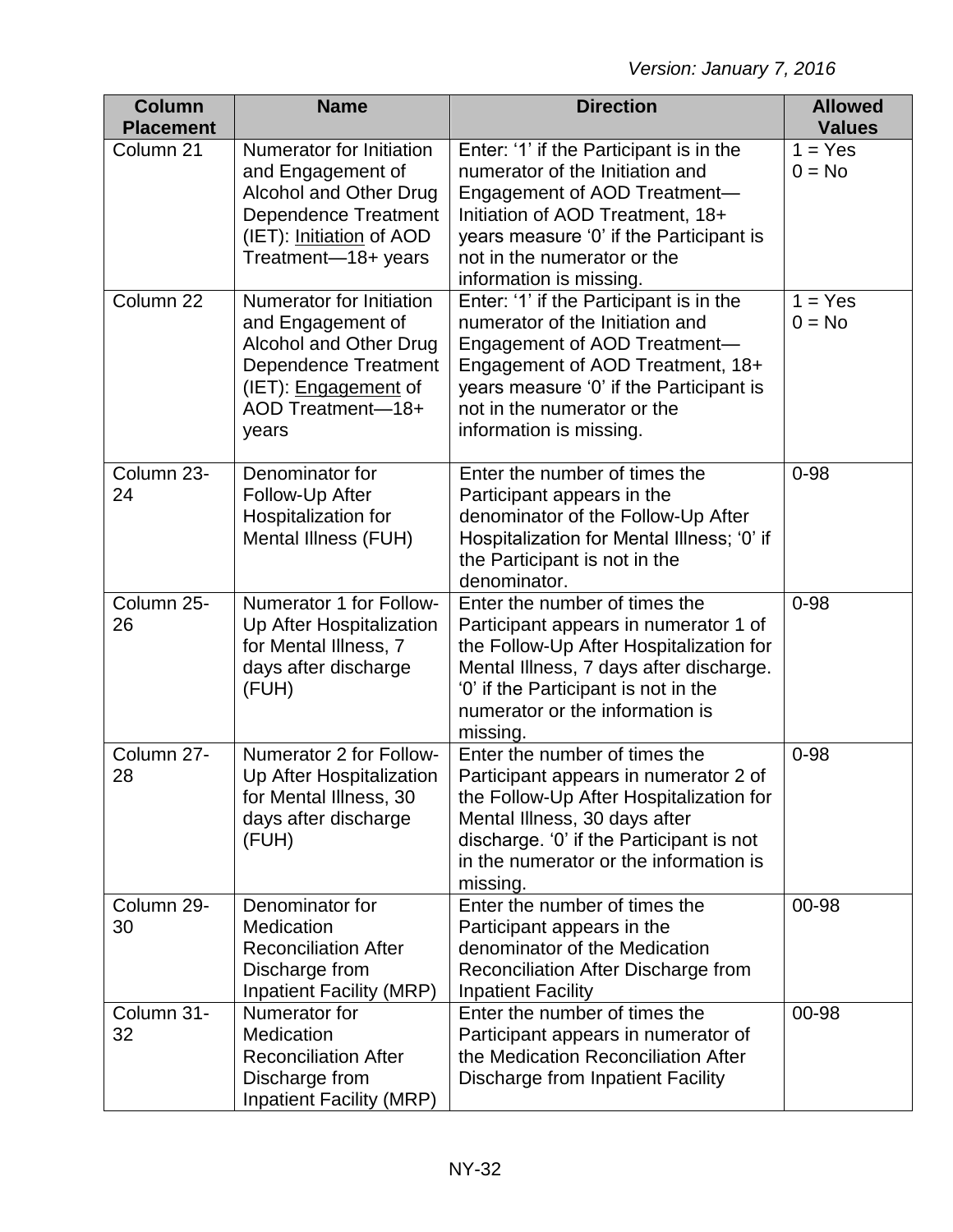| <b>Column</b><br><b>Placement</b> | <b>Name</b>                                                                              | <b>Direction</b>                                                                                                                                                                                                  | <b>Allowed</b><br><b>Values</b> |  |  |
|-----------------------------------|------------------------------------------------------------------------------------------|-------------------------------------------------------------------------------------------------------------------------------------------------------------------------------------------------------------------|---------------------------------|--|--|
| Column 33                         | Denominator for the<br><b>Care for Older Adults</b><br>(COA)                             | Enter a '1' if the Participant is in the<br>denominator of the Care for Older<br>Adults measure, '0' if the Participant is<br>not in the denominator.                                                             | $1 = Yes$<br>$0 = No$           |  |  |
| Column 34                         | Numerator for Care for<br>Older Adults -<br><b>Medication Review</b><br>(COA)            | Enter a '1' if the Participant is in the<br>numerator of the Care for Older<br>Adults Medication Review measure,<br>'0' if the Participant is not in the<br>numerator or the information is<br>missing.           | $1 = Yes$<br>$0 = No$           |  |  |
| Column 35                         | Numerator for Care for<br>Older Adults -<br><b>Functional Status</b><br>Assessment (COA) | Enter a '1' if the Participant is in the<br>numerator of the Care for Older<br><b>Adults Functional Status Assessment,</b><br>'0' if the Participant is not in the<br>numerator or the information is<br>missing. | $1 = Yes$<br>$0 = No$           |  |  |
| Column 36                         | Numerator for Care for<br>Older Adults - Pain<br>Screening (COA)                         | Enter a '1' if the Participant is in the<br>numerator of the Care for Older<br>Adults Pain Screening, '0' if the<br>Participant is not in the numerator or<br>the information is missing.                         | $1 = Yes$<br>$0 = No$           |  |  |
| Column 37                         | Denominator for<br>Comprehensive<br>Diabetes Care (CDC)                                  | Enter a '1' if the Participant is in the<br>denominator of the CDC measures,<br>'0' if the Participant is not in the<br>denominator.                                                                              | $1 = Yes$<br>$0 = No$           |  |  |
| Column 38                         | Numerator for CDC -<br>Eye Exam                                                          | Enter a '1' if the Participant is in the<br>numerator of the CDC Eye Exam<br>measure, '0' if the Participant is not in<br>the numerator or the information is<br>missing.                                         | $1 = Yes$<br>$0 = No$           |  |  |
| Column 39                         | Numerator for CDC -<br><b>Nephropathy Monitor</b>                                        | Enter a '1' if the Participant is in the<br>numerator of the CDC Nephropathy<br>Monitor measure, '0' if the Participant<br>is not in the numerator or the<br>information is missing.                              | $1 = Yes$<br>$0 = No$           |  |  |
| Column 40                         | Numerator for CDC -<br>HbA1c Control $(<8.0\%)$                                          | Enter a '1' if the Participant is in the<br>$1 = Yes$<br>numerator of the CDC HbA1c Control<br>$0 = No$<br>(<br>is not in the numerator or the<br>information is missing.                                         |                                 |  |  |
| Column 41                         | Denominator for<br>Disease Modifying Anti-<br><b>Rheumatic Drug</b><br>Therapy (DMARD)   | $1 = Yes$<br>Enter a '1' if the Participant is in the<br>denominator of the DMARD measure,<br>$0 = No$<br>'0' if the Participant is not in the<br>denominator.                                                    |                                 |  |  |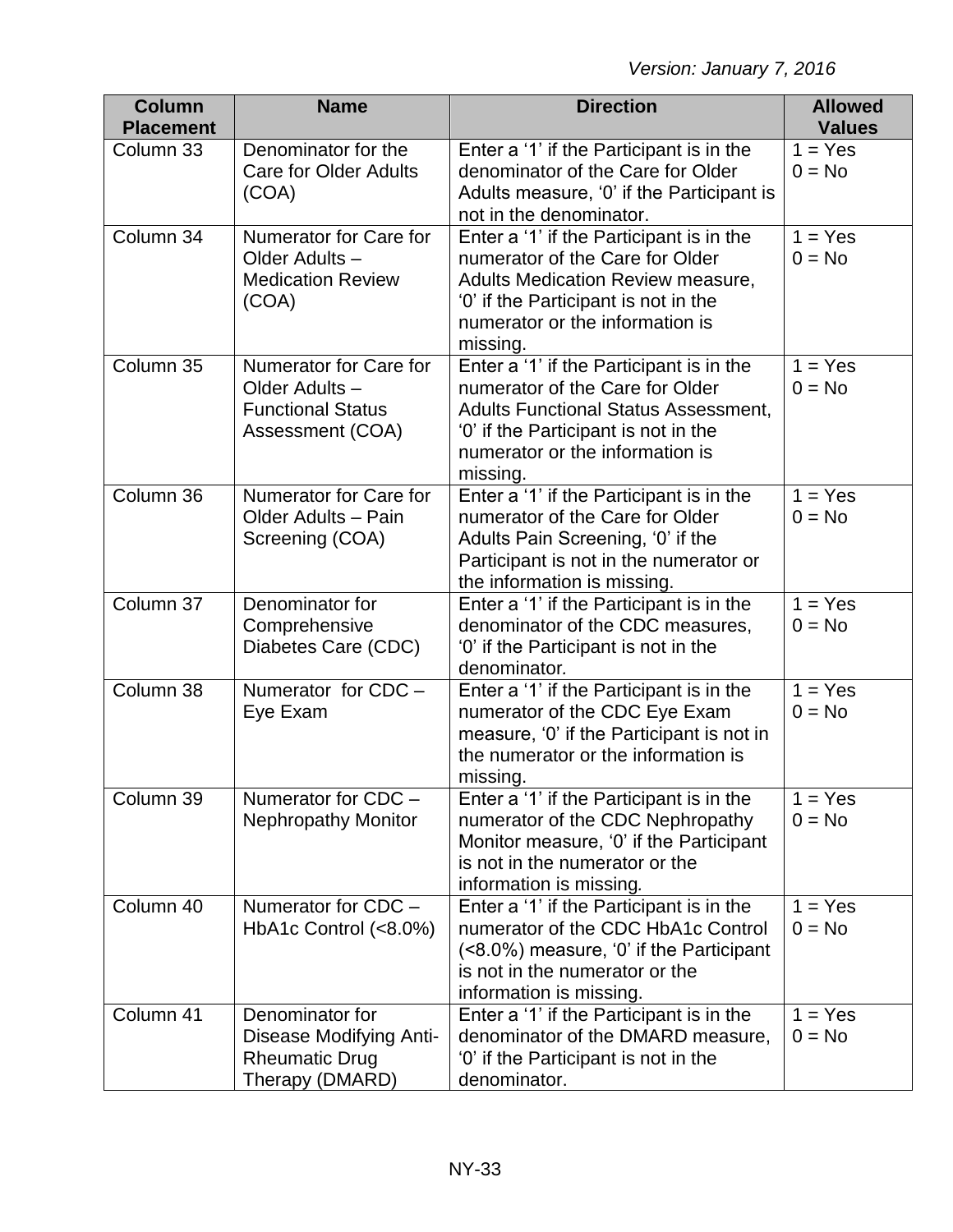| <b>Column</b><br><b>Placement</b>                                      | <b>Name</b>                                                                                 | <b>Direction</b><br><b>Allowed</b><br><b>Values</b>                                                                                                                                               |                       |  |  |
|------------------------------------------------------------------------|---------------------------------------------------------------------------------------------|---------------------------------------------------------------------------------------------------------------------------------------------------------------------------------------------------|-----------------------|--|--|
| Column 42                                                              | <b>Numerator for Disease</b><br>Modifying Anti-<br><b>Rheumatic Drug</b><br>Therapy (DMARD) | Enter a '1' if the Participant is in the<br>numerator of the DMARD measure,<br>'0' if the Participant is not in the<br>numerator or the information is<br>missing. .                              | $1 = Yes$<br>$0 = No$ |  |  |
| Column 43                                                              | Denominator for<br><b>Controlling High Blood</b><br>Pressure (CBP)                          | Enter a '1' if the Participant is in the<br>denominator of the Controlling High<br>Blood Pressure measure, '0' if the<br>Participant is not in the denominator.                                   | $1 = Yes$<br>$0 = No$ |  |  |
| Column 44                                                              | Numerator for<br><b>Controlling High Blood</b><br>Pressure (CBP)                            | Enter a '1' if the Participant is in the<br>numerator of the Controlling High<br>Blood Pressure measure, '0' if the<br>Participant is not in the numerator or<br>the information is missing.      | $1 = Yes$<br>$0 = No$ |  |  |
| Column 45                                                              | <b>Denominator for Breast</b><br><b>Cancer Screening</b><br>(BCS)                           | Enter a '1' if the Participant is in the<br>denominator of the Breast Cancer<br>Screening measure, '0' if the<br>Participant is not in the denominator.                                           | $1 = Yes$<br>$0 = No$ |  |  |
| Column 46                                                              | <b>Numerator for Breast</b><br><b>Cancer Screening</b><br>(BCS)                             | Enter a '1' if the Participant is in the<br>numerator of the Breast Cancer<br>Screening measure, '0' if the<br>participant is not in the numerator or<br>the information is missing.              | $1 = Yes$<br>$0 = No$ |  |  |
| Column 47                                                              | Denominator for<br><b>Colorectal Cancer</b><br>Screening (COL)                              | Enter a '1' if the Participant is in the<br>denominator of the Colorectal Cancer<br>Screening measure, '0' if the<br>Participant is not in the denominator.                                       | $1 = Yes$<br>$0 = No$ |  |  |
| Column 48                                                              | Numerator for<br><b>Colorectal Cancer</b><br>Screening (COL)                                | Enter a '1' if the Participant is in the<br>numerator of the Colorectal Cancer<br>Screening measure, '0' if the<br>Participant is not in the numerator of<br>this measure.                        | $1 = Yes$<br>$0 = No$ |  |  |
| <b>Instructions for Participant Level Data on NY Specific Measures</b> |                                                                                             |                                                                                                                                                                                                   |                       |  |  |
| Column 49                                                              | Denominator for NY3.1<br>Long Term Care<br><b>Overall Balance</b>                           | Enter a '1' if the Participant is in the<br>denominator of the NY3.1 Long Term<br>Care Overall Balance measure, '0' if<br>the Participant is not in the<br>denominator.                           | $1 = Yes$<br>$0 = No$ |  |  |
| Column 50                                                              | Numerator for NY3.1<br>Long Term Care<br><b>Overall Balance</b>                             | Enter a '1' if the Participant is in the<br>numerator of the NY3.1 Long Term<br>Care Overall Balance measure, '0' if<br>the Participant is not in the numerator<br>or the information is missing. | $1 = Yes$<br>$0 = No$ |  |  |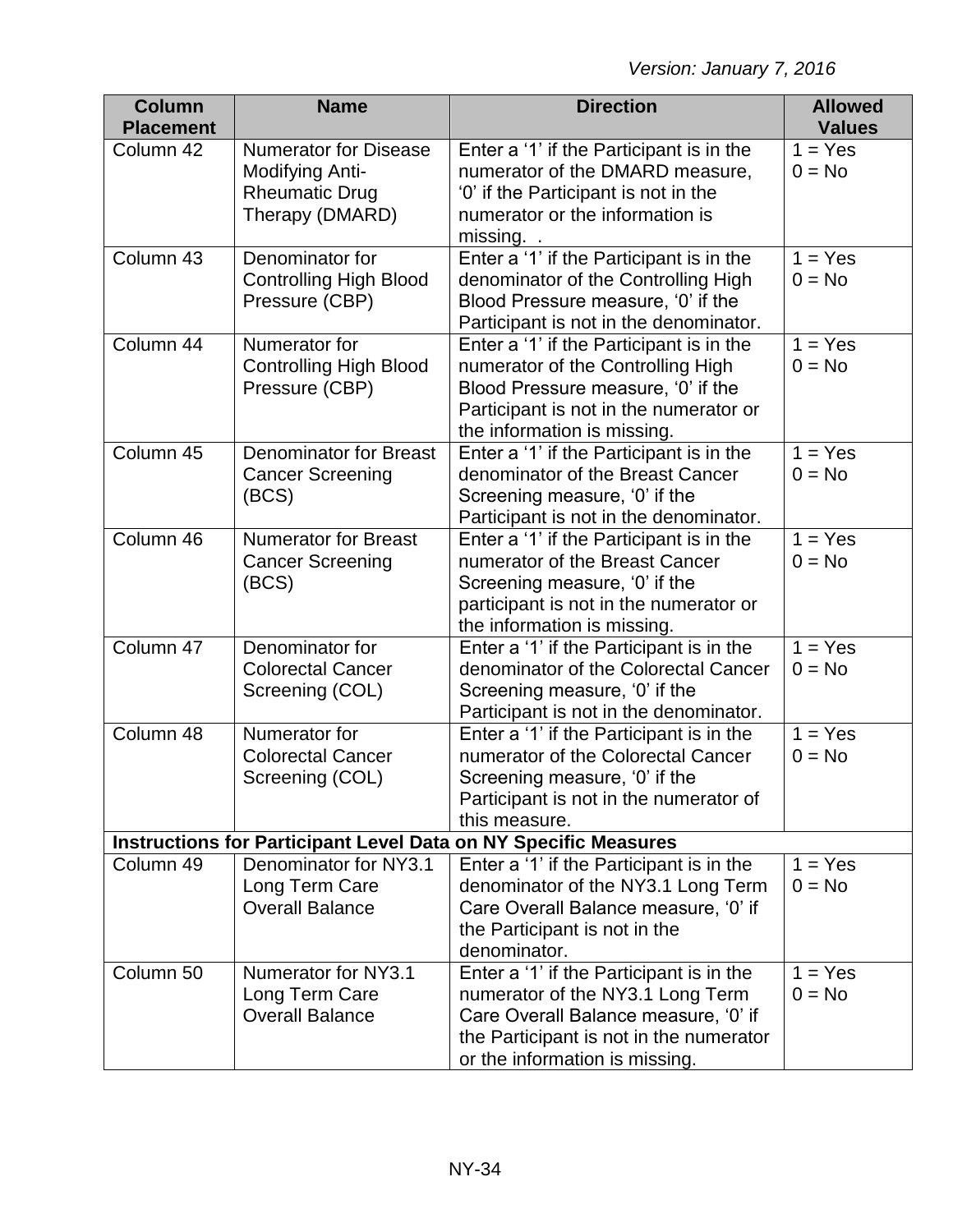| <b>Column</b><br><b>Placement</b> | <b>Name</b>                                                                                                                                                                    | <b>Direction</b>                                                                                                                                                                                                                                                                                | <b>Allowed</b><br><b>Values</b> |
|-----------------------------------|--------------------------------------------------------------------------------------------------------------------------------------------------------------------------------|-------------------------------------------------------------------------------------------------------------------------------------------------------------------------------------------------------------------------------------------------------------------------------------------------|---------------------------------|
| Column 51                         | Denominator for the<br>Participants directing<br>their own services<br>through the Consumer-<br><b>Directed Personal</b>                                                       | Enter a '1' if the Participant is in the<br>denominator of the NY5.1 Consumer-<br>Directed Personal Assistance Option<br>measure above, '0' if the Participant is<br>not in the denominator.                                                                                                    | $1 = Yes$<br>$0 = No$           |
| Column 52                         | <b>Assistance Option</b><br>Numerator for the<br>Participants directing<br>their own services<br>through the Consumer-<br><b>Directed Personal</b><br><b>Assistance Option</b> | Enter a '1' if the Participant is in the<br>numerator of the NY5.1 Consumer-<br>Directed Personal Assistance Option<br>measure above, '0' if the Participant is<br>not in the numerator or the<br>information is missing.                                                                       | $1 = Yes$<br>$0 = No$           |
| Column 53                         | Denominator for NY 3.2<br>Community<br>Reintegration                                                                                                                           | Enter a '1' if the Participant is in the<br>denominator of the NY 3.2<br><b>Community Reintegration measure</b><br>above, '0' if the Participant is not in<br>the denominator.                                                                                                                  | $1 = Yes$<br>$0 = No$           |
| Column 54                         | Numerator for NY 3.2<br>Community<br>Reintegration                                                                                                                             | Enter a '1' if the Participant is in the<br>numerator of the NY 3.2 Community<br>Reintegration measure above, '0' if<br>the Participant is not in the numerator<br>or the information is missing.                                                                                               | $1 = Yes$<br>$0 = No$           |
|                                   | Instructions for Participant Level Data on MMP Specific Core Reporting Requirements                                                                                            |                                                                                                                                                                                                                                                                                                 |                                 |
| Column 55                         | Denominator for<br><b>Screening for MMP</b><br>Core Measure 6.1<br><b>Clinical Depression and</b><br>Follow-up Care                                                            | Enter a '1' if the Participant is in the<br>denominator of the MMP Core<br>Measure 6.1 Screening for Clinical<br>Depression and Follow-up care, '0' if<br>the Participant is not in the<br>denominator. Because measure is<br>suspended at this time, fill with '0".                            | $1 = Yes$<br>$0 = No$           |
| Column 56                         | Numerator for the MMP<br>Core Measure 6.1<br><b>Screening for Clinical</b><br>Depression and Follow-<br>up Care                                                                | Enter a '1' if the Participant is in<br>numerator 1 of the MMP Core<br>Measure 6.1 Screening for Clinical<br>Depression and Follow-up care, '0' if<br>the Participant is not in the numerator<br>or the information is missing.<br>Because measure is suspended at<br>this time, fill with '0". | $1 = Yes$<br>$0 = No$           |
| Column 57                         | Denominator for MMP<br>Core Measure 9.2<br><b>Nursing Facility</b><br><b>Diversion</b>                                                                                         | Enter a '1' if the Participant is in the<br>denominator of the MMP Core<br><b>Measure 9.2 Nursing Facility</b><br>Diversion measure, '0' if the<br>Participant is not in the denominator.                                                                                                       | $1 = Yes$<br>$0 = No$           |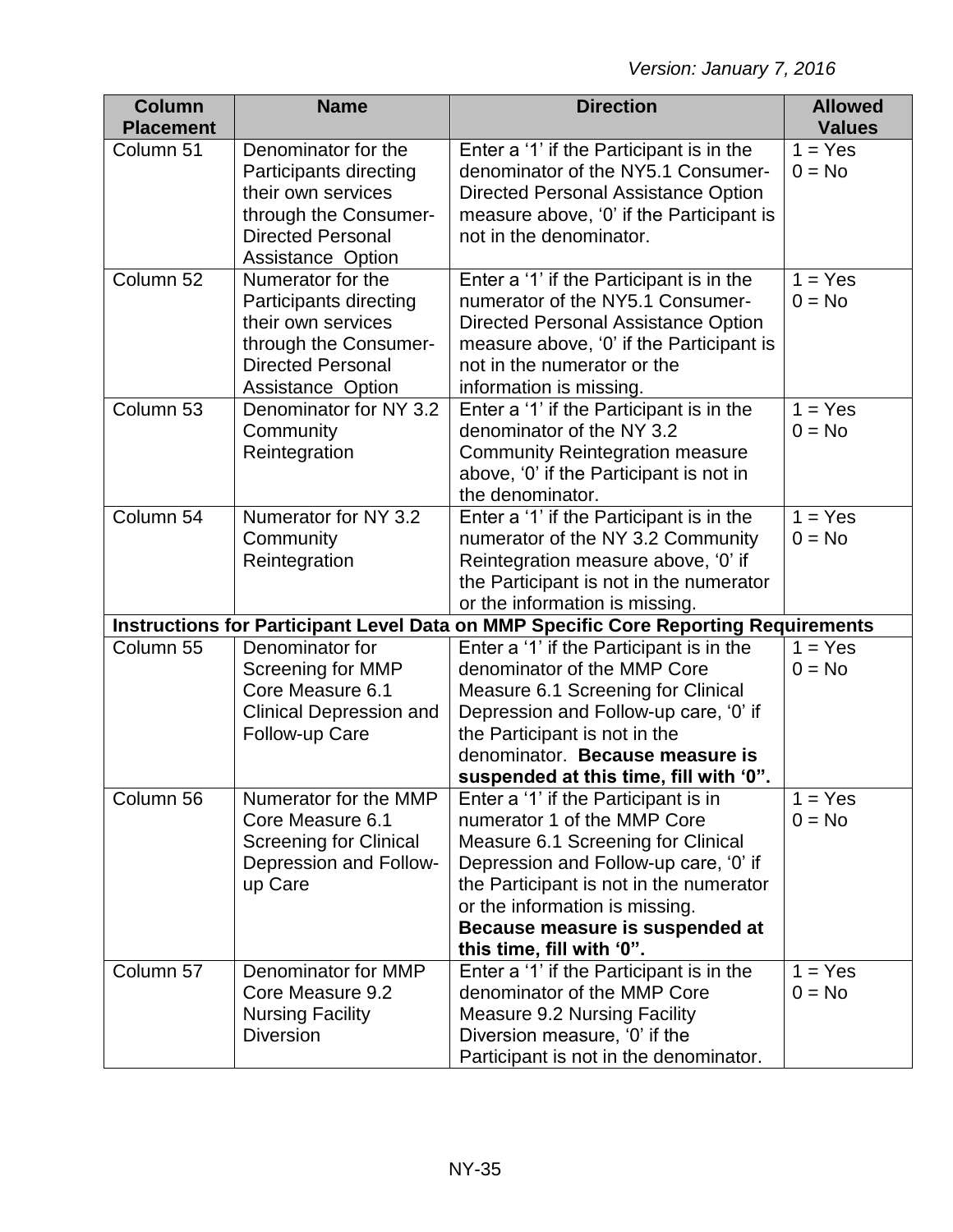| <b>Column</b><br><b>Placement</b>                               | <b>Name</b>                                                                                                         | <b>Direction</b>                                                                                                                                                                                                                                                                                                 | <b>Allowed</b><br><b>Values</b>  |
|-----------------------------------------------------------------|---------------------------------------------------------------------------------------------------------------------|------------------------------------------------------------------------------------------------------------------------------------------------------------------------------------------------------------------------------------------------------------------------------------------------------------------|----------------------------------|
| Column 58                                                       | <b>Numerator for MMP</b><br>Core Measure 9.2<br><b>Nursing Facility</b><br><b>Diversion</b>                         | Enter a '1' if the Participant is in the<br>numerator of the MMP Core Measure<br>9.2 Nursing Facility Diversion<br>measure, '0' if the Participant is not in<br>the numerator or the information is<br>missing.                                                                                                  | $1 = Yes$<br>$0 = No$            |
| Column 59-<br>60                                                | <b>Denominator for Care</b><br><b>Transition Record</b><br><b>Transmitted to Health</b><br><b>Care Professional</b> | Enter the number of times the<br>Participant met the inclusion criteria<br>for Element B of MMP Core Measure<br>3.1 Care Transition Record<br><b>Transmitted to Health Care</b><br>Professional measure, '00' if<br>Participant does not.                                                                        | 00-98                            |
| Column 61-<br>62                                                | <b>Numerator for Care</b><br><b>Transition Record</b><br><b>Transmitted to Health</b><br><b>Care Professional</b>   | Enter the number of times the<br>Participant the Participant met the<br>inclusion criteria for Element C of the<br>MMP Core Measure 3.1 Care<br><b>Transition Record Transmitted to</b><br>Health Care Professional measure,<br>'00' if Participant is not in the<br>numerator or the information is<br>missing. | 00-98                            |
|                                                                 | <b>Instructions for Participant Level Data on IDT Requirements</b>                                                  |                                                                                                                                                                                                                                                                                                                  |                                  |
| Column 63                                                       | <b>Enrollment Type</b>                                                                                              | Enter a '1' if the Participant is an opt-<br>in enrollee, Enter a '0' if the<br>Participant is a Passive enrollee.                                                                                                                                                                                               | $1 =$ Voluntary<br>$0 =$ Passive |
| Column 64                                                       | Did the Participant<br>refuse to have his/her<br>UAS-NY completed at<br>least once in the<br>reporting year?        | Enter a '1' if the Participant refused to<br>have his/her UAS-NY completed at<br>least once in the reporting year,<br>otherwise enter '0'.                                                                                                                                                                       | $1 = Yes$<br>$0 = No$            |
| Columns 65-<br>160<br>(up to $12$<br>dates for this<br>measure) | Date(s) on which the<br>Participant had a PCSP<br>completed or updated                                              | Enter the date(s) on which the<br>Participant had their PCSP completed<br>or updated as specified in the final<br>IDT policy. Leave the cell blank if the<br>Participant did not have a PSCP<br>completed/updated or the information<br>is missing.                                                              | <b>MMDDYYYY</b>                  |
| Column 161                                                      | Did the Participant<br>refuse to have his/her<br>PCSP completed at<br>least once in the<br>reporting year?          | Enter a '1' if this Participant refused to<br>have his/her PCSP completed at least<br>once in the reporting year as specified<br>in NY2.1 above and the final IDT<br>policy, otherwise enter '0'.                                                                                                                | $1 = Yes$<br>$0 = No$            |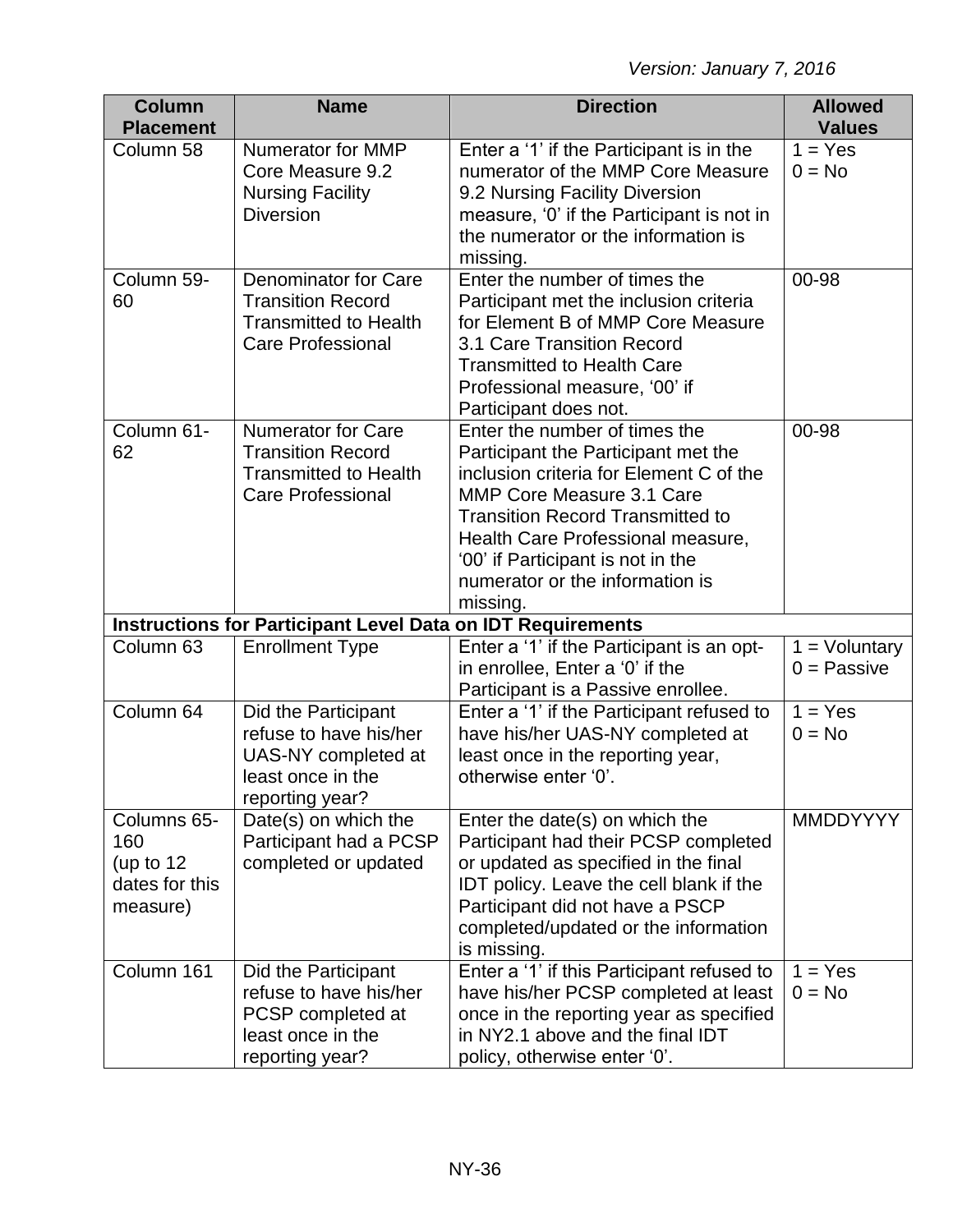| <b>Column</b><br><b>Placement</b>                                                                                                    | <b>Name</b>                                                                                                                          | <b>Direction</b>                                                                                                                                                                                                                                                                                                                                                                             | <b>Allowed</b><br><b>Values</b> |
|--------------------------------------------------------------------------------------------------------------------------------------|--------------------------------------------------------------------------------------------------------------------------------------|----------------------------------------------------------------------------------------------------------------------------------------------------------------------------------------------------------------------------------------------------------------------------------------------------------------------------------------------------------------------------------------------|---------------------------------|
| Columns<br>162-257(e.g.,<br>column 162<br>for date 1,<br>column 170<br>for date 2,<br>etc.; up to $12$<br>dates for this<br>measure) | Date(s) on which the<br>Participant had an IDT<br>meeting within reporting<br>year                                                   | Enter the date(s) on which the<br>Participant had IDT meetings as<br>specified in the final IDT policy. Leave<br>the cell blank if the Participant did not<br>have any IDT meetings or the<br>information is missing.                                                                                                                                                                        | <b>MMDDYYYY</b>                 |
| Column 258                                                                                                                           | Did the Participant<br>refuse to have an IDT<br>meeting at least once in<br>the reporting year?                                      | Enter a '1' if this Participant refused to<br>have an IDT meeting as specified in<br>the final IDT policy at least once in the<br>reporting year, otherwise enter '0'.                                                                                                                                                                                                                       | $1 = Yes$<br>$0 = No$           |
| Columns<br>259-354<br>(e.g., column<br>259 for date<br>1, column<br>267for date<br>2, $etc.; up to$<br>12 dates for<br>this measure) | Date(s) on which the<br><b>Participant Was</b><br>Discharged From a<br>Hospital Inpatient or<br>Nursing Facility to the<br>Community | Enter the date(s) on which the<br>Participant was discharged from a<br>hospital inpatient or nursing facility to<br>the community as specified in the<br>transition of care setting section of the<br>final IDT policy. Leave the cell blank if<br>the Participant was not discharged<br>from a hospital inpatient or nursing<br>facility to the community or the<br>information is missing. | <b>MMDDYYYY</b>                 |
| Column 355                                                                                                                           | Did the Participant have<br><b>Behavioral Health</b><br>Specialist as a member<br>of the IDT at least once<br>in the reporting year? | Enter a '1' if the Participant had a<br>Behavioral Health Specialist as a<br>member of the IDT as specified in the<br>final IDT policy, '0' if the Participant<br>did not have a Behavioral Health<br>Specialist as a member of the IDT.                                                                                                                                                     | $1 = Yes$<br>$0 = No$           |
| Column 356                                                                                                                           | Did the Participant have<br>an RN assessor as a<br>member of the IDT at<br>least once in the<br>reporting year?                      | Enter a '1' if the Participant had the<br>RN assessor as a member of the IDT<br>as specified in the final IDT policy, '0'<br>if the Participant did not have the RN<br>Assessor as a member of the IDT.                                                                                                                                                                                      | $1 = Yes$<br>$0 = No$           |
| Column 357                                                                                                                           | Did the Participant have<br>a Participant Designee<br>on the IDT at least once<br>in the reporting year?                             | Enter a '1' if the Participant had a<br>Participant Designee as a member of<br>the IDT as specified in the final IDT<br>policy, '0' if the Participant did not<br>have a Participant Designee as a<br>member of the IDT.                                                                                                                                                                     | $1 = Yes$<br>$0 = No$           |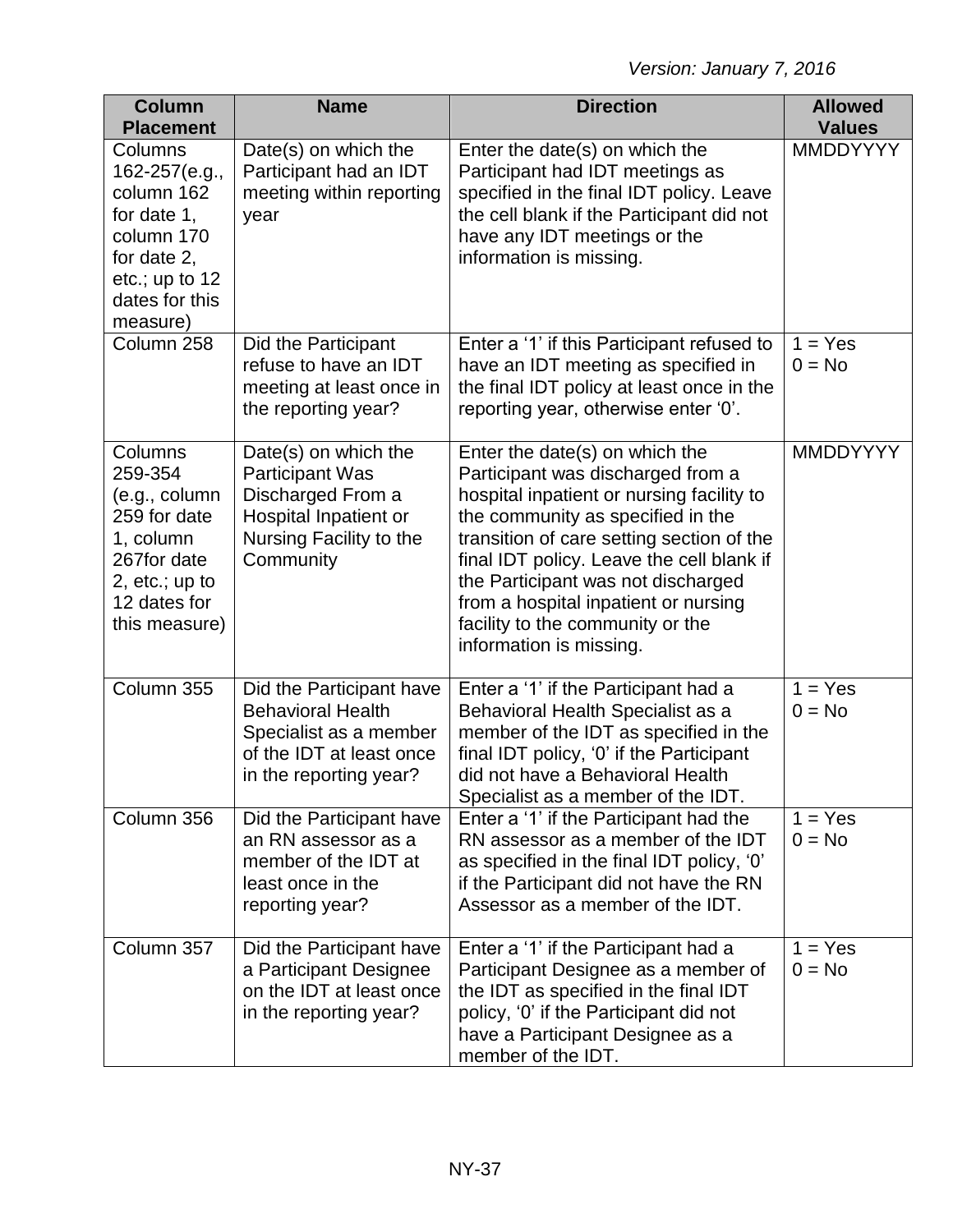*Version: January 7, 2016*

| <b>Column</b><br><b>Placement</b> | <b>Name</b>                                                                                                                                                                 | <b>Direction</b>                                                                                                                                                                                                                                                                                                                                        | <b>Allowed</b><br><b>Values</b> |
|-----------------------------------|-----------------------------------------------------------------------------------------------------------------------------------------------------------------------------|---------------------------------------------------------------------------------------------------------------------------------------------------------------------------------------------------------------------------------------------------------------------------------------------------------------------------------------------------------|---------------------------------|
| Column 358                        | Did the Participant have<br>a home care aid or a<br>designee with clinical<br>experience from the<br>home care agency on<br>the IDT at least once in<br>the reporting year? | Enter a '1' if the Participant had a<br>home care aide or a designee with<br>clinical experience from the home<br>care agency as a member of the IDT<br>as specified in the final IDT policy, '0'<br>if the Participant did not have a home<br>care aide or a designee with clinical<br>experience from the home care<br>agency as a member of the IDT. | $1 = Yes$<br>$0 = No$           |
| Column 359                        | Did the Participant have<br>a nursing facility<br>representative on the<br>IDT at least once in the<br>reporting year?                                                      | Enter a '1' if the Participant had a<br>nursing facility representative as a<br>member of the IDT as specified in the<br>final IDT policy, '0' if the Participant<br>did not have a nursing facility<br>representative as a member of the<br>IDT.                                                                                                       | $1 = Yes$<br>$0 = No$           |

- A. Edits and Validation checks validation checks that should be performed by each FIDA plan prior to data submission.
	- FIDA Plans should ensure that all data values are recorded in the prescribed format (see column "Allowed values").
- B. Analysis how CMS and the State will evaluate reported data, as well as how other data sources may be monitored.
	- NYSDOH will use the Participant-level data to conduct ongoing research on Participants' personal experiences in the FIDA program and on potential relationship of these experiences with Participants' health outcomes.
- C. Notes additional clarifications to a reporting section. This section incorporates previously answered frequently asked questions.
	- Overall format:
		- o Prepare a fixed width text file in the following format.
		- o Include one row for every Participant who was enrolled in the FIDA plan and who meets criteria for one or more of the specified FIDA measures for the measurement year.
		- o Numeric values should be right justified and blank filled to the left of the value; text fields should be left-justified and blank filled to the right of the value.
		- o The file should be named ParticipantFIDA.txt.
	- The sum of the field should equal the numerator or denominator for the corresponding measure entered in the NYS submission tools for the plan-level reporting. Measures that are not applicable to the Participant should be zero-filled.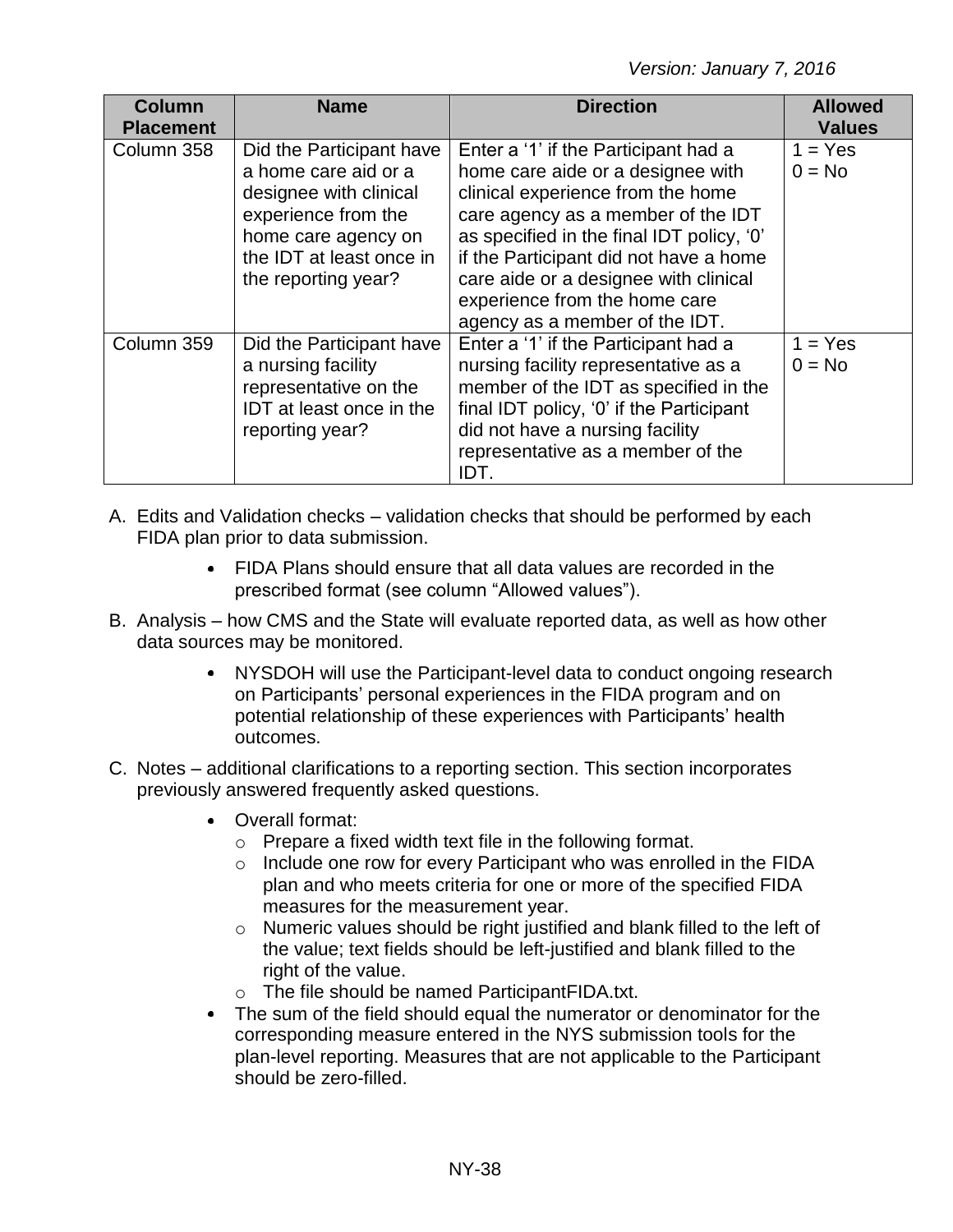- The FIDA plan should use the continuous enrollment specifications applicable to each element as specified in HEDIS, elsewhere in this appendix, and/or the MMP-Specific Core Measures guidance.
- For the IDT performance measures, if a Participant had multiple enrollment periods within the same FIDA plan during the reporting period, include only dates for IDT formation, IDT meetings, and PCSPs, and safe discharge in the following manner:
	- o If a Participant was passively enrolled, disenrolled, and then optedback in to the same FIDA plan, include the dates for the period that relates to his/her passive enrollment.
	- o If a Participant opted in to the FIDA plan, disenrolled, and then opted back in again in the same FIDA plan, include the dates for the latter period that relates to his/her second opt-in enrollment.
- D. Data Submission how FIDA Plans will submit data collected to CMS and the State.
	- FIDA Plans will submit the files in the above specified format to NYSDOH via the Health Commerce System (HCS) Secure File Transfer.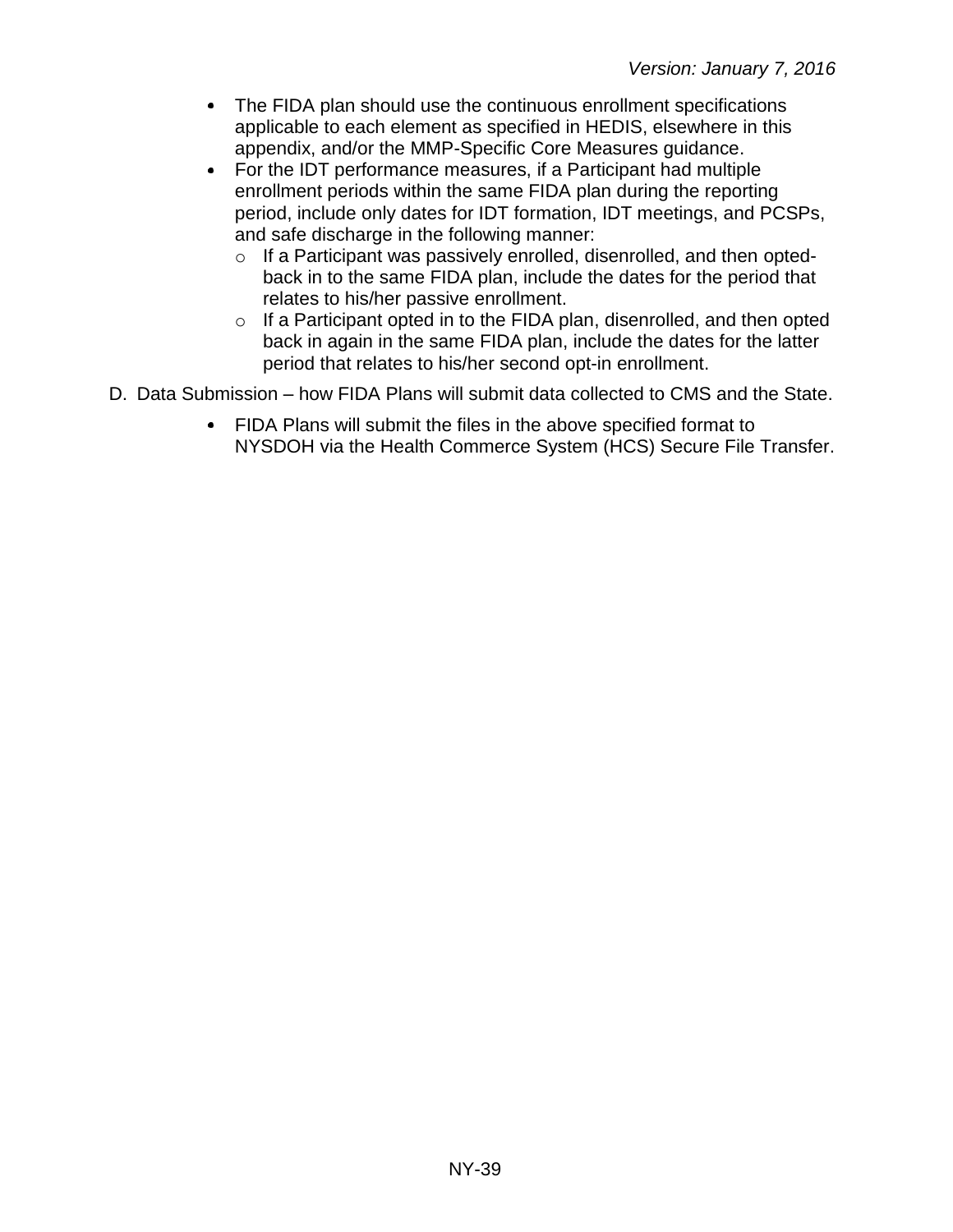## <span id="page-39-0"></span>**Section NYVII. Other Financial Reporting Requirements**

FIDA Plans shall submit financial reports, including certified annual and quarterly financial statements, and make available documents relevant to its financial condition to NYSDOH, CMS, and the State Insurance Department (SID) in a timely manner as required by State laws and regulations including, but not limited to, PHL § 4403-a,, § 4404 and § 4409, Title 10 NYCRR Part 98 and when applicable, State Insurance Law §§ 304, 305, 306, and 310. The NYSDOH may require the FIDA Plan to submit such relevant financial reports and documents related to its financial condition to the New York State Department of Health.

Questions from FIDA Plans regarding these reporting requirements or the data submission process should be directed to the NYSDOH.

| <b>CONTINUOUS REPORTING</b>             |                                      |          |                                   |                 |  |
|-----------------------------------------|--------------------------------------|----------|-----------------------------------|-----------------|--|
| <b>Reporting</b><br><b>Section</b>      | <b>Reporting</b><br><b>Frequency</b> | Level    | <b>Reporting</b><br><b>Period</b> | <b>Due Date</b> |  |
| NY7. Other<br>Reporting<br>Requirements | Annually                             | Contract | Prior<br>Calendar<br>Year         | 4/1             |  |
|                                         |                                      |          | Ex:1/1-12/31                      |                 |  |

NY7.1 Annual Financial Reports.

A. Notes – additional clarifications to a reporting section. This section incorporates previously answered frequently asked questions.

- In accordance with 10 NYCRR Part 98-1.16, the Contractor shall file with NYSDOH and CMS an annual financial statement called the FIDAOR. The FIDAOR shows the financial condition of the plan at last year-end and contains the information required by PHL § 4408.
- The annual report is in addition to the quarterly financial reports, described below.
- The annual report includes audited financial statements the prior calendar year.
- B. Data Submission how FIDA Plans will submit data collected to CMS and the State.
	- FIDA Plans will submit FIDAOR annual financial reports in the above specified format to the Health Commerce System.
	- FIDA Plans will also submit FIDAOR annual financial reports to the New York State Department of Health.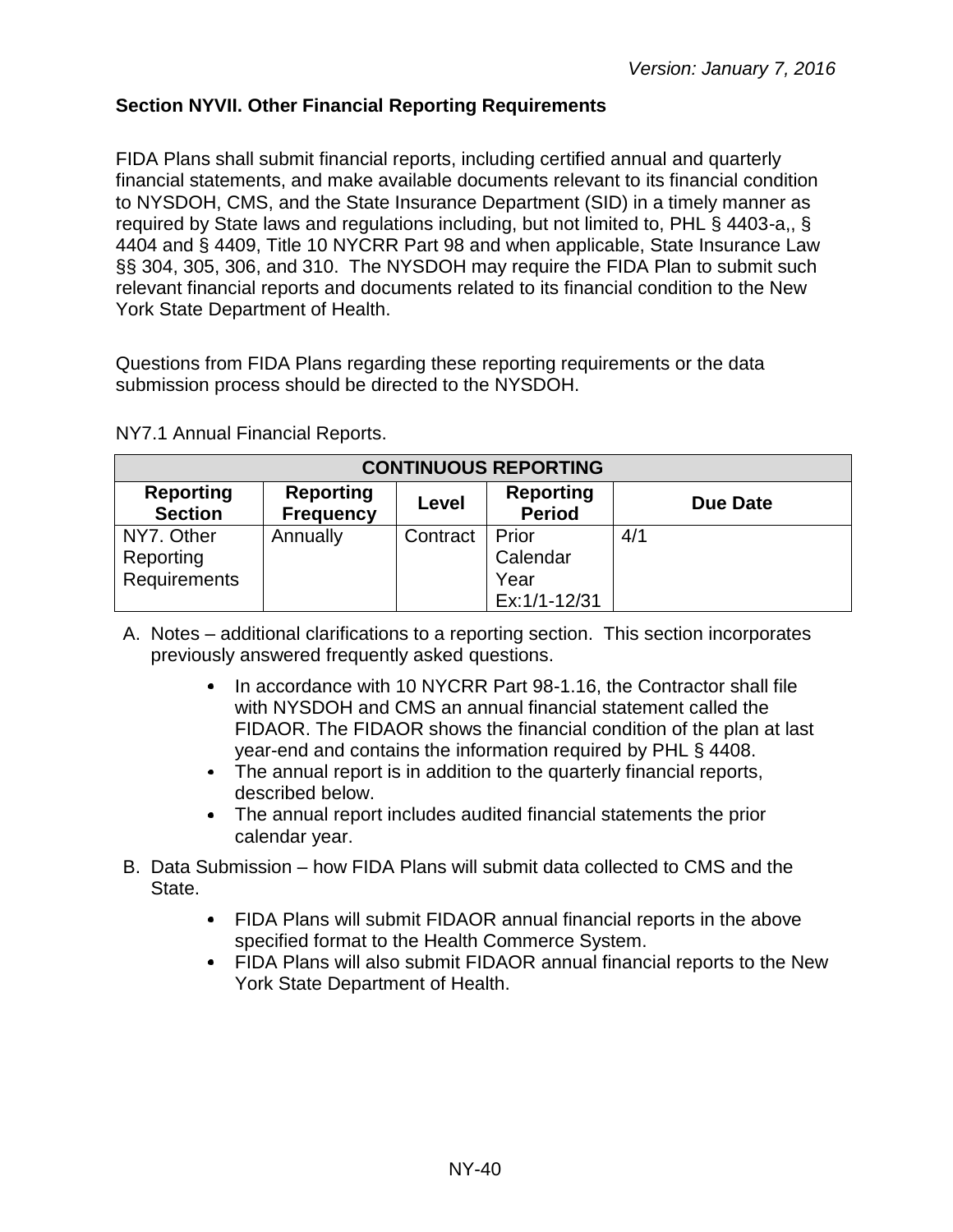NY7.2 Quarterly Financial Reports.

| <b>CONTINUOUS REPORTING</b>        |                                      |          |                                   |                          |  |
|------------------------------------|--------------------------------------|----------|-----------------------------------|--------------------------|--|
| <b>Reporting</b><br><b>Section</b> | <b>Reporting</b><br><b>Frequency</b> | Level    | <b>Reporting</b><br><b>Period</b> | <b>Due Date</b>          |  |
| NY7. Other                         | Quarterly                            | Contract | Current                           | 45 days after the end of |  |
| Reporting                          |                                      |          | Calendar                          | the calendar quarter     |  |
| Requirements                       |                                      |          | Quarter                           |                          |  |

- A. Notes additional clarifications to a reporting section. This section incorporates previously answered frequently asked questions.
	- In accordance with 10 NYCRR Part 98-1.16, the Contractor shall file with NYSDOH and CMS an annual financial statement called the FIDAOR. The FIDAOR shows the financial condition of the plan at last year-end and contains the information required by PHL § 4408.
	- The quarterly reports are year to date through the quarter end. This means the quarterly report that is due on May 15 covers the period of January 1 - March 31; the report that is due on August 15 covers the period of January 1 - June 30; and the report that is due on November 15 covers the period of the January 1 - September 30.
	- The templates and instructions for the financial reports are forthcoming.
	- These financial reports are in addition to any existing reports that plans submit to other agencies.
	- The NAIC Analysis of Operations exhibit: FIDA data are to be reported in "Other Health" product/column. This also applies to the rest of the exhibits.
	- The NYDATA report: FIDA data are to be included in the MAP, MLTC-Partial and PACE column.
- B. Data Submission how FIDA Plans will submit data collected to CMS and the State.
	- FIDA Plans will submit FIDAOR quarterly financial reports in the above specified format to the Health Commerce System.
	- FIDA Plans will also submit FIDAOR quarterly financial reports to the New York State Department of Health.